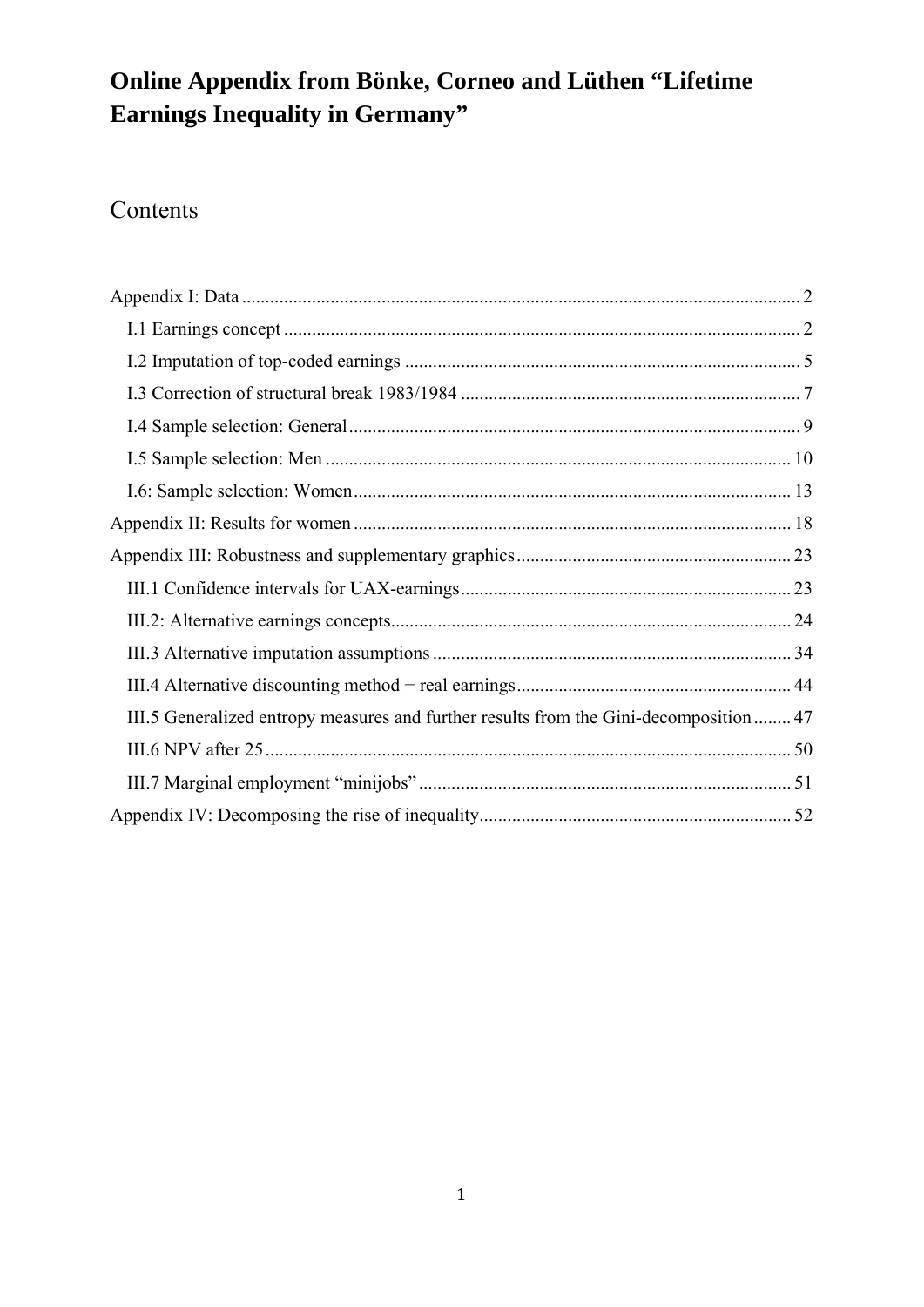### Appendix I: Data

### I.1 Earnings concept

The earnings information provided in the Insurance Account Sample is based on the employee's gross wage. In order to obtain the market value of earnings  $w_c$ , the social security contributions paid directly by the employer have to be added to the gross wage w according to equation (I.1):

$$
w_G = w + \min(z_p, w) r_p + \min(z_h, w) (r_h + r_l) + \min(z_u, w) r_u
$$
 (I.1)

In (I.1),  $z_s$  denotes the contribution ceiling and  $r_s$  the employer's contribution rate in the various branches  $s = p(\text{ension})$ ,  $h(\text{each})$ ,  $u(\text{nemployment})$ ,  $l(\text{ongterm care})$  of the German social security scheme. The respective contribution ceiling and rate are provided in Table I.1.

Some categories of employees like miners, sailors and distinctive employees of the federal railways have special social security arrangements (*knappschaftlich Versicherte*). For these employees the contribution ceiling and contribution rate of the pension insurance,  $z_p$  and  $r_p$ , differ. Both are higher than in the regular scheme (see Table I.2) and mirror the historically higher risks of employees in these industries. Due to the higher health risks, this pension scheme includes an additional pension component used for earlier retirement entries, additional invalidity care and higher pensions (§§ 40, 45, 85, 238, 239 and 242; Social Code VI [*Sozialgesetzbuch VI*]). This pension scheme is especially relevant for male employees of older cohorts. For example an average of 10% to 15% born between 1935 and 1940 are subject to these special social security arrangements where it is negligible for the younger cohorts.

In order to provide the most accurate picture of the comparison between younger and older employees, we want to include employees with have special social security arrangements (*knappschaftlich Versicherte*), as their share is non-negligible in older cohorts. The differences in the contributions ceiling could be accounted for with by imputations methods. However, the differences in the contribution rates range from 6% to 10%, depending on the year (see Table I.1 below). This could potentially bias the analysis of earnings inequality and to account for that matter, we turn to the concept of market value of labor. As our robustnesssection III shows, our results are nonetheless robust regardless the treatment of employer's social security contributions.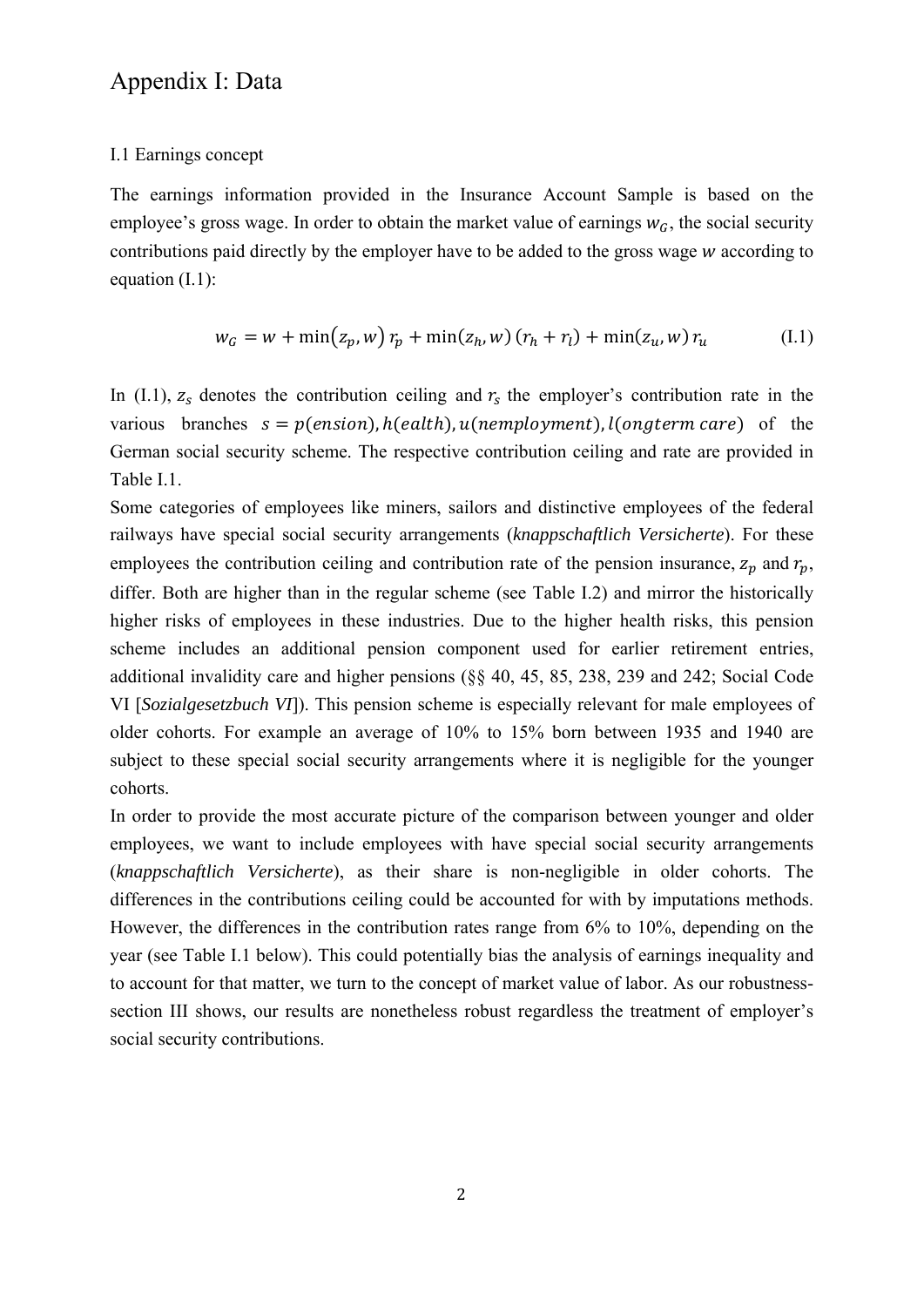| Year | Average               | Pension insurance |        | Health insurance |          | Unemployment insurance |       | Long-term care              |
|------|-----------------------|-------------------|--------|------------------|----------|------------------------|-------|-----------------------------|
|      | earnings <sup>A</sup> | ceiling           | rate   | ceiling          | $rate^B$ | ceiling                | rate  | insurance rate <sup>C</sup> |
| 1952 | 3,852                 | 7,800             | 5.000  | 6,000            | 3.000    | 6,000                  | 2.000 |                             |
| 1953 | 4,061                 | 9,000             | 5.000  | 6,000            | 3.000    | 6,000                  | 2.000 |                             |
| 1954 | 4,234                 | 9,000             | 5.000  | 6,000            | 3.100    | 6,000                  | 2.000 |                             |
| 1955 | 4,548                 | 9,000             | 5.375  | 6,000            | 3.100    | 6,000                  | 1.630 |                             |
| 1956 | 4,844                 | 9,000             | 5.500  | 6,000            | 3.100    | 6,000                  | 1.500 |                             |
| 1957 | 5,043                 | 9,000             | 6.750  | 6,480            | 3.900    | 9,000                  | 1.083 |                             |
| 1958 | 5,330                 | 9,000             | 7.000  | 7,920            | 4.200    | 9,150                  | 1.000 |                             |
| 1959 | 5,602                 | 9,600             | 7.000  | 7,920            | 4.200    | 9,150                  | 1.000 |                             |
| 1960 | 6,101                 | 10,200            | 7.000  | 7,920            | 4.200    | 9,150                  | 1.000 |                             |
| 1961 | 6,723                 | 10,800            | 7.000  | 7,920            | 4.700    | 9,150                  | 1.000 |                             |
| 1962 | 7,328                 | 11,400            | 7.000  | 7,920            | 4.800    | 9,150                  | 0.775 |                             |
| 1963 | 7,775                 | 12,000            | 7.000  | 7,920            | 4.800    | 9,150                  | 0.700 |                             |
| 1964 | 8,467                 | 13,200            | 7.000  | 7,920            | 4.850    | 9,150                  | 0.650 |                             |
| 1965 | 9,229                 | 14,400            | 7.000  | 8,880            | 4.950    | 9,150                  | 0.650 |                             |
| 1966 | 9,893                 | 15,600            | 7.000  | 10,800           | 5.000    | 9,150                  | 0.650 |                             |
| 1967 | 10,219                | 16,800            | 7.000  | 10,800           | 5.050    | 10,650                 | 0.650 |                             |
| 1968 | 10,842                | 19,200            | 7.500  | 10,800           | 5.100    | 15,600                 | 0.650 |                             |
| 1969 | 11,839                | 20,400            | 8.000  | 11,250           | 5.250    | 18,000                 | 0.650 |                             |
| 1970 | 13,343                | 21,600            | 8.500  | 14,400           | 4.100    | 21,600                 | 0.650 |                             |
| 1971 | 14,931                | 22,800            | 8.500  | 17,100           | 4.100    | 22,800                 | 0.650 |                             |
| 1972 | 16,335                | 25,200            | 8.500  | 18,900           | 4.200    | 25,200                 | 0.850 |                             |
| 1973 | 18,295                | 27,600            | 9.000  | 20,700           | 4.600    | 27,600                 | 0.850 |                             |
| 1974 | 20,381                | 30,000            | 9.000  | 22,500           | 4.700    | 30,000                 | 0.850 |                             |
| 1975 | 21,808                | 33,600            | 9.000  | 25,200           | 5.200    | 33,600                 | 1.000 |                             |
| 1976 | 23,335                | 37,200            | 9.000  | 27,900           | 5.600    | 37,200                 | 1.500 |                             |
| 1977 | 24,945                | 40,800            | 9.000  | 30,600           | 5.700    | 40,800                 | 1.500 |                             |
| 1978 | 26,242                | 44,400            | 9.000  | 33,300           | 5.700    | 44,400                 | 1.500 |                             |
| 1979 | 27,685                | 48,000            | 9.000  | 36,000           | 5.600    | 48,000                 | 1.500 |                             |
| 1980 | 29,485                | 50,400            | 9.000  | 37,800           | 5.700    | 50,400                 | 1.500 |                             |
| 1981 | 30,900                | 52,800            | 9.250  | 39,600           | 5.900    | 52,800                 | 1.500 |                             |
| 1982 | 32,198                | 56,400            | 9.000  | 42,300           | 6.000    | 56,400                 | 2.000 |                             |
| 1983 | 33,293                | 60,000            | 9.083  | 45,000           | 5.900    | 60,000                 | 2.300 |                             |
| 1983 | 34,292                | 62,400            | 9.250  | 46,800           | 5.700    | 62,400                 | 2.300 |                             |
| 1985 | 35,286                | 64,800            | 9.454  | 48,600           | 5.900    | 64,800                 | 2.150 |                             |
| 1986 | 36,627                | 67,200            | 9.600  | 50,400           | 6.100    | 67,200                 | 2.000 |                             |
| 1987 | 37,726                | 68,400            | 9.350  | 51,300           | 6.300    | 68,400                 | 2.150 |                             |
| 1988 | 38,896                | 72,000            | 9.350  | 54,000           | 6.500    | 72,000                 | 2.150 |                             |
| 1989 | 40,063                | 73,200            | 9.350  | 54,900           | 6.500    | 73,200                 | 2.150 |                             |
| 1990 | 41,946                | 75,600            | 9.350  | 56,700           | 6.300    | 75,600                 | 2.150 |                             |
| 1991 | 44,421                | 78,000            | 8.980  | 58,500           | 6.100    | 78,000                 | 3.090 |                             |
| 1992 | 46,820                | 81,600            | 8.850  | 61,200           | 6.400    | 81,600                 | 3.150 |                             |
| 1993 | 48,178                | 86,400            | 8.750  | 64,800           | 6.700    | 86,400                 | 3.250 |                             |
| 1994 | 49,142                | 91,200            | 9.600  | 68,400           | 6.600    | 91,200                 | 3.250 |                             |
| 1995 | 50,665                | 93,600            | 9.300  | 70,200           | 6.600    | 93,600                 | 3.250 | 0.500                       |
| 1996 | 51,678                | 96,000            | 9.600  | 72,000           | 6.700    | 96,000                 | 3.250 | 0.850                       |
| 1997 | 52,143                | 98,400            | 10.150 | 73,800           | 6.800    | 98,400                 | 3.250 | 0.850                       |
| 1998 | 52,925                | 100,800           | 10.150 | 75,600           | 6.800    | 100,800                | 3.250 | 0.850                       |
| 1999 | 53,507                | 102,000           | 9.850  | 76,500           | 6.800    | 102,000                | 3.250 | 0.850                       |
| 2000 | 54,256                | 103,200           | 9.650  | 77,400           | 6.800    | 103,200                | 3.250 | 0.850                       |
| 2001 | 55,216                | 104,400           | 9.550  | 78,300           | 6.800    | 104,400                | 3.250 | 0.850                       |
| 2002 | 28,626                | 54,000            | 9.550  | 40,500           | 7.000    | 54,000                 | 3.250 | 0.850                       |
| 2003 | 28,938                | 61,200            | 9.750  | 41,400           | 7.200    | 61,200                 | 3.250 | 0.850                       |
| 2004 | 29,060                | 61,800            | 9.750  | 41,856           | 7.200    | 61,800                 | 3.250 | 0.850                       |
| 2005 | 29,202                | 62,400            | 9.750  | 42,300           | 7.100    | 62,400                 | 3.250 | 0.850                       |
| 2006 | 29,494                | 63,000            | 9.750  | 42,756           | 6.500    | 63,000                 | 3.250 | 0.850                       |
| 2007 | 29,951                | 63,000            | 9.950  | 42,756           | 6.800    | 63,000                 | 2.100 | 0.850                       |
| 2008 | 30,625                | 63,600            | 9.950  | 43,200           | 6.900    | 63,600                 | 1.650 | 0.850                       |
| 2009 | 30,879                | 64,800            | 9.950  | 44,100           | 7.000    | 64,800                 | 1.400 | 0.975                       |

Table I.1: Key parameters of German social security (default case for regular insured)

Note: Average earnings and contribution ceilings denoted in current prices and currency (1952 - 2001 in DM, 2002 - 2009 in Euro), reported rates are employer's contribution rates. A Subject to social security contributions. <sup>B</sup> Average contribution rate. Employees with high earnings who are eligible to opt for private health insurance (*Versicherungsfreigrenze*) are considered to remain in the public health insurance. <sup>C</sup> The contribution ceilings of the long-term care and the health insurance coincide. Source: Appendices 1 and 2 of Social Code VI (*Sozialgesetzbuch VI*), Federal Ministry of Labour and Social Affairs.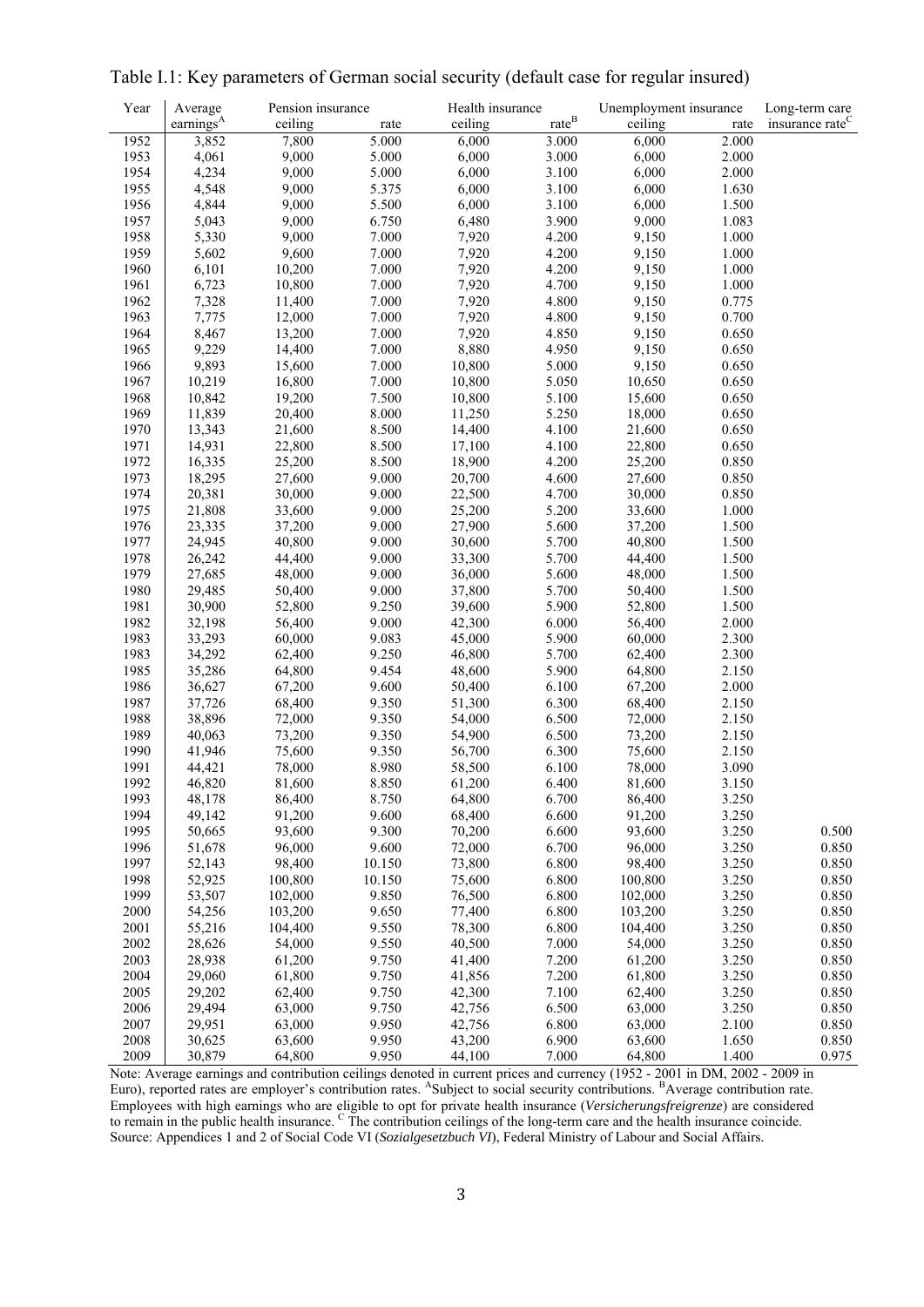| Year | Average               | Pension insurance |        |
|------|-----------------------|-------------------|--------|
|      | earnings <sup>A</sup> | ceiling           | rate   |
| 1952 | 3,893                 | 12,000            | 15.500 |
| 1953 | 4,104                 | 12,000            | 15.500 |
| 1954 | 4,279                 | 12,000            | 15.500 |
| 1955 | 4,596                 | 12,000            | 15.500 |
| 1956 | 4,895                 | 12,000            | 15.500 |
| 1957 | 5,096                 | 12,000            | 15.200 |
| 1958 | 5,386                 | 12,000            | 15.000 |
| 1959 | 5,661                 | 12,000            | 15.000 |
| 1960 | 6,165                 | 12,000            | 15.000 |
| 1961 | 6,794                 | 13,200            | 15.000 |
| 1962 | 7,405                 | 13,200            | 15.000 |
| 1963 | 7,857                 | 14,400            | 15.000 |
| 1964 | 8,556                 | 16,800            | 15.000 |
| 1965 | 9,326                 | 18,000            | 15.000 |
| 1966 | 9,997                 | 19,200            | 15.000 |
| 1967 | 10,327                | 20,400            | 15.000 |
| 1968 | 10,957                | 22,800            | 15.000 |
| 1969 | 11,965                | 24,000            | 15.000 |
| 1970 | 13,485                | 25,200            | 15.000 |
| 1971 | 15,090                | 27,600            | 15.000 |
| 1972 | 16,508                | 30,000            | 15.000 |
| 1973 | 18,489                | 33,600            | 15.000 |
| 1974 | 20,597                | 37,200            | 15.000 |
| 1975 | 22,039                | 40,800            | 15.000 |
| 1976 | 23,582                | 45,600            | 15.000 |
| 1977 | 25,209                | 50,400            | 15.000 |
| 1978 | 26,520                | 55,200            | 15.000 |
| 1979 | 27,979                | 57,600            | 15.000 |
| 1980 | 29,798                | 61,200            | 15.000 |
| 1981 | 31,228                | 64,800            | 15.000 |
| 1982 | 32,540                | 69,600            | 14.750 |
| 1983 | 33,646                | 73,200            | 15.170 |
| 1983 | 34,655                | 76,800            | 16.000 |
| 1985 | 35,660                | 80,400            | 15.300 |
| 1986 | 37,015                | 82,800            | 15.350 |
| 1987 | 38,125                | 85,200            | 15.100 |
| 1988 | 39,307                | 87,600            | 15.100 |
| 1989 | 40,486                | 90,000            | 15.100 |
| 1990 | 41,946                | 93,600            | 15.100 |
| 1991 | 44,421                | 96,000            | 14.645 |
| 1992 | 46,820                | 100,800           | 14.600 |
| 1993 | 48,178                | 106,800           | 14.500 |
| 1994 | 49,142                | 112,800           | 15.900 |
| 1995 | 50,665                | 115,200           | 15.400 |
| 1996 | 51,678                | 117,600           | 15.900 |
| 1997 | 52,143                | 121,200           | 16.750 |
| 1998 | 52,925                | 123,600           | 16.750 |
| 1999 | 53,507                | 124,800           | 16.380 |
| 2000 | 54,256                | 127,200           | 15.950 |
| 2001 | 55,216                | 128,400           | 15.850 |
| 2002 | 28,626                | 66,600            | 15.850 |
| 2003 | 28,938                | 75,000            | 16.150 |
| 2004 | 29,060                | 76,200            | 16.150 |
| 2005 | 29,202                | 76,800            | 16.150 |
| 2006 | 29,494                | 77,400            | 16.150 |
| 2007 | 29,951                | 77,400            | 16.450 |
| 2008 | 30,625                | 78,600            | 16.450 |
| 2009 | 30,506                | 79,800            | 16.450 |

Table I.2: Regulations for the old age pension schemes of miners

Note: Average earnings and contribution ceilings denoted in current prices and currency (1952 - 2001 in DM, 2002 - 2009 in Euro), reported rates are employer's contribution rates. A Miners subject to social security contributions. Source: Appendices 1 and 2 of Social Code VI (*Sozialgesetzbuch VI*)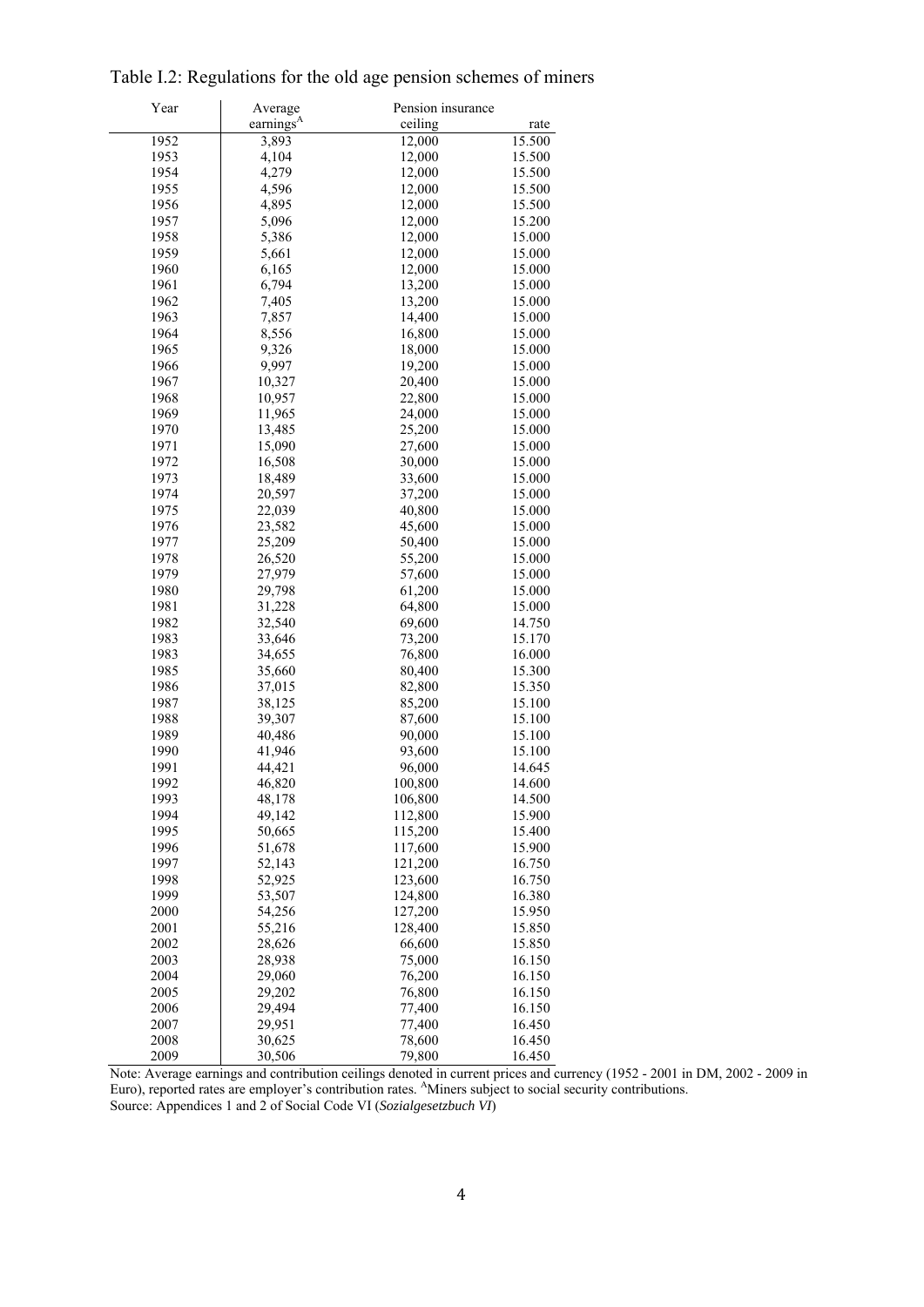### I.2 Imputation of top-coded earnings

The imputation of incomes for top-coded observations assumes that top incomes are distributed according to the Pareto law. Several studies investigating income distributions in various countries indicate that this is a good assumption.

Assume that individual earnings  $w_i$  exceeding  $\tilde{w}$  are Pareto-distributed. Then, the probability to observe an income greater or equal to  $w_i > \tilde{w}$  is given by

$$
1 - F(w_i) = \left(\frac{w_i}{\widetilde{w}}\right)^{-\alpha} \tag{I.2}
$$

where  $F(w_i)$  denotes the cumulative probability density function. Consider *n* to be the number of earners with  $w_i > \tilde{w}$  and  $i = 1, ..., n$ . Furthermore, earners *i* are ranked in ascending order according to their income. From equation (I.2) each individual's rank  $r_i$  in the income distribution is determined as

$$
r_i = nF(w_i) = n\left(1 - \left(\frac{w_i}{\widetilde{w}}\right)^{-\alpha}\right)
$$
 (I.3)

In top-coded data, individual earnings are available up to a contribution ceiling,  $z$ . If an individual earns more, reported earning is  $w_i = z$ . Consider m out of the n earners to receive an income above the contribution ceiling  $z > \tilde{w}$ . Since for *m* earners neither  $r_i$  nor  $w_i$  is observable, we estimate the parameters of the Pareto-distribution by exploiting earnings data from the interval  $[\tilde{w}, z]$ . Rearranging equation (I.3) yields

$$
\ln\left(1 - \frac{r_i}{n}\right) = -\alpha \ln\left(\frac{w_i}{\widetilde{w}}\right) \tag{I.4}
$$

We employ equation (I.4) to estimate the Pareto-coefficient  $\alpha$ . Suppose at least the top 10% of individual earnings  $w_i$  in the interval  $[0, z)$  to be Pareto-distributed. Accordingly,  $\tilde{w}$  is assigned the value of the  $90<sup>th</sup>$  percentile in the respective distribution of earnings below z. The Pareto-coefficient is estimated by means of an OLS regression without constant. The regression is conducted separately for all years  $t$  and birth cohorts  $c$ . Hence, the cohort and year specific Pareto-coefficient  $\hat{\alpha}_{ct}$  is derived for  $c = 1935, ...$ , 1969 and  $t = 1952, ...$ , 2009 distributions. With the estimated Pareto-coefficient at hand, unobserved earnings above the contribution ceiling  $z$  can be estimated by rearranging  $(I.3)$ :

$$
\widehat{w}_i = \widetilde{w} \left( 1 - \frac{\hat{r}_i}{n} \right)^{-\frac{1}{\widehat{\alpha}}} \tag{I.5}
$$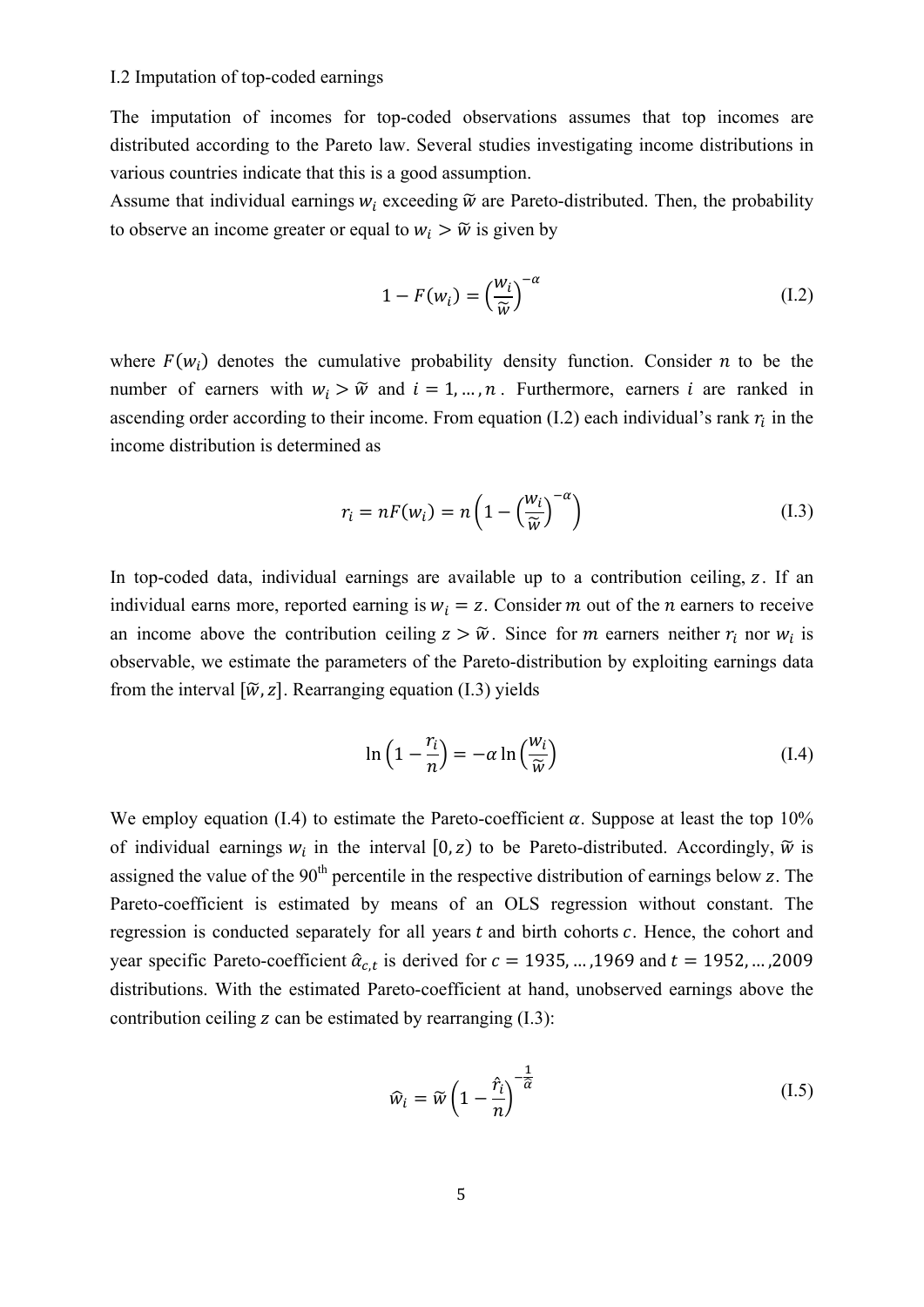where  $\hat{w}_i$  denotes the estimated earned income and  $\hat{r}_i$  the assumed rank. The conjectures regarding  $\hat{r}_i$  have an immediate effect on measures of income mobility and, therefore, are crucial when investigating earnings dynamics. In our preferred imputation, we choose  $\hat{r}_i$ under the minimal mobility assumption. Thereby, the rank  $\hat{r}_i$  is based on the last observable rank in relation to all individuals at or above the contribution ceiling in the cohort-specific earnings distribution.<sup>1</sup> This imputation procedure leads to plausible annual earnings distributions. Comparing the obtained annual earnings distributions to (almost) uncapped survey-based micro data reveals a good fit (see Figure A1).

 

<sup>&</sup>lt;sup>1</sup> For illustration consider two earnings distributions in subsequent periods  $t-1$  and t made out of three individuals a, b and c. Suppose the following ordering of earnings in  $t-1$ :  $w_{a,t-1} < w_{b,t-1} < z_{t-1}$  $w_{c,t-1}$  and resulting ranks  $r_{a,t-1} = 1$ ,  $r_{b,t-1} = 2$  and the estimated rank  $\hat{r}_{c,t-1} = 3$  since c's earnings exceed  $z_{t-1}$ . In t individual a has earnings above the contribution ceiling such that  $w_{b,t} < z_t$  and  $w_{a,t}, w_{c,t} > z_t$ where it is not observable whether a or c earns more. Then, the ranking order in t is  $r_{b,t} = 1$ ,  $\hat{r}_{a,t} = 2$  and  $\hat{r}_{c,t}$  = 3 because of  $r_{c,t-1} > r_{a,t-1}$ . Thus, the relative ordering of a and c remains unchanged for future years unless either  $a$ 's or  $c$ 's earnings fall below the contribution ceiling. To establish whether mobility results are robust, two alternative mobility scenarios are calculated: an equal ranking with imputation of estimated average earnings above the contribution ceiling and a maximum mobility scenario. In the maximum mobility scenario, the ranking order is reversed between years  $t$  and  $t + 1$ . All alternative results and a scenario without imputation are provided in Online Appendix III.3.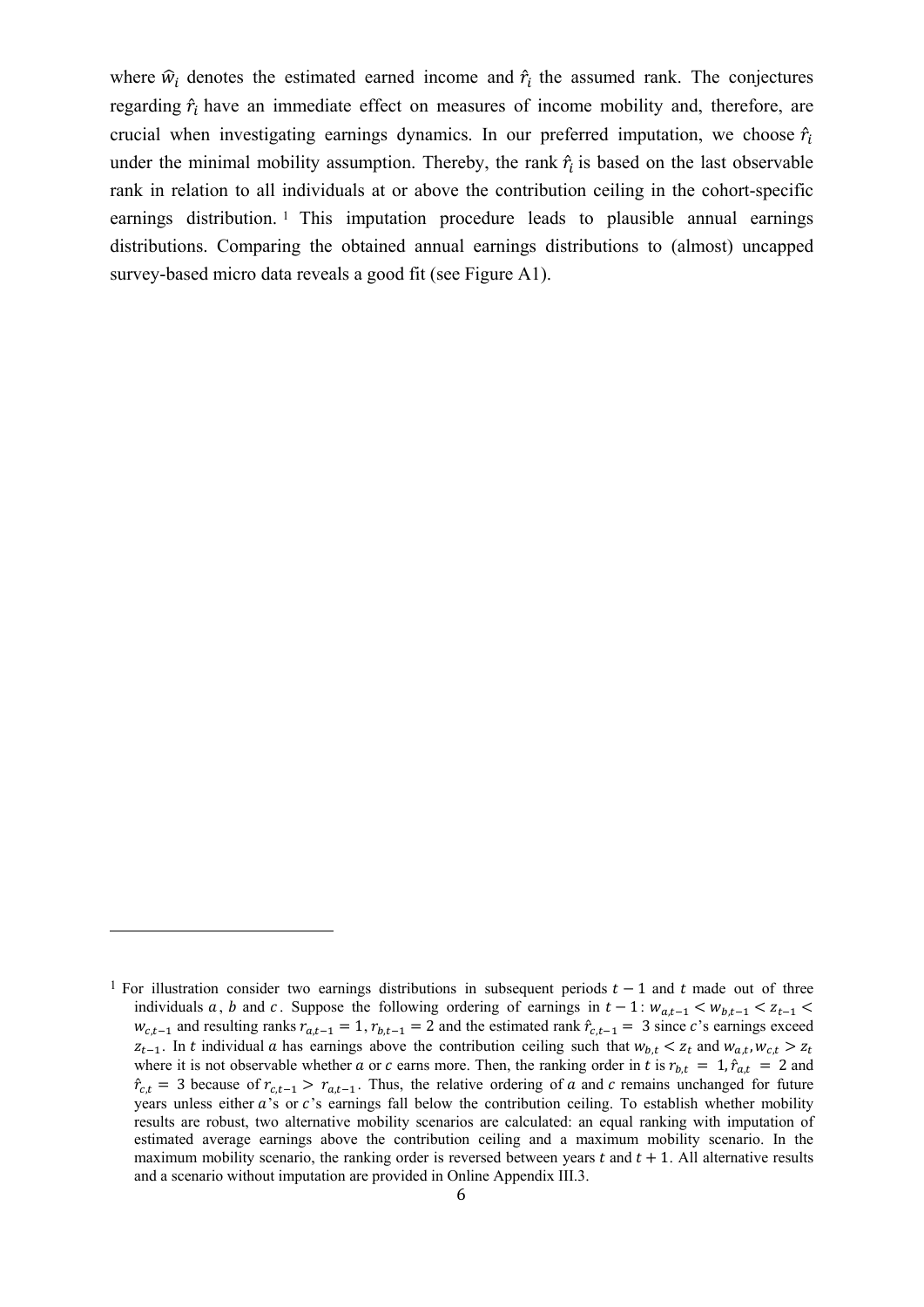| Cohort | Men   | Women |
|--------|-------|-------|
| 1935   | 8.00  | 0.37  |
| 1936   | 7.47  | 0.37  |
| 1937   | 7.95  | 0.30  |
| 1938   | 7.98  | 0.38  |
| 1939   | 9.35  | 0.47  |
| 1940   | 9.09  | 0.62  |
| 1941   | 9.31  | 0.42  |
| 1942   | 10.63 | 0.54  |
| 1943   | 10.45 | 0.79  |
| 1944   | 9.68  | 0.65  |
| 1945   | 9.03  | 0.60  |
| 1946   | 7.84  | 0.48  |
| 1947   | 7.98  | 0.75  |
| 1948   | 7.58  | 0.55  |
| 1949   | 7.88  | 0.65  |
| 1950   | 7.64  | 0.45  |
| 1951   | 7.94  | 0.48  |
| 1952   | 7.53  | 0.64  |
| 1953   | 6.97  | 0.49  |
| 1954   | 7.59  | 0.63  |
| 1955   | 6.42  | 0.31  |
| 1956   | 5.96  | 0.56  |
| 1957   | 6.60  | 0.69  |
| 1958   | 6.47  | 0.41  |
| 1959   | 6.41  | 0.58  |
| 1960   | 6.14  | 0.39  |
| 1961   | 5.47  | 0.60  |
| 1962   | 5.43  | 0.65  |
| 1963   | 5.11  | 0.58  |
| 1964   | 5.37  | 0.46  |
| 1965   | 4.88  | 0.88  |
| 1966   | 4.37  | 0.49  |
| 1967   | 3.99  | 0.60  |
| 1968   | 3.77  | 0.65  |
| 1969   | 3.24  | 0.49  |
| Mean   | 7.07  | 0.54  |

Table I.3: Cohort-specific means of shares of censored spells

Note: Means are calculated as share of censored spells on all annual spells in all years for each cohort. Differences in shares of censored spells across cohorts are due to changes in the contribution ceiling (see Table I.1). Source: FDZ-RV − VSKT2002, 2004-2009\_Bönke.

#### I.3 Correction of structural break 1983/1984

 

Starting with 1984, one-time payments (e.g. holiday and Christmas allowances or bonuses) are subject to social security contributions and included in the basis of assessment and hence the earnings measure. This leads potentially to an artificial increase in inequality in the annual earnings distributions after 1983. Facing the same problem for comparable but cross sectional data, Fitzenberger (1999) suggests fixing this structural break by estimating quantile specific deviations from the median growth rate between 1983 and 1984. 2 A similar strategy is adopted by Dustman et al. (2009) and Card et al. (2013). In order to meet our data requirements we adjust Fitzenberger's (1999) strategy to panel data.

The imputation of one-time payments for observations before 1984 is accomplished as follows. First, we generate a variable containing the average individual rank in the cohort

<sup>2</sup> Fitzenbergers (1999) study is based on the *IAB Beschäftigtenstichprobe*, also obtained from social security administration data.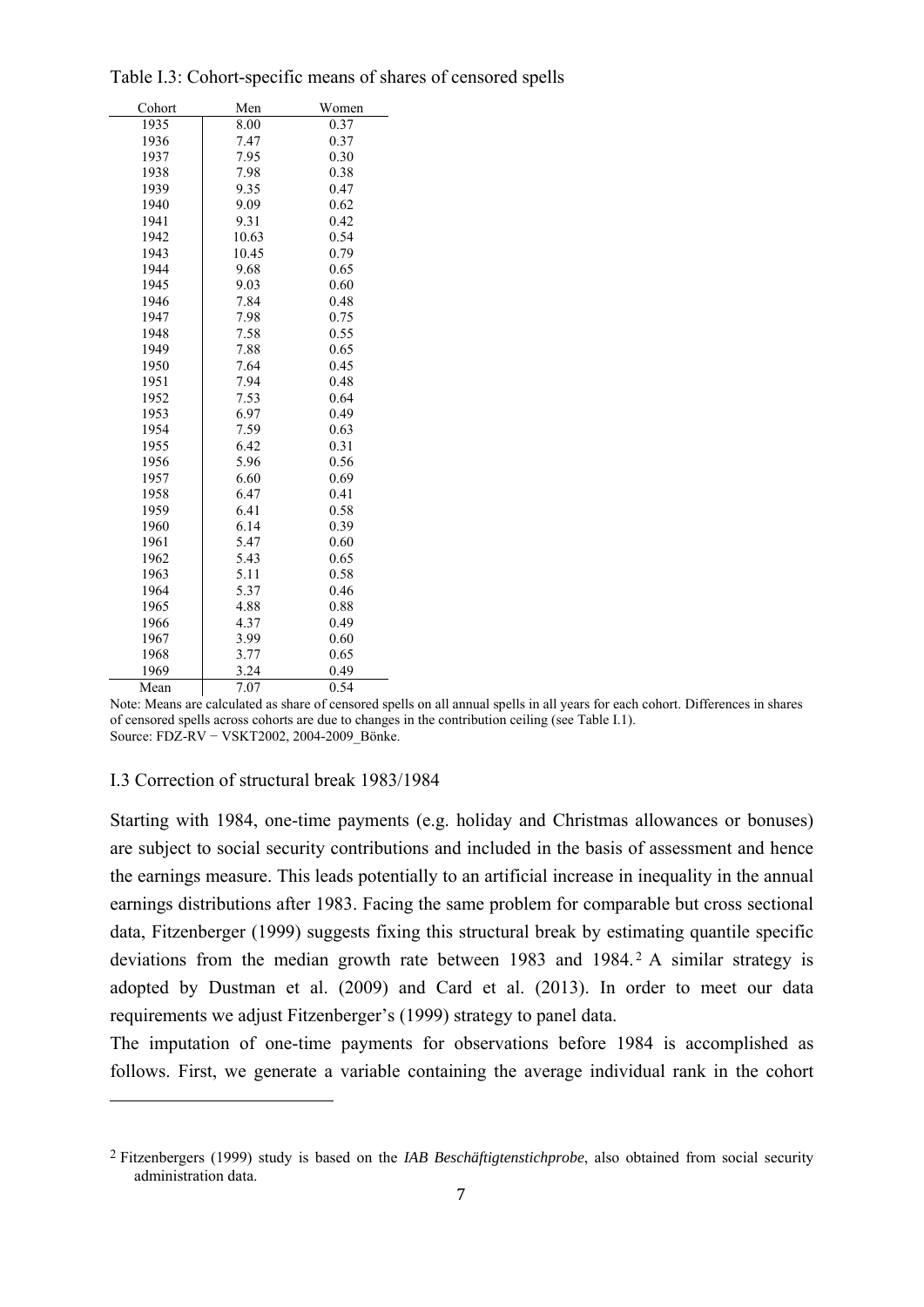specific earnings distribution between age 35 and 40. This variable serves as an approximation for the individual's permanent position in the earnings distribution and reflects the finding by Fitzenberger (1999) that spurious growths due to one-time payments is more pronounced for higher earnings. The earnings position is coded as dummy  $d_q$  for  $q =$ 1, …, 20 quantiles and  $d_q = 1$  if the individuals average rank in the annual earnings distributions between 35 and 40 falls into the respective quantile. Furthermore, we define earnings growth between t and  $t + 1$  as  $\Delta w_{i,t} = ln(w_{i,t}) - ln(w_{i,t-1})$ . Earnings growth is estimated with a generalized least squares random effects regression in an unbalanced panel restricted to prime age individuals from 26 to 59 according to equation I.6:

$$
\Delta w_t = \alpha_0 + \alpha_1 d_{1984} + \alpha_2 a g e_t + \alpha_3 a g e_t^2 + \alpha_4 a g e_t^3 + \alpha_5 d_{1984} a g e_t + \alpha_5 d_{1984} a g e_t^2 + \alpha_5 d_{1984} a g e_t^3 + \beta d'_q
$$
\n(1.6)  
\n+  $\gamma d_{1984} d'_q + \delta a g e_t d'_q + \varepsilon$ 

To identify spurious growth between 1983 and 1984, we include a dummy variable marking the structural break with  $d_{1984} = 1$  in 1984 and zero else. Furthermore, we model ageearnings profiles by including age as a third order polynomial function and the vector of average earnings rank dummies  $\mathbf{d}_a$  as well as interactions for all rank dummies with age respectively the structural break dummy  $d_{1984}$ .

Regression results confirm the cross sectional pattern reported in Fitzenberger (1999) with higher spurious growth rates for above median annual earnings. Figure I.1 displays the spurious growths pattern for selected quantiles. Depending on their positions in the cohort specific permanent earnings distribution, individual earnings are corrected by the quantile and age specific excessive growth factor for years predating 1984. Due to top coding, we assume the  $17<sup>th</sup>$  quantile's for earnings in the  $18<sup>th</sup>$ ,  $19<sup>th</sup>$  and  $20<sup>th</sup>$  quantile (see Fitzenberger 1999).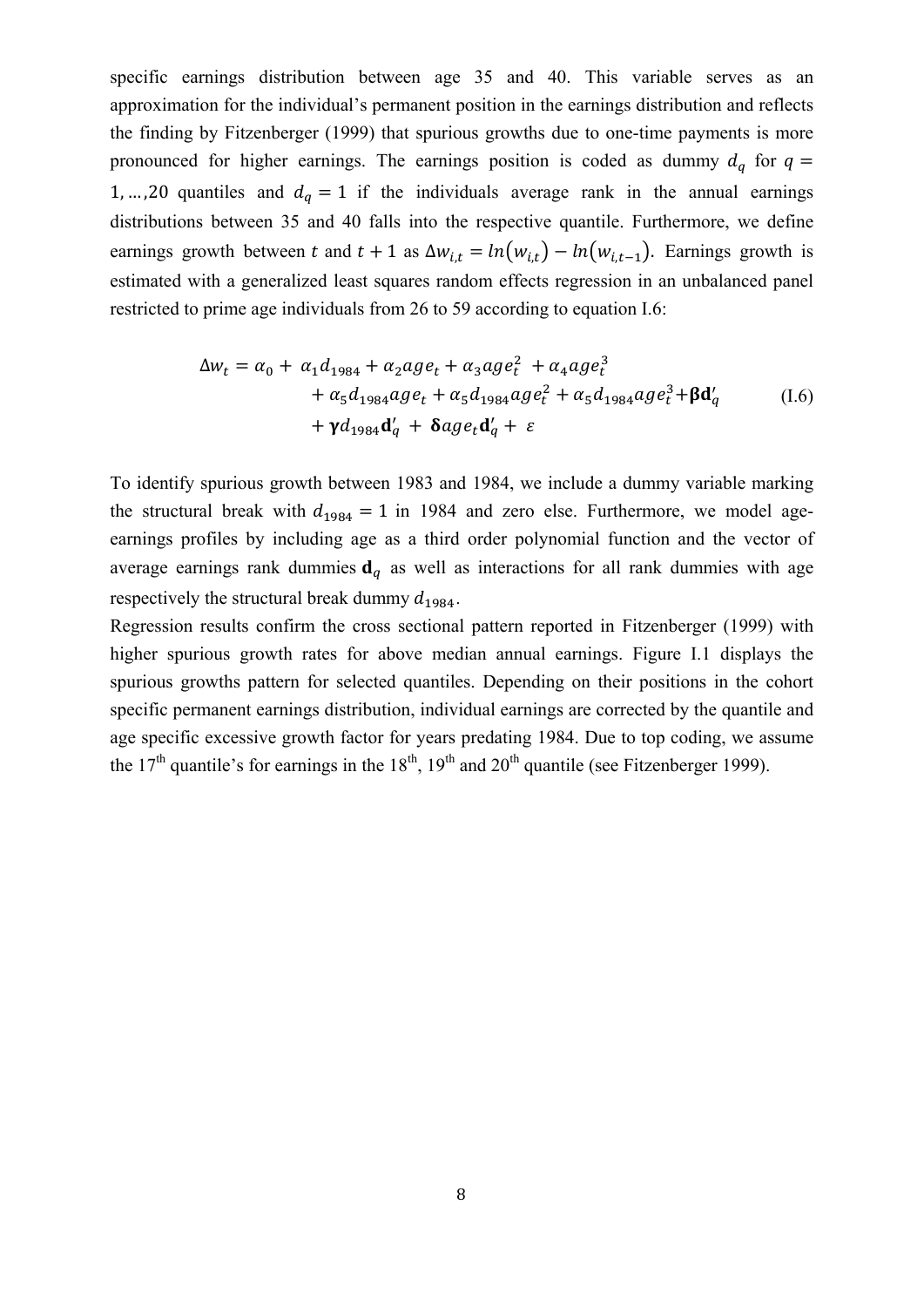Figure I.1 Spurious growth rates for selected quantiles, men



Note: The estimation is based on prime age males. Displayed is the relevant age range only. Spurious growth is identified as excessive growth between 1983 and 1984. Source: FDZ-RV − VSKT2002, 2004-2009\_Bönke.

#### I.4 Sample selection: General

To ensure that our lifetime earnings capture all relevant labor market activities, we restrict our sample to individuals with "valid biographies". To construct valid biographies, we measure the time where we cannot eliminate the possibility that an individual earned income besides what is recorded in our data. In order to achieve this, we exploit the fact that our data provides information on times apart from regular employment. Depending on the information on labor market activities we distinguish three cases:

(1) The individual is a regular employee subject to social security contributions (times of regular employment). Here we observe all relevant labor market activities and do not alter the earnings recorded in our data.

(2) The individual is not an employee subject to social security contributions but accumulates times relevant for old age pension. In this sense, the information provided in our data excludes the possibility of income earned on the regular labor market (e.g. times of educational training, care, sickness, unemployment, community or military service, disability or retirement). In this case we treat the respective monthly earnings as zeros.

(3) The individual is not an employee subject to social security contributions and we cannot exclude the possibility of income earned apart from what is recorded in our data. This is where times of self-employment, working as civil servant or labor market withdrawal cannot be distinguished and we do not have the necessary information to conclude that we observe all relevant labor market activities. Therefore we recode these monthly earnings into times of missing information.

In order to select individuals with complete occupational biographies, we now exclude all individuals who display more than one month of missing information per year after the age of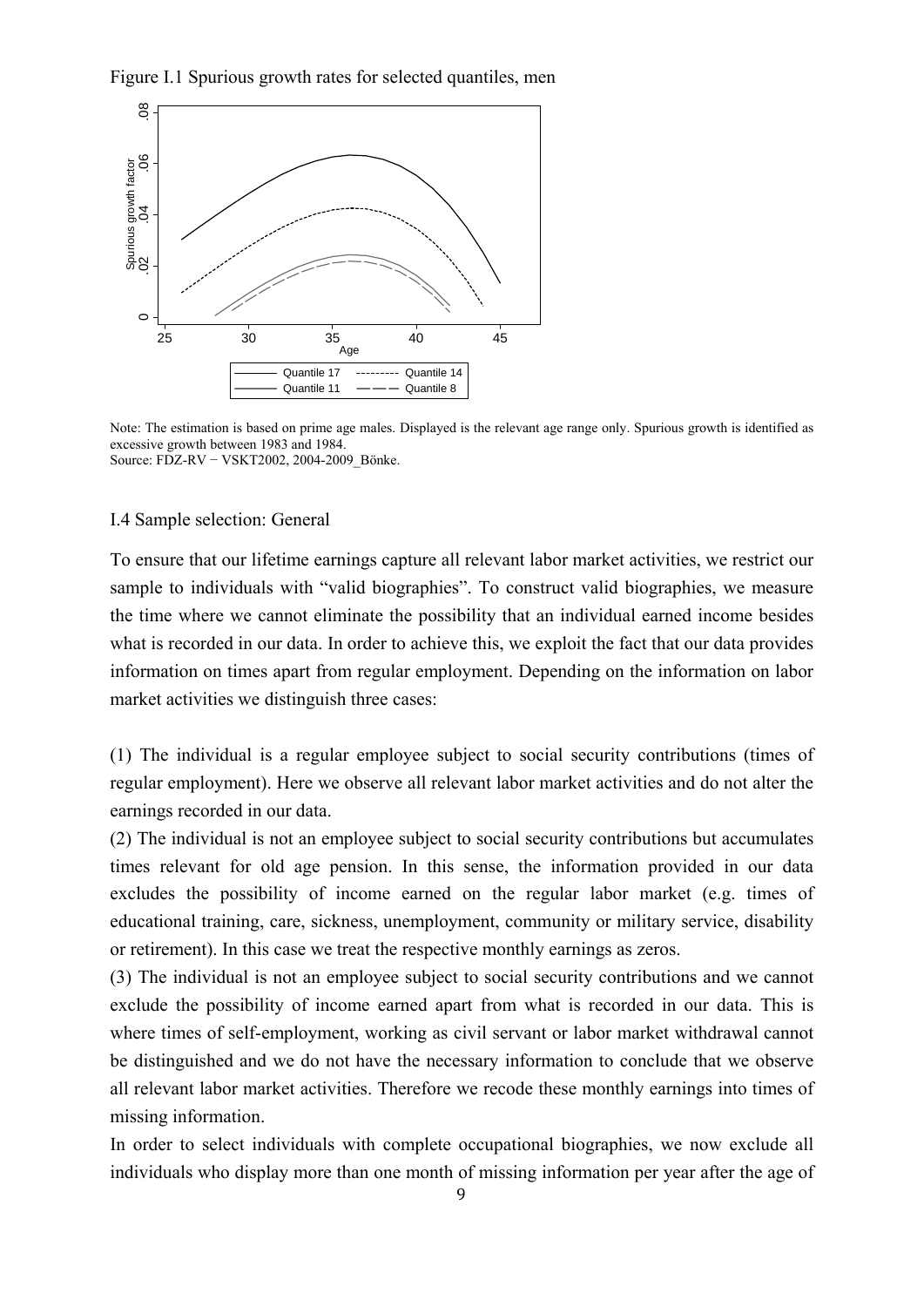30. Hence, for an individual to be included in the analysis, the up-to-age 40 concept allows for up to 10 month of missing information before an individual is excluded, the up-to-age 41 concepts for up to 11 month and so forth.

### I.5 Sample selection: Men

|  |  | Table I.4: Number of observed men |  |
|--|--|-----------------------------------|--|
|--|--|-----------------------------------|--|

|        |                    | Sample size after exclusion of:<br>Completed |                         |              |               |                    |                |  |
|--------|--------------------|----------------------------------------------|-------------------------|--------------|---------------|--------------------|----------------|--|
| Cohort | Original number of |                                              | Foreigners East Germans | Repatriates  | Self-employed | Rejoiners          | biographies    |  |
|        | observations       |                                              |                         | (Aussiedler) | craftsmen     | $(marriage-law)^A$ | (up to age 40) |  |
| 1935   | 3,236              | 2,195                                        | 1,746                   | 1,661        | 1,606         | 1,606              | 1,114          |  |
| 1936   | 3,214              | 2,210                                        | 1,746                   | 1,671        | 1,623         | 1,623              | 1,067          |  |
| 1937   | 3,201              | 2,253                                        | 1,751                   | 1,680        | 1,626         | 1,626              | 1,081          |  |
| 1938   | 3,198              | 2,269                                        | 1,768                   | 1,683        | 1,653         | 1,653              | 1,104          |  |
| 1939   | 3,228              | 2,295                                        | 1,791                   | 1,733        | 1,678         | 1,678              | 1,207          |  |
| 1940   | 3,230              | 2,259                                        | 1,735                   | 1,666        | 1,623         | 1,623              | 1,095          |  |
| 1941   | 3,328              | 2,330                                        | 1,802                   | 1,716        | 1,677         | 1,677              | 1,121          |  |
| 1942   | 3,289              | 2,335                                        | 1,799                   | 1,723        | 1,686         | 1,686              | 1,109          |  |
| 1943   | 3,320              | 2,382                                        | 1,772                   | 1,697        |               |                    | 1,107          |  |
| 1944   |                    |                                              |                         |              | 1,653         | 1,653              |                |  |
|        | 3,324              | 2,376                                        | 1,724                   | 1,673        | 1,623         | 1,623              | 1,087          |  |
| 1945   | 3,334              | 2,406                                        | 1,818                   | 1,761        | 1,725         | 1,725              | 1,154          |  |
| 1946   | 3,280              | 2,311                                        | 1,852                   | 1,803        | 1,767         | 1,767              | 1,172          |  |
| 1947   | 3,380              | 2,427                                        | 1.837                   | 1,771        | 1,741         | 1,741              | 1,175          |  |
| 1948   | 3,472              | 2,461                                        | 1,913                   | 1,840        | 1,806         | 1,806              | 1,189          |  |
| 1949   | 3,514              | 2,517                                        | 1,903                   | 1,816        | 1,775         | 1,775              | 1,163          |  |
| 1950   | 3,706              | 2,624                                        | 1,934                   | 1,839        | 1,802         | 1,802              | 1,202          |  |
| 1951   | 3,988              | 2,787                                        | 2,034                   | 1,913        | 1,869         | 1,869              | 1,228          |  |
| 1952   | 4,087              | 2,806                                        | 1,976                   | 1,850        | 1,813         | 1,813              | 1,212          |  |
| 1953   | 4,122              | 2,832                                        | 2,100                   | 1,958        | 1,927         | 1,927              | 1,223          |  |
| 1954   | 4,215              | 2,789                                        | 2,103                   | 1,979        | 1,949         | 1,949              | 1,271          |  |
| 1955   | 4,497              | 2,911                                        | 2,135                   | 2,029        | 2,003         | 2,003              | 1,293          |  |
| 1956   | 4,505              | 2,877                                        | 2,178                   | 2,056        | 2,029         | 2,029              | 1,311          |  |
| 1957   | 4,806              | 2,914                                        | 2,210                   | 2,094        | 2,052         | 2,052              | 1,295          |  |
| 1958   | 5,130              | 2,948                                        | 2,250                   | 2,133        | 2,094         | 2,094              | 1,322          |  |
| 1959   | 5,510              | 3,027                                        | 2,305                   | 2,194        | 2,156         | 2,156              | 1,345          |  |
| 1960   | 6,174              | 3,117                                        | 2,339                   | 2,242        | 2,211         | 2,211              | 1,377          |  |
| 1961   | 7,013              | 3,259                                        | 2,465                   | 2,360        | 2,318         | 2,318              | 1,417          |  |
| 1962   | 7,338              | 3,380                                        | 2,527                   | 2,423        | 2,394         | 2,394              | 1,481          |  |
| 1963   | 7,488              | 3,436                                        | 2,590                   | 2,506        | 2,464         | 2,464              | 1,494          |  |
| 1964   | 7,595              | 3,325                                        | 2,522                   | 2,463        | 2,428         | 2,428              | 1,437          |  |
| 1965   | 7,646              | 3,305                                        | 2,555                   | 2,496        | 2,460         | 2,460              | 1,493          |  |
| 1966   | 7,750              | 3,347                                        | 2,606                   | 2,558        | 2,516         | 2,516              | 1,507          |  |
| 1967   | 7,699              | 3,307                                        | 2,567                   | 2,519        | 2,476         | 2,476              | 1,511          |  |
| 1968   | 7,830              | 3,254                                        | 2,528                   | 2,488        | 2,453         | 2,453              | 1,531          |  |
| 1969   | 8,044              | 3,355                                        | 2,641                   | 2,608        | 2,577         | 2,577              | 1,622          |  |
|        | 168,691            | 96,626                                       | 73,522                  | 70,602       | 69,253        | 69,253             | 44,517         |  |

Note: Second column: Original sample size. Columns three to eight: All numbers denote observation after the stepwise exclusion of the respective groups. <sup>A</sup>Insured who left and rejoined the statutory pension system due to the law of marriage refunds (valid until 1967), which was possible until 1995. The earnings reported of these insured do not correspond to those actually earned.

Source: FDZ-RV − VSKT2002, 2004-2009\_Bönke, own calculations using not weighted data.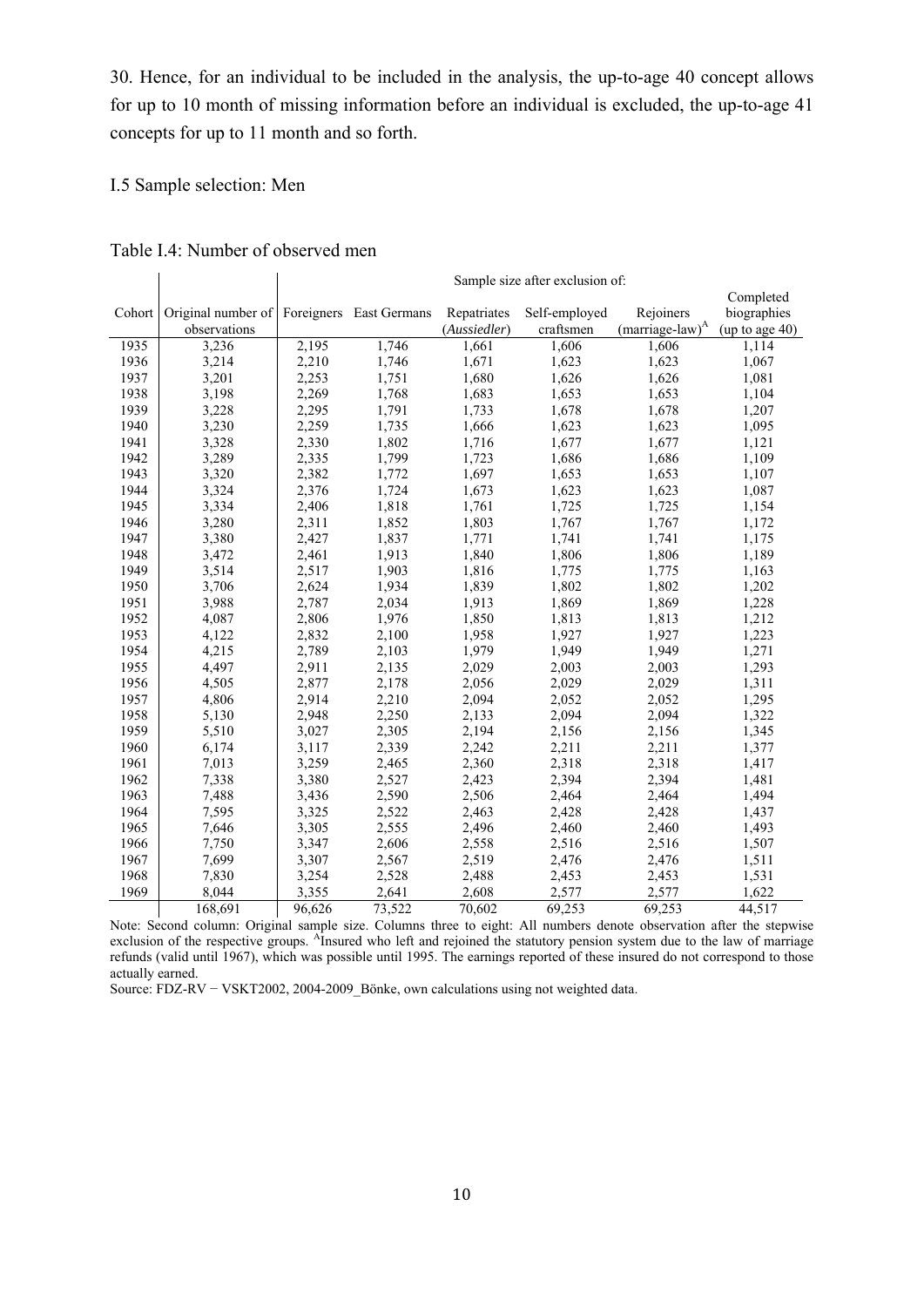|      |        | Cohort Foreigners East Germans | Repatriates  | Self-employed | Rejoiners                   | "Incomplete" "Complete" |          |
|------|--------|--------------------------------|--------------|---------------|-----------------------------|-------------------------|----------|
|      |        |                                | (Aussiedler) | craftsmen     | (marriage-law) <sup>A</sup> | Up to 40                | Up to 40 |
| 1935 | 0.1540 | 0.1761                         | 0.0317       | 0.0235        |                             | 0.1959                  | 0.4187   |
| 1936 | 0.1593 | 0.1703                         | 0.0281       | 0.0197        |                             | 0.2166                  | 0.4061   |
| 1937 | 0.1696 | 0.2016                         | 0.0259       | 0.0211        |                             | 0.1997                  | 0.3822   |
| 1938 | 0.1704 | 0.1994                         | 0.0255       | 0.0124        |                             | 0.2083                  | 0.3839   |
| 1939 | 0.1697 | 0.2090                         | 0.0178       | 0.0212        |                             | 0.1792                  | 0.4031   |
| 1940 | 0.1786 | 0.2093                         | 0.0220       | 0.0168        |                             | 0.1976                  | 0.3758   |
| 1941 | 0.1719 | 0.2138                         | 0.0266       | 0.0144        |                             | 0.1989                  | 0.3743   |
| 1942 | 0.2090 | 0.2013                         | 0.0222       | 0.0128        |                             | 0.2006                  | 0.3541   |
| 1943 | 0.1967 | 0.2169                         | 0.0228       | 0.0148        | $\overline{\phantom{a}}$    | 0.1975                  | 0.3514   |
| 1944 | 0.1964 | 0.2218                         | 0.0160       | 0.0172        |                             | 0.1940                  | 0.3547   |
| 1945 | 0.2566 | 0.1899                         | 0.0160       | 0.0125        |                             | 0.1927                  | 0.3323   |
| 1946 | 0.2492 | 0.1527                         | 0.0140       | 0.0130        |                             | 0.2021                  | 0.3689   |
| 1947 | 0.2357 | 0.1787                         | 0.0199       | 0.0107        |                             | 0.1981                  | 0.3570   |
| 1948 | 0.2233 | 0.1775                         | 0.0230       | 0.0109        |                             | 0.2095                  | 0.3557   |
| 1949 | 0.2000 | 0.1982                         | 0.0280       | 0.0139        |                             | 0.2050                  | 0.3549   |
| 1950 | 0.1920 | 0.2086                         | 0.0282       | 0.0130        |                             | 0.1970                  | 0.3611   |
| 1951 | 0.1752 | 0.2255                         | 0.0350       | 0.0143        |                             | 0.2015                  | 0.3486   |
| 1952 | 0.1745 | 0.2273                         | 0.0375       | 0.0128        |                             | 0.1991                  | 0.3488   |
| 1953 | 0.1697 | 0.2220                         | 0.0395       | 0.0102        |                             | 0.2244                  | 0.3342   |
| 1954 | 0.1724 | 0.2184                         | 0.0348       | 0.0099        |                             | 0.2121                  | 0.3525   |
| 1955 | 0.1738 | 0.2305                         | 0.0310       | 0.0085        |                             | 0.2120                  | 0.3443   |
| 1956 | 0.1743 | 0.2098                         | 0.0367       | 0.0087        |                             | 0.2160                  | 0.3545   |
| 1957 | 0.1648 | 0.2067                         | 0.0364       | 0.0134        |                             | 0.2258                  | 0.3529   |
| 1958 | 0.1625 | 0.2112                         | 0.0353       | 0.0131        |                             | 0.2237                  | 0.3542   |
| 1959 | 0.1545 | 0.2202                         | 0.0326       | 0.0133        |                             | 0.2209                  | 0.3585   |
| 1960 | 0.1606 | 0.2186                         | 0.0279       | 0.0103        |                             | 0.2230                  | 0.3595   |
| 1961 | 0.1467 | 0.2337                         | 0.0278       | 0.0133        |                             | 0.2271                  | 0.3515   |
| 1962 | 0.1529 | 0.2221                         | 0.0275       | 0.0095        |                             | 0.2282                  | 0.3598   |
| 1963 | 0.1562 | 0.2302                         | 0.0206       | 0.0120        |                             | 0.2364                  | 0.3445   |
| 1964 | 0.1607 | 0.2230                         | 0.0160       | 0.0103        |                             | 0.2433                  | 0.3467   |
| 1965 | 0.1658 | 0.2151                         | 0.0146       | 0.0115        |                             | 0.2385                  | 0.3545   |
| 1966 | 0.1649 | 0.2051                         | 0.0124       | 0.0131        |                             | 0.2458                  | 0.3587   |
| 1967 | 0.1657 | 0.2031                         | 0.0130       | 0.0131        |                             | 0.2304                  | 0.3747   |
| 1968 | 0.1788 | 0.1990                         | 0.0105       | 0.0111        |                             | 0.2322                  | 0.3685   |
| 1969 | 0.1890 | 0.1984                         | 0.0090       | 0.0096        |                             | 0.2295                  | 0.3644   |

### Table I.5: Weighted shares of groups from the initial dataset, men

Note: The numbers denote observation share of the respective groups before excluding any observations. AInsured who left and rejoined the statutory pension system due to the law of marriage refunds (valid until 1967), which was possible until 1995. The earnings reported of these insured do not correspond to those actually earned.

Source: FDZ-RV − VSKT2002, 2004-2009\_Bönke, own calculations using weighted data.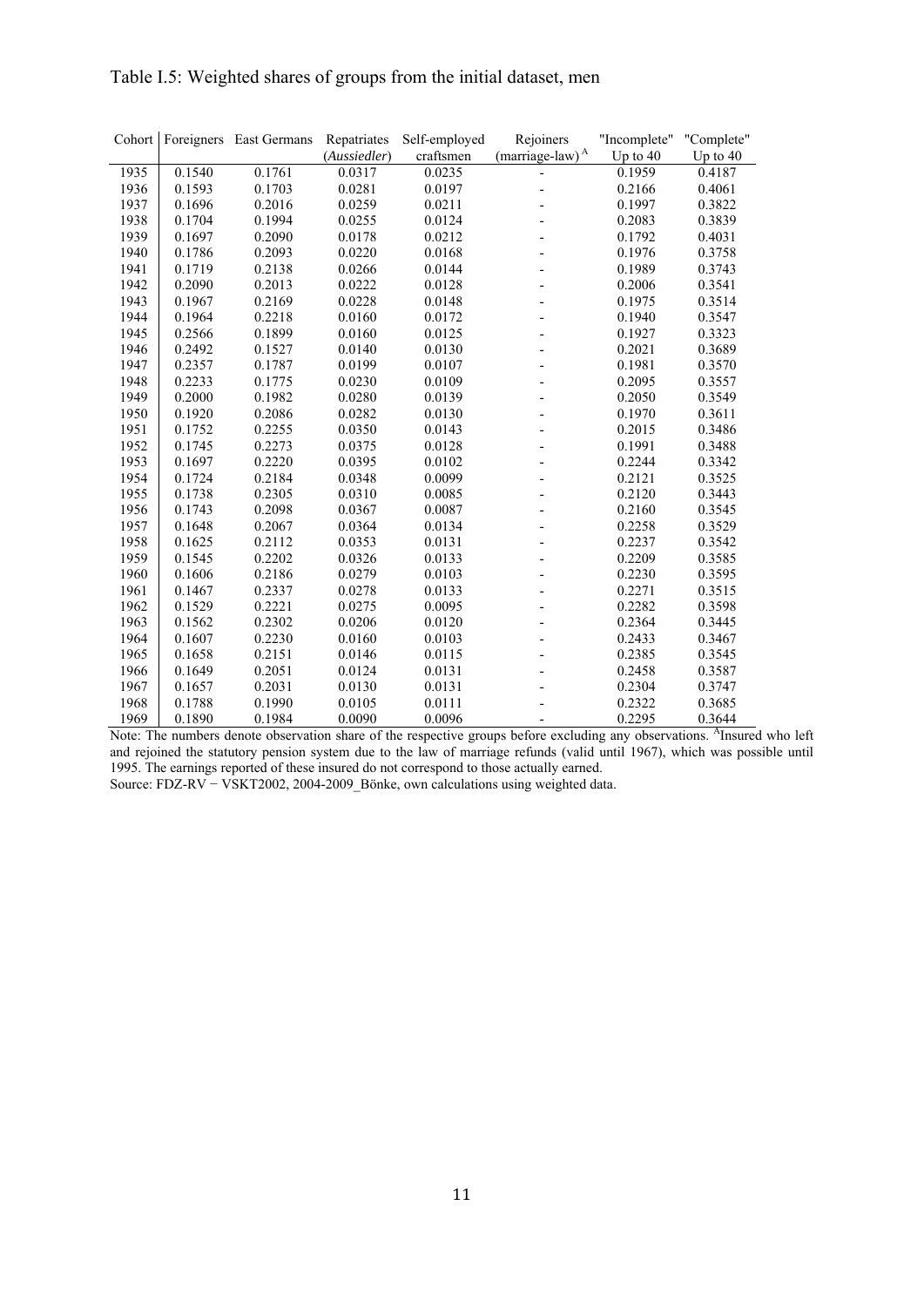| Birth cohort | Up to 40  | Up to $45$ | Up to $50$ | Up to $55$ | Up to $60$ |
|--------------|-----------|------------|------------|------------|------------|
| 1935         | 214,783   | 210,073    | 206,947    | 197,408    | 193,415    |
| 1936         | 217,551   | 212,263    | 207,186    | 196,663    | 191,881    |
| 1937         | 207,309   | 206,856    | 203,374    | 195,114    | 186,527    |
| 1938         | 221,022   | 218,897    | 217,169    | 211,985    | 209,564    |
| 1939         | 245,519   | 236,111    | 231,068    | 223,601    | 219,909    |
| 1940         | 233,767   | 230,358    | 228,571    | 227,105    | 224,172    |
| 1941         | 216,453   | 214,801    | 213,377    | 210,465    | 209,591    |
| 1942         | 172,882   | 169,064    | 168,109    | 164,225    | 164,017    |
| 1943         | 175,621   | 174,271    | 171,203    | 168,750    | 166,712    |
| 1944         | 173,017   | 168,663    | 166,300    | 161,142    | 159,641    |
| 1945         | 126,931   | 125,355    | 124,422    | 123,337    | 122,304    |
| 1946         | 162,292   | 157,618    | 155,222    | 152,719    | 149,049    |
| 1947         | 178,106   | 174,483    | 171,523    | 167,621    | 164,812    |
| 1948         | 188,304   | 183,558    | 180,554    | 177,935    | 173,946    |
| 1949         | 201,483   | 194,494    | 189,937    | 186,256    | 182,587    |
| 1950         | 210,781   | 205,003    | 200,438    | 197,303    |            |
| 1951         | 202,075   | 198,195    | 192,300    | 188,904    |            |
| 1952         | 207,547   | 198,705    | 194,186    | 191,816    |            |
| 1953         | 198,846   | 193,264    | 188,495    | 185,667    |            |
| 1954         | 218,223   | 210,309    | 204,987    | 199,045    |            |
| 1955         | 218,160   | 212,973    | 207,454    | 205,115    |            |
| 1956         | 232,274   | 223,581    | 217,471    |            |            |
| 1957         | 237,176   | 229,484    | 225,704    |            |            |
| 1958         | 242,756   | 236,871    | 228,939    |            |            |
| 1959         | 258,979   | 252,939    | 245,655    |            |            |
| 1960         | 267,044   | 258,361    |            |            |            |
| 1961         | 267,736   | 261,133    |            |            |            |
| 1962         | 279,379   | 270,243    |            |            |            |
| 1963         | 276,530   | 267,379    |            |            |            |
| 1964         | 280,680   | 275,448    |            |            |            |
| 1965         | 282,497   |            |            |            |            |
| 1966         | 283,604   |            |            |            |            |
| 1967         | 288,091   |            |            |            |            |
| 1968         | 277,011   |            |            |            |            |
| 1969         | 261,663   |            |            |            |            |
|              | 7,926,092 | 6,370,753  | 4,940,591  | 3,932,176  | 2,718,127  |

Table II.8: Weighted number of observations with valid UAX-biographies, men

Note: Number of observations for a cohort changes because of the selection criterion for valid biographies. Source: FDZ-RV − VSKT2002, 2004-2009\_Bönke, own calculations using weighted data.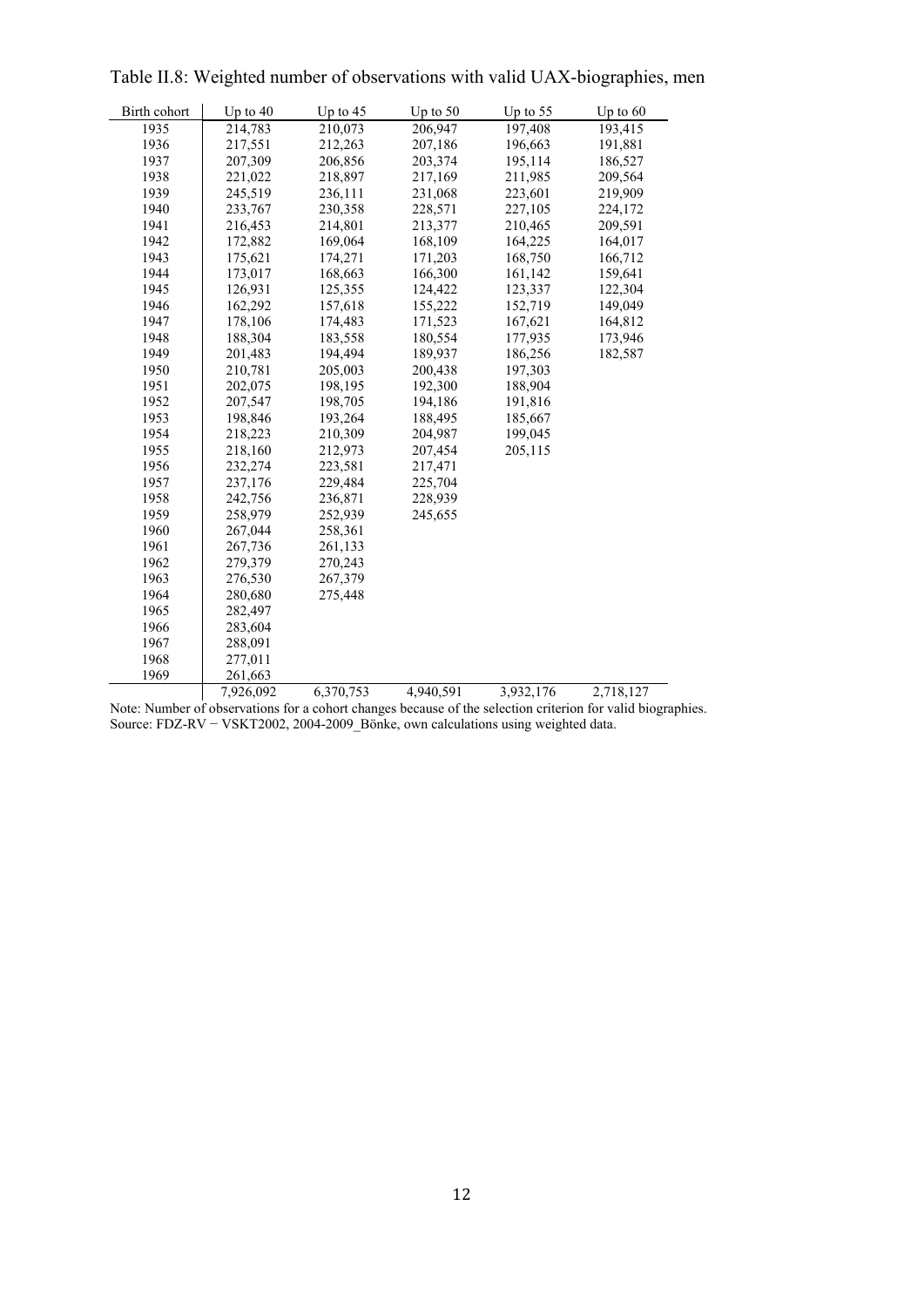| Year                            | 1988                | 1994          |                     | 2000          |                     |               | 2006                       |        |
|---------------------------------|---------------------|---------------|---------------------|---------------|---------------------|---------------|----------------------------|--------|
| Age range                       | $20 - 53$           |               | 25-59<br>31-59      |               |                     | 37-59         |                            |        |
| Labor force status              | <b>Observations</b> | $\frac{0}{0}$ | <b>Observations</b> | $\frac{0}{0}$ | <b>Observations</b> | $\frac{0}{0}$ | <i><b>Observations</b></i> | $\%$   |
| Emploved <sup>A</sup>           | 7,688,808           | 76.48         | 8,571,636           | 78.89         | 7,935,596           | 80.88         | 7,112,982                  | 77.5   |
| Unemployed $A$                  | 733,902             | 7.3           | 859,543             | 7.91          | 550,099             | 5.61          | 887,568                    | 9.67   |
| Apprentice <sup>A</sup>         | 448.453             | 4.46          | 71,369              | 0.66          | 9.951               | 0.1           | 16,838                     | 0.18   |
| $Miner^{A,B}$                   | 0                   | $\theta$      |                     |               | 30.991              | 0.32          | 796                        | 0.01   |
| Sum of items above <sup>A</sup> | 8,871,163           | 88.24         | 9,502,548           | 87.45         | 7,980,085           | 81.33         | 8,018,184                  | 87.36  |
| Civil servant                   | 484.884             | 4.82          | 621,621             | 5.72          | 520,966             | 5.31          | 465,570                    | 5.07   |
| Self-employed                   | 697,280             | 6.94          | 741,731             | 6.83          | 760,714             | 7.75          | 694.739                    | 7.57   |
| Total                           | 10.053.327          | 100.00        | 10.865.900          | 100.00        | 9.811.864           | 100.01        | 9.178.493                  | 100.00 |

### Table I.7: Female labor force in West Germany for selected years, SOEP

Note: Sample selection mirrors the respective birth cohorts in our deployed FDZ-RV − VSKT2002, 2004-2009\_Bönke data. <sup>A</sup>Labor force covered in the VSKT, <sup>B</sup>not weighted cell size < 5.

Source: SOEP v28, own calculations using weighted data.

| Birth cohort | Up to $40$ | Up to $45$ | Up to 50 | Up to $55$ | Up to $60$ |
|--------------|------------|------------|----------|------------|------------|
| 1935         | 344        | 332        | 318      | 311        | 313        |
| 1936         | 354        | 349        | 349      | 329        | 336        |
| 1937         | 381        | 366        | 348      | 336        | 346        |
| 1938         | 407        | 403        | 387      | 360        | 362        |
| 1939         | 373        | 360        | 361      | 356        | 346        |
| 1940         | 425        | 420        | 419      | 432        | 440        |
| 1941         | 433        | 420        | 422      | 440        | 438        |
| 1942         | 468        | 463        | 472      | 479        | 476        |
| 1943         | 519        | 506        | 496      | 500        | 505        |
| 1944         | 479        | 481        | 481      | 478        | 472        |
| 1945         | 531        | 544        | 537      | 528        | 519        |
| 1946         | 525        | 502        | 492      | 496        | 500        |
| 1947         | 539        | 521        | 517      | 527        | 517        |
| 1948         | 508        | 501        | 512      | 514        | 500        |
| 1949         | 521        | 526        | 531      | 523        | 514        |
| 1950         | 504        | 515        | 507      | 512        |            |
| 1951         | 522        | 535        | 538      | 539        |            |
| 1952         | 551        | 539        | 533      | 528        |            |
| 1953         | 528        | 523        | 526      | 522        |            |
| 1954         | 499        | 503        | 514      | 511        |            |
| 1955         | 558        | 569        | 565      |            |            |
| 1956         | 503        | 527        | 550      |            |            |
| 1957         | 567        | 567        | 581      |            |            |
| 1958         | 501        | 526        | 541      |            |            |
| 1959         | 552        | 567        | 578      |            |            |
| 1960         | 545        | 553        |          |            |            |
| 1961         | 565        | 561        |          |            |            |
| 1962         | 654        | 654        |          |            |            |
| 1963         | 647        | 646        |          |            |            |
| 1964         | 657        | 661        |          |            |            |
| 1965         | 692        |            |          |            |            |
| 1966         | 657        |            |          |            |            |
| 1967         | 700        |            |          |            |            |
| 1968         | 698        |            |          |            |            |
| 1969         | 888        |            |          |            |            |
|              | 18,795     | 15,140     | 12,075   | 9,221      | 6,584      |

Table I.8: Number of observed women with valid UAX-biographies

Note: Number of observations for a cohort changes because of the selection criterion for valid biographies. Source: FDZ-RV − VSKT2002, 2004-2009\_Bönke, own calculations using not weighted data.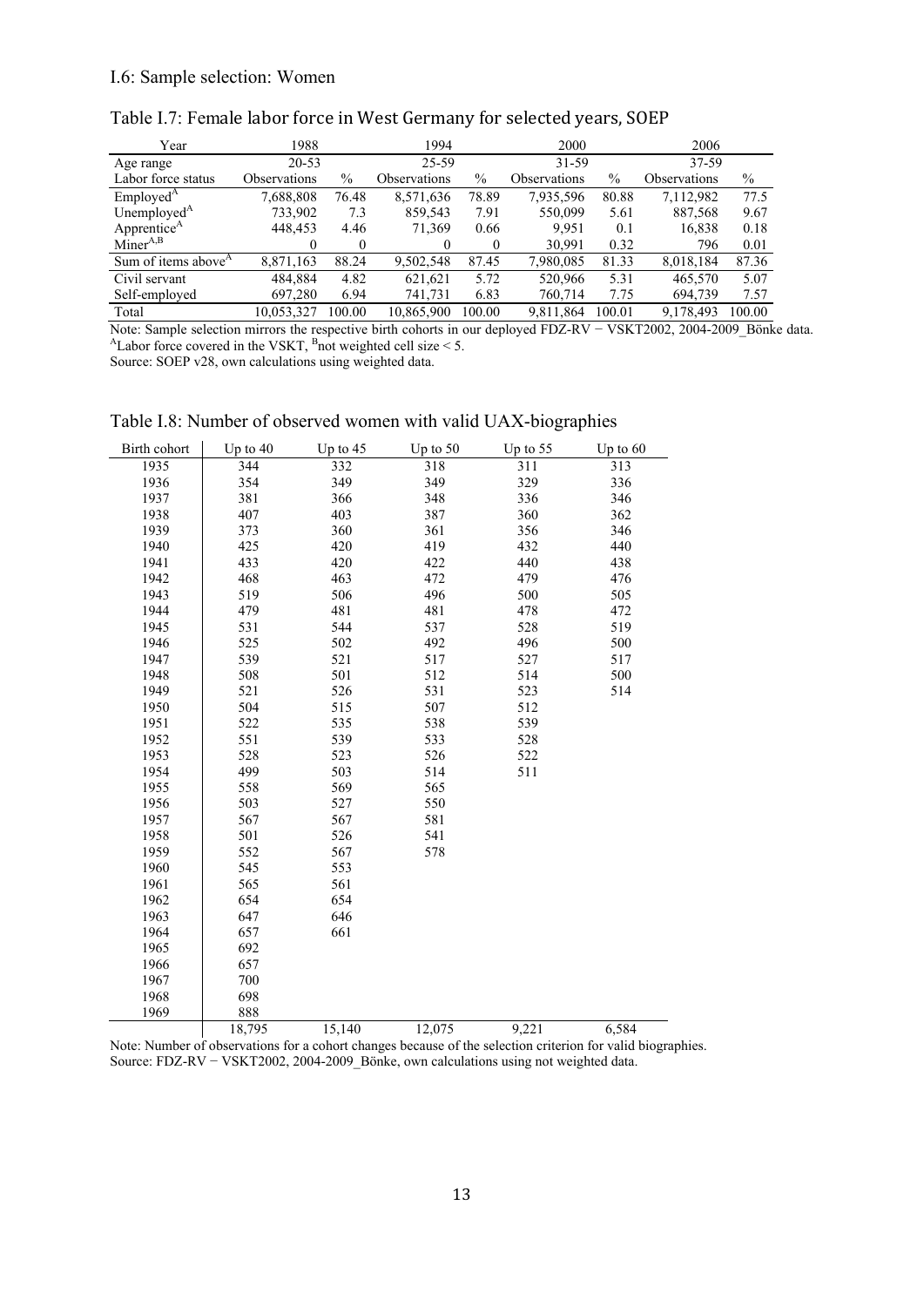| Birth cohort | Observations with valid | Actual cohort size at age 40 |                       |        |                       |  |
|--------------|-------------------------|------------------------------|-----------------------|--------|-----------------------|--|
|              | UA40-biographies        |                              | without foreigners    |        | including foreigners  |  |
|              | (weighted)              | size                         | coverage <sup>A</sup> | size   | coverage <sup>A</sup> |  |
| 1935         | 214,783                 | 422058                       | 0.1247                | 442171 | 0.1190                |  |
| 1936         | 217,551                 | 429765                       | 0.1242                | 450445 | 0.1185                |  |
| 1937         | 207,309                 | 432061                       | 0.1166                | 453370 | 0.1111                |  |
| 1938         | 221,022                 | 456876                       | 0.1355                | 480458 | 0.1288                |  |
| 1939         | 245,519                 | 483157                       | 0.1244                | 508572 | 0.1182                |  |
| 1940         | 233,767                 | 486274                       | 0.1330                | 515466 | 0.1254                |  |
| 1941         | 216,453                 | 449906                       | 0.1592                | 477378 | 0.1500                |  |
| 1942         | 172,882                 | 362910                       | 0.1667                | 394090 | 0.1535                |  |
| 1943         | 175,621                 | 371086                       | 0.1970                | 402179 | 0.1818                |  |
| 1944         | 173,017                 | 361942                       | 0.1928                | 394009 | 0.1771                |  |
| 1945         | 126,931                 | 265921                       | 0.2093                | 299934 | 0.1856                |  |
| 1946         | 162,292                 | 309634                       | 0.2393                | 346937 | 0.2136                |  |
| 1947         | 178,106                 | 341762                       | 0.2418                | 381039 | 0.2169                |  |
| 1948         | 188,304                 | 360960                       | 0.2321                | 404417 | 0.2072                |  |
| 1949         | 201,483                 | 385314                       | 0.2593                | 432152 | 0.2312                |  |
| 1950         | 210,781                 |                              |                       | 440548 | 0.2118                |  |
| 1951         | 202,075                 |                              |                       | 441156 | 0.2061                |  |
| 1952         | 207,547                 |                              |                       | 452801 | 0.2179                |  |
| 1953         | 198,846                 |                              |                       | 450526 | 0.2135                |  |
| 1954         | 218,223                 |                              |                       | 464567 | 0.1989                |  |
| 1955         | 218,160                 |                              |                       | 469187 | 0.2146                |  |
| 1956         | 232,274                 |                              |                       | 486236 | 0.2007                |  |
| 1957         | 237,176                 |                              |                       | 499854 | 0.2105                |  |
| 1958         | 242,756                 |                              |                       | 508413 | 0.1921                |  |
| 1959         | 258,979                 |                              |                       | 533458 | 0.2056                |  |
| 1960         | 267,044                 |                              |                       | 553228 | 0.1863                |  |
| 1961         | 267,736                 |                              |                       | 568443 | 0.1906                |  |
| 1962         | 279,379                 |                              |                       | 577470 | 0.2007                |  |
| 1963         | 276,530                 |                              |                       | 596598 | 0.1959                |  |
| 1964         | 280,680                 |                              |                       | 602147 | 0.1963                |  |
| 1965         | 282,497                 |                              |                       | 593553 | 0.2189                |  |
| 1966         | 283,604                 |                              |                       | 595330 | 0.2034                |  |
| 1967         | 288,091                 |                              |                       | 583619 | 0.2185                |  |
| 1968         | 277,011                 |                              |                       | 569535 | 0.2093                |  |
| 1969         | 261,663                 |                              |                       | 542073 | 0.2639                |  |

Table I.9: Weighted number of observations with valid UA-40 biographies, women

Note: Cohorts 1935 – 1949: West Germany including West Berlin, cohorts 1950 – 1969: West Germany including Berlin.<br><sup>A</sup>Coverage equals the number of observations with valid UA-40 biographies (weighted) divided by actual coh Source: FDZ-RV − VSKT2002, 2004-2009\_Bönke. Actual cohort size at age 40 according to Federal Statistical Office, own calculations using weighted data.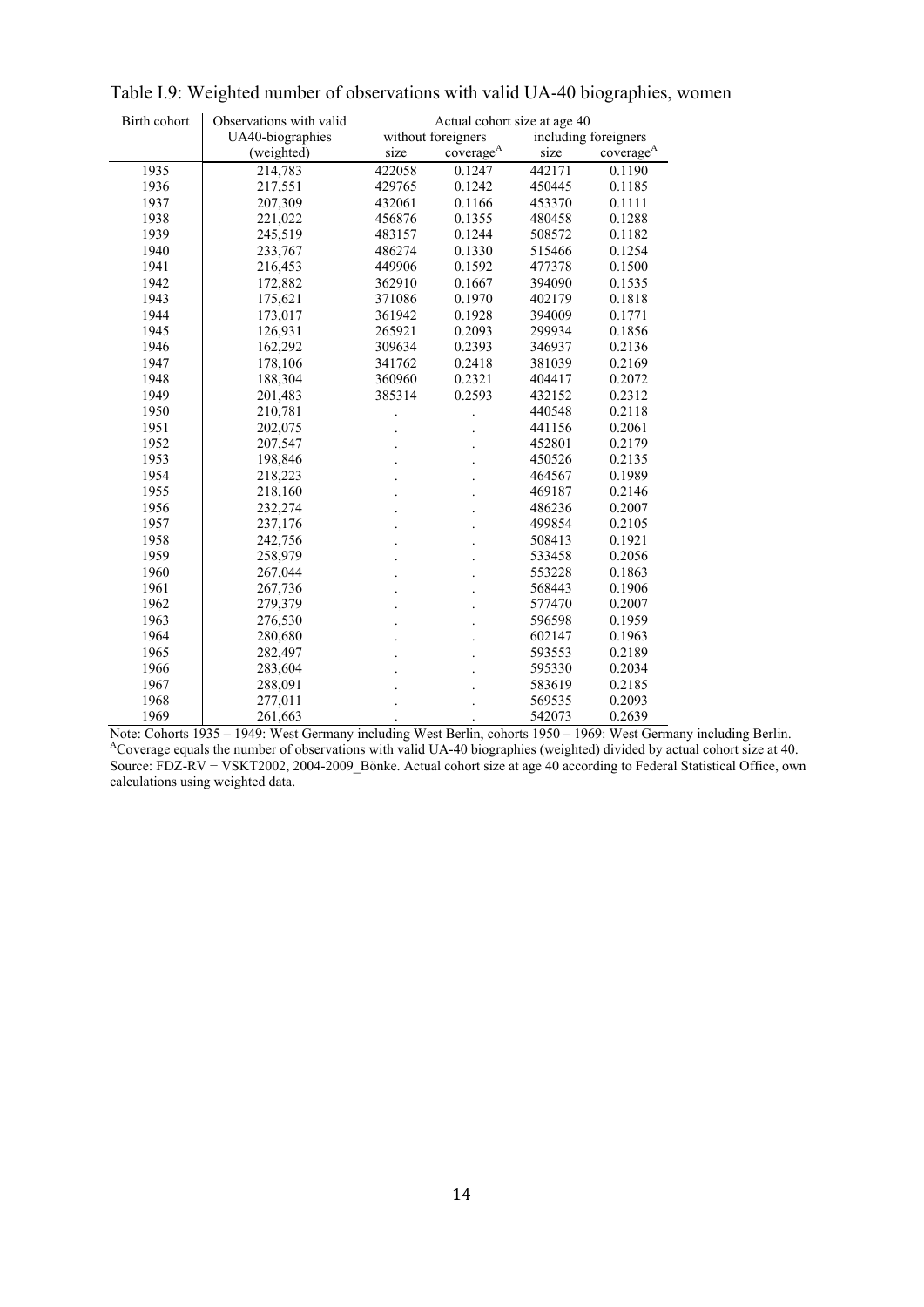| Cohort | Original number of Foreigners East Germans |                |                | Repatriates  | Self-employed | Rejoiners                   | Ccomplete<br>biographies |
|--------|--------------------------------------------|----------------|----------------|--------------|---------------|-----------------------------|--------------------------|
|        | observations                               |                |                | (Aussiedler) | craftsmen     | (marriage-law) <sup>A</sup> | (up to age $40$ )        |
| 1935   | 4,678                                      | 3,359          | 2,546          | 2,390        | 2,387         | 2,072                       | 344                      |
| 1936   | 4,753                                      | 3,589          | 2,596          | 2,433        | 2,428         | 2,049                       | 354                      |
| 1937   | 5,004                                      | 3,766          | 2,777          | 2,563        | 2,553         | 2,144                       | 381                      |
| 1938   | 4,784                                      | 3,634          | 2,674          | 2,498        | 2,485         | 2,078                       | 407                      |
| 1939   | 4,900                                      | 3,705          | 2,635          | 2,458        | 2,446         | 2,016                       | 373                      |
| 1940   | 5,004                                      | 3,783          | 2,711          | 2,570        | 2,564         | 2,157                       | 425                      |
| 1941   | 4,923                                      | 3,608          | 2,575          | 2,440        | 2,432         | 2,051                       | 433                      |
| 1942   | 4,879                                      | 3,668          | 2,637          | 2,491        | 2,482         | 2,155                       | 468                      |
| 1943   | 4,777                                      | 3,572          | 2,593          | 2,485        | 2,472         | 2,228                       | 519                      |
| 1944   | 4,614                                      | 3,499          | 2,481          | 2,375        | 2,364         | 2,181                       | 479                      |
| 1945   | 4,423                                      | 3,249          | 2,442          | 2,333        | 2,316         | 2,196                       | 531                      |
| 1946   | 4,090                                      | 3,005          | 2,378          | 2,300        | 2,286         | 2,209                       | 525                      |
| 1947   | 4,071                                      | 3,049          | 2,275          | 2,175        | 2,157         | 2,110                       | 539                      |
| 1948   | 4,076                                      | 2,987          | 2,263          | 2,162        | 2,136         | 2,124                       | 508                      |
| 1949   | 3,969                                      | 2,892          | 2,165          | 2,054        | 2,040         | 2,033                       | 521                      |
| 1950   | 4,104                                      | 3,010          | 2,133          | 1,982        | 1,972         | 1,972                       | 504                      |
| 1951   | 4,259                                      | 3,138          | 2,211          | 2,047        | 2,035         | 2,035                       | 522                      |
| 1952   | 4,283                                      | 3,115          | 2,198          | 2,049        | 2,030         | 2,030                       | 551                      |
| 1953   | 4,381                                      | 3,161          | 2,196          | 2,011        | 1,995         | 1,995                       | 528                      |
| 1954   | 4,495                                      | 3,182          | 2,185          | 1,983        | 1,964         | 1,964                       | 499                      |
| 1955   | 4,591                                      | 3,196          | 2,239          | 2,066        | 2,055         | 2,055                       | 558                      |
| 1956   | 4,684                                      | 3,158          | 2,242          | 2,053        | 2,044         | 2,044                       | 503                      |
| 1957   | 4,812                                      | 3,209          | 2,330          | 2,167        | 2,150         | 2,150                       | 567                      |
| 1958   | 4,973                                      | 3,172          | 2,321          | 2,144        | 2,129         | 2,129                       | 501                      |
| 1959   | 5,218                                      | 3,261          | 2,379          | 2,222        | 2,207         | 2,207                       | 552                      |
| 1960   | 5,579                                      | 3,381          | 2,446          | 2,300        | 2,288         | 2,288                       | 545                      |
| 1961   | 5,886                                      | 3,533          | 2,555          | 2,412        | 2,399         | 2,399                       | 565                      |
| 1962   | 6,538                                      | 3,804          | 2,675          | 2,558        | 2,542         | 2,542                       | 654                      |
| 1963   | 6,550                                      | 3,723          | 2,672          | 2,537        | 2,519         | 2,519                       | 647                      |
| 1964   | 6,769                                      | 3,673          | 2,685          | 2,577        | 2,564         | 2,564                       | 657                      |
| 1965   | 6,995                                      | 3,799          | 2,711          | 2,621        | 2,605         | 2,605                       | 692                      |
| 1966   | 6,949                                      | 3,706          | 2,732          | 2,649        | 2,624         | 2,624                       | 657                      |
| 1967   |                                            |                |                | 2,624        | 2,609         |                             | 700                      |
| 1968   | 7,002<br>7,197                             | 3,689<br>3,683 | 2,695<br>2,749 | 2,674        | 2,663         | 2,609<br>2,663              | 698                      |
| 1969   | 7,390                                      | 3,725          | 2,785          | 2,718        | 2,703         | 2,703                       | 888                      |
|        | 181.600                                    | 119,683        | 86,887         | 82,121       | 81.645        | 77.900                      | 18,795                   |
|        |                                            |                |                |              |               |                             |                          |

### Table I.10: Number of observed women

#### Sample size after exclusion of:

Note: Second column: Original sample size. Columns three to eight: All numbers denote observation after the stepwise exclusion of the respective groups. <sup>A</sup>Insured who left and rejoined the statutory pension system due to the law of marriage refunds (valid until 1967), which was possible until 1995. The earnings reported of these insured do not correspond to those actually earned.

Source: FDZ-RV − VSKT2002, 2004-2009\_Bönke, own calculations using not weighted data.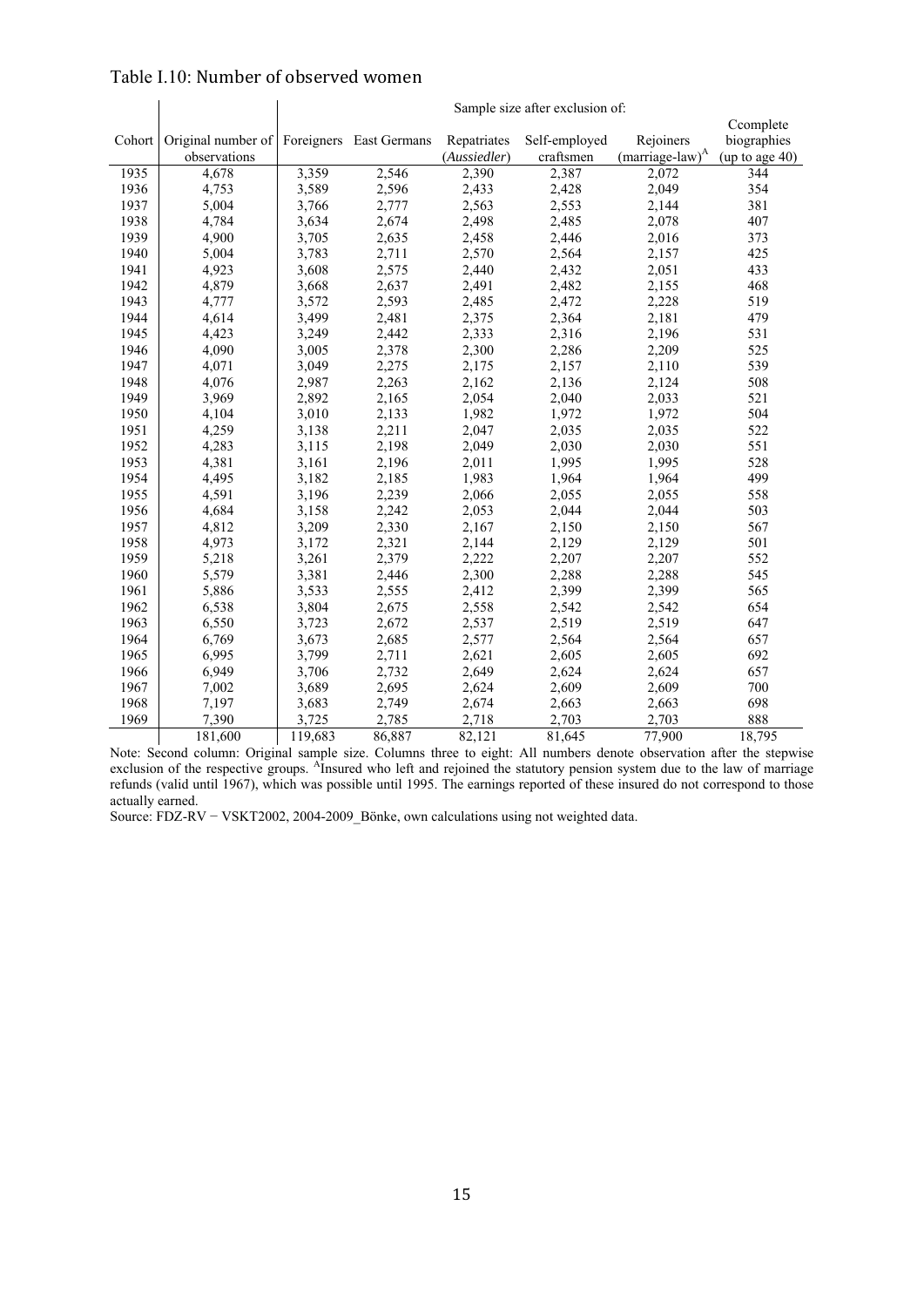| Cohort |        | Foreigners East Germans | Repatriates            | Self-employed       | Rejoiners                             | "Incomplete"         | "Complete"         |
|--------|--------|-------------------------|------------------------|---------------------|---------------------------------------|----------------------|--------------------|
| 1935   | 0.0618 | 0.2086                  | (Aussiedler)<br>0.0362 | craftsmen<br>0.0008 | (marriage-law) <sup>A</sup><br>0.0897 | Up to $40$<br>0.5902 | Up to 40<br>0.1024 |
| 1936   | 0.0635 | 0.2055                  | 0.0356                 | 0.0014              | 0.1059                                | 0.5927               | 0.1013             |
|        |        |                         |                        | 0.0027              |                                       |                      | 0.0944             |
| 1937   | 0.0697 | 0.2568                  | 0.0446                 |                     | 0.1004                                | 0.5318               |                    |
| 1938   | 0.0724 | 0.2481                  | 0.0370                 | 0.0031              | 0.1034                                | 0.5299               | 0.1094             |
| 1939   | 0.0736 | 0.2610                  | 0.0355                 | 0.0025              | 0.1066                                | 0.5277               | 0.0997             |
| 1940   | 0.0822 | 0.2819                  | 0.0271                 | 0.0010              | 0.0920                                | 0.5020               | 0.1058             |
| 1941   | 0.0842 | 0.2710                  | 0.0279                 | 0.0016              | 0.0851                                | 0.4905               | 0.1249             |
| 1942   | 0.1082 | 0.2605                  | 0.0270                 | 0.0017              | 0.0758                                | 0.4749               | 0.1276             |
| 1943   | 0.1082 | 0.2611                  | 0.0238                 | 0.0020              | 0.0563                                | 0.4547               | 0.1503             |
| 1944   | 0.1130 | 0.2521                  | 0.0221                 | 0.0020              | 0.0417                                | 0.4650               | 0.1457             |
| 1945   | 0.1557 | 0.2197                  | 0.0221                 | 0.0028              | 0.0292                                | 0.4483               | 0.1513             |
| 1946   | 0.1580 | 0.1719                  | 0.0177                 | 0.0028              | 0.0175                                | 0.4725               | 0.1772             |
| 1947   | 0.1526 | 0.2077                  | 0.0253                 | 0.0030              | 0.0124                                | 0.4386               | 0.1727             |
| 1948   | 0.1543 | 0.1853                  | 0.0244                 | 0.0045              | 0.0027                                | 0.4665               | 0.1650             |
| 1949   | 0.1456 | 0.1976                  | 0.0311                 | 0.0029              | 0.0012                                | 0.4413               | 0.1815             |
| 1950   | 0.1492 | 0.2207                  | 0.0420                 | 0.0017              | 0.0000                                | 0.4232               | 0.1632             |
| 1951   | 0.1368 | 0.2327                  | 0.0404                 | 0.0026              | 0.0000                                | 0.4273               | 0.1602             |
| 1952   | 0.1397 | 0.2390                  | 0.0341                 | 0.0030              | 0.0000                                | 0.4142               | 0.1700             |
| 1953   | 0.1315 | 0.2352                  | 0.0445                 | 0.0028              | 0.0000                                | 0.4201               | 0.1659             |
| 1954   | 0.1289 | 0.2470                  | 0.0468                 | 0.0029              | 0.0000                                | 0.4192               | 0.1552             |
| 1955   | 0.1267 | 0.2356                  | 0.0395                 | 0.0016              | 0.0000                                | 0.4292               | 0.1673             |
| 1956   | 0.1198 | 0.2250                  | 0.0469                 | 0.0019              | 0.0000                                | 0.4482               | 0.1582             |
| 1957   | 0.1116 | 0.2265                  | 0.0387                 | 0.0033              | 0.0000                                | 0.4535               | 0.1664             |
| 1958   | 0.1126 | 0.2328                  | 0.0422                 | 0.0023              | 0.0000                                | 0.4584               | 0.1517             |
| 1959   | 0.1079 | 0.2338                  | 0.0389                 | 0.0030              | 0.0000                                | 0.4551               | 0.1614             |
| 1960   | 0.1113 | 0.2381                  | 0.0355                 | 0.0023              | 0.0000                                | 0.4649               | 0.1479             |
| 1961   | 0.1032 | 0.2379                  | 0.0370                 | 0.0024              | 0.0000                                | 0.4685               | 0.1510             |
| 1962   | 0.1087 | 0.2530                  | 0.0254                 | 0.0028              | 0.0000                                | 0.4499               | 0.1603             |
| 1963   | 0.1094 | 0.2432                  | 0.0322                 | 0.0029              | 0.0000                                | 0.4548               | 0.1575             |
| 1964   | 0.1148 | 0.2413                  | 0.0256                 | 0.0024              | 0.0000                                | 0.4578               | 0.1581             |
| 1965   | 0.1196 | 0.2258                  | 0.0193                 | 0.0025              | 0.0000                                | 0.4552               | 0.1776             |
| 1966   | 0.1212 | 0.2137                  | 0.0193                 | 0.0037              | 0.0000                                | 0.4760               | 0.1660             |
| 1967   | 0.1241 | 0.2138                  | 0.0178                 | 0.0027              | 0.0000                                | 0.4621               | 0.1796             |
| 1968   | 0.1362 | 0.2032                  | 0.0161                 | 0.0019              | 0.0000                                | 0.4699               | 0.1727             |
| 1969   | 0.1500 | 0.1897                  | 0.0131                 | 0.0024              | 0.0000                                | 0.4283               | 0.2166             |

Table I.11: Weighted shares of groups from the initial dataset, women

Note: The numbers denote observation share of the respective groups before excluding any observations. <sup>A</sup>Insured who left and rejoined the statutory pension system due to the law of marriage refunds (valid until 1967), which was possible until 1995. The earnings reported of these insured do not correspond to those actually earned.

Source: FDZ-RV − VSKT2002, 2004-2009\_Bönke, own calculations using weighted data.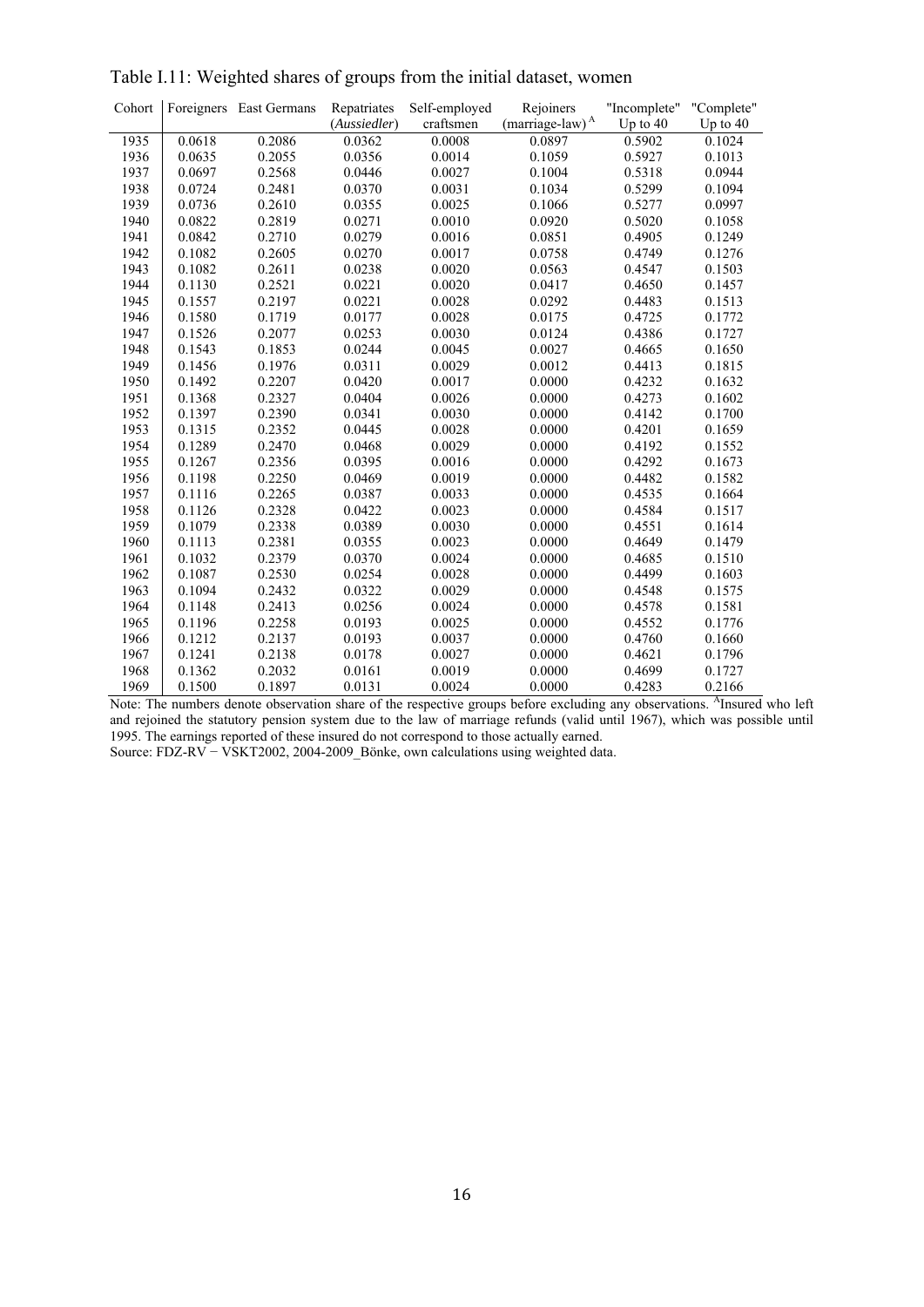| Birth cohort | Up to 40  | Up to $45$ | Up to $50$       | Up to $55$ | Up to $60$      |
|--------------|-----------|------------|------------------|------------|-----------------|
| 1935         | 52,622    | 50,353     | 48,384           | 47,316     | 48,175          |
| 1936         | 53,356    | 52,572     | 53,091           | 49,557     | 51,276          |
| 1937         | 50,362    | 47,803     | 45,417           | 43,887     | 45,512          |
| 1938         | 61,887    | 61,498     | 58,893           | 55,125     | 55,975          |
| 1939         | 60,105    | 58,912     | 58,727           | 57,776     | 57,050          |
| 1940         | 64,653    | 64,182     | 64,474           | 66,696     | 69,552          |
| 1941         | 71,620    | 68,661     | 69,313           | 72,244     | 70,475          |
| 1942         | 60,512    | 60,087     | 60,867           | 61,635     | 62,068          |
| 1943         | 73,109    | 71,529     | 69,801           | 70,128     | 71,327          |
| 1944         | 69,795    | 70,204     | 70,192           | 69,223     | 68,046          |
| 1945         | 55,662    | 56,701     | 54,976           | 54,022     | 53,185          |
| 1946         | 74,109    | 70,441     | 68,875           | 68,793     | 70,248          |
| 1947         | 82,645    | 79,152     | 79,550           | 80,563     | 79,427          |
| 1948         | 83,779    | 83,093     | 83,629           | 83,924     | 83,742          |
| 1949         | 99,915    | 99,882     | 100,330          | 97,999     | 96,264          |
| 1950         | 93,323    | 95,009     | 95,676           | 95,400     |                 |
| 1951         | 90,938    | 93,035     | 93,411           | 93,860     |                 |
| 1952         | 98,684    | 97,226     | 96,700           | 96,101     |                 |
| 1953         | 96,190    | 95,506     | 95,110           | 95,126     |                 |
| 1954         | 92,391    | 93,927     | 96,216           | 94,149     |                 |
| 1955         | 100,683   | 103,887    | 103,634          |            |                 |
| 1956         | 97,569    | 101,439    | 105,649          |            |                 |
| 1957         | 105,207   | 107,349    | 109,690          |            |                 |
| 1958         | 97,649    | 99,741     | 101,691          |            |                 |
| 1959         | 109,672   | 111,108    | 113,736          |            |                 |
| 1960         | 103,066   | 103,457    |                  |            |                 |
| 1961         | 108,367   | 107,331    |                  |            |                 |
| 1962         | 115,887   | 116,899    |                  |            |                 |
| 1963         | 116,896   | 116,696    |                  |            |                 |
| 1964         | 118,184   | 117,276    |                  |            |                 |
| 1965         | 129,950   |            |                  |            |                 |
| 1966         | 121,063   |            |                  |            |                 |
| 1967         | 127,507   |            |                  |            |                 |
| 1968         | 119,226   |            |                  |            |                 |
| 1969         | 143,057   |            |                  |            |                 |
|              | 3,199,640 | 2,554,956  | 1,998,032<br>0.1 | 1,453,524  | 982,322<br>1:11 |

Table I.12: Weighted number of observations with valid UAX-biographies, women

Note: Number of observations for a cohort changes because of the selection criterion for valid biographies. Source: FDZ-RV − VSKT2002, 2004-2009\_Bönke, own calculations using weighted data.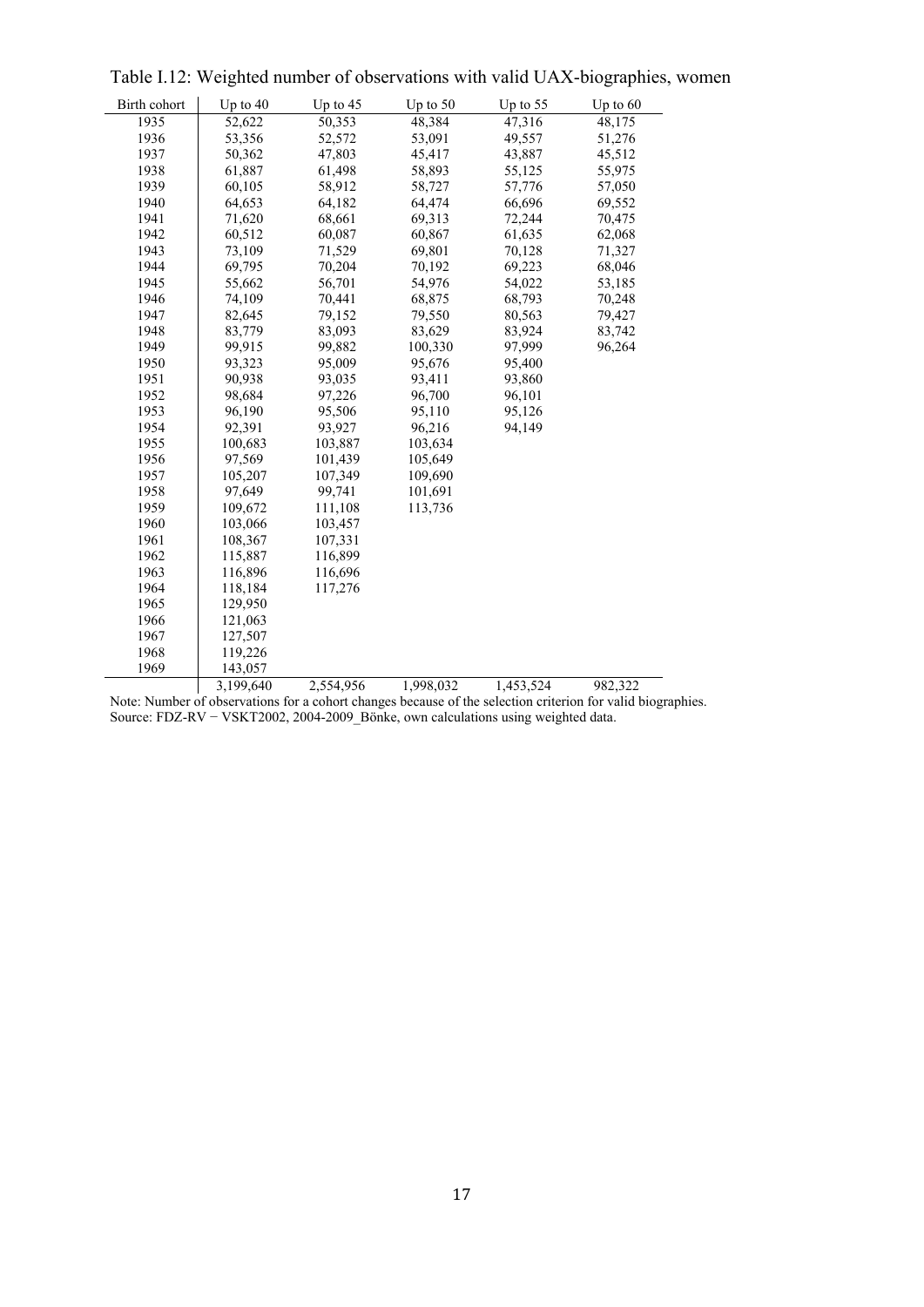### Appendix II: Results for women

This section replicates graphs 1-10 from the paper for women and provides information on their educational attainment.

Figure II.1: Means of annual Gini coefficients and Gini coefficients of lifetime earnings for cohorts 1935 - 1949



Note: real denotes CPI discounting, federal denotes federal bond discounting. Source: FDZ-RV − VSKT2002, 2004-2009\_Bönke, own calculations using weighted data.

Figure II.2: Annual Gini coefficients from age 17 to age 60 for cohorts 1935 - 1949



Source: FDZ-RV − VSKT2002, 2004-2009\_Bönke, own calculations using weighted data.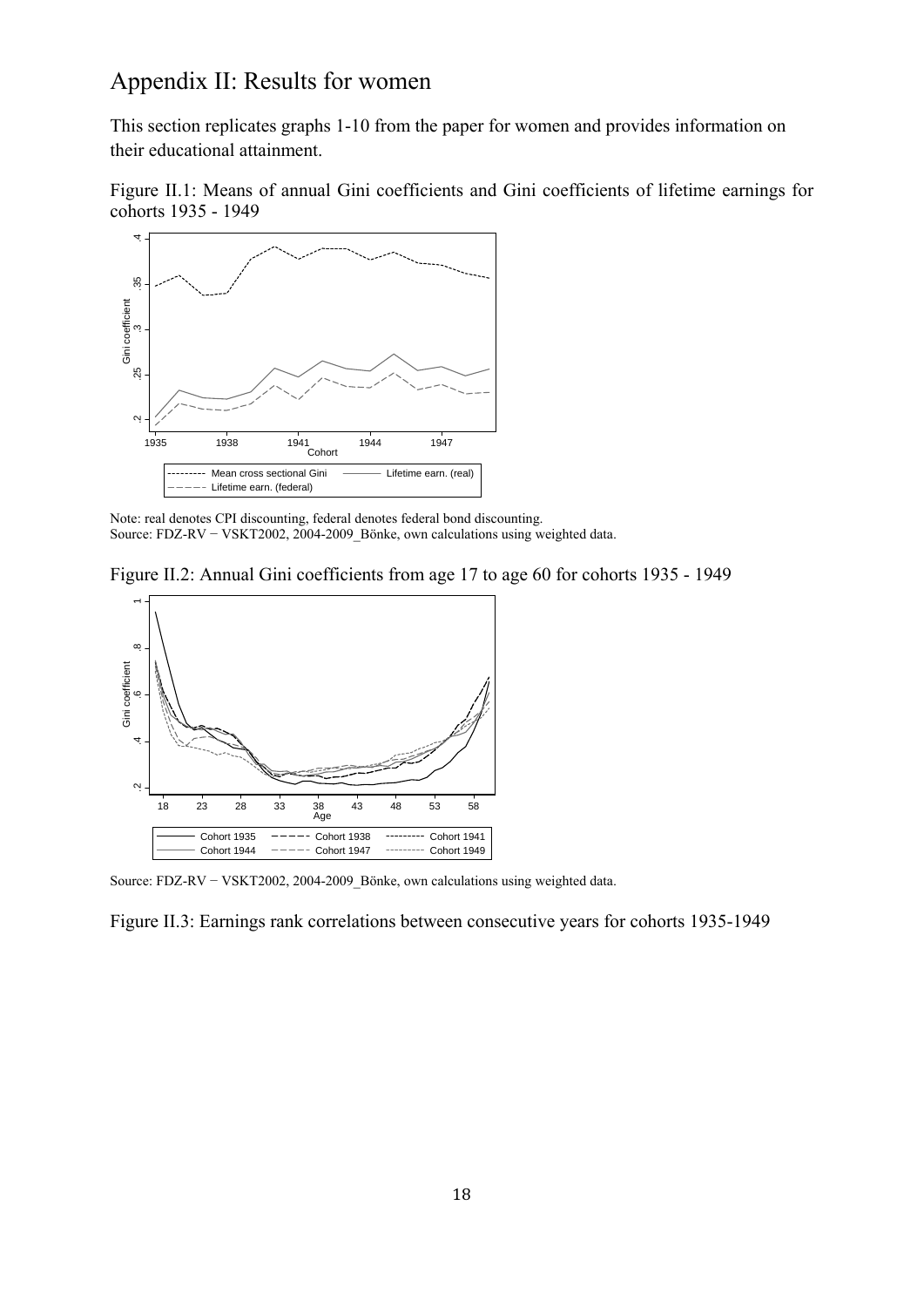

Source: FDZ-RV − VSKT2002, 2004-2009\_Bönke, own calculations using weighted data.

Figure II.4: Rank correlation of annual and lifetime earnings for cohorts 1935-1949



Source: FDZ-RV − VSKT2002, 2004-2009\_Bönke, own calculations using weighted data.

Figure II.5: Decomposition of changes in inequality as of Eq. (3) for cohort 1944



Note: Accumulated discounted earnings refer to the age in the abscissa as compared to accumulated earnings five years later, as in Eq. (3) in the paper. Coefficients are multiplied by 100.<br>Source:  $FDZ-RV - VSKT2002, 2004-2009$  Bönke, own calculations using weighted data.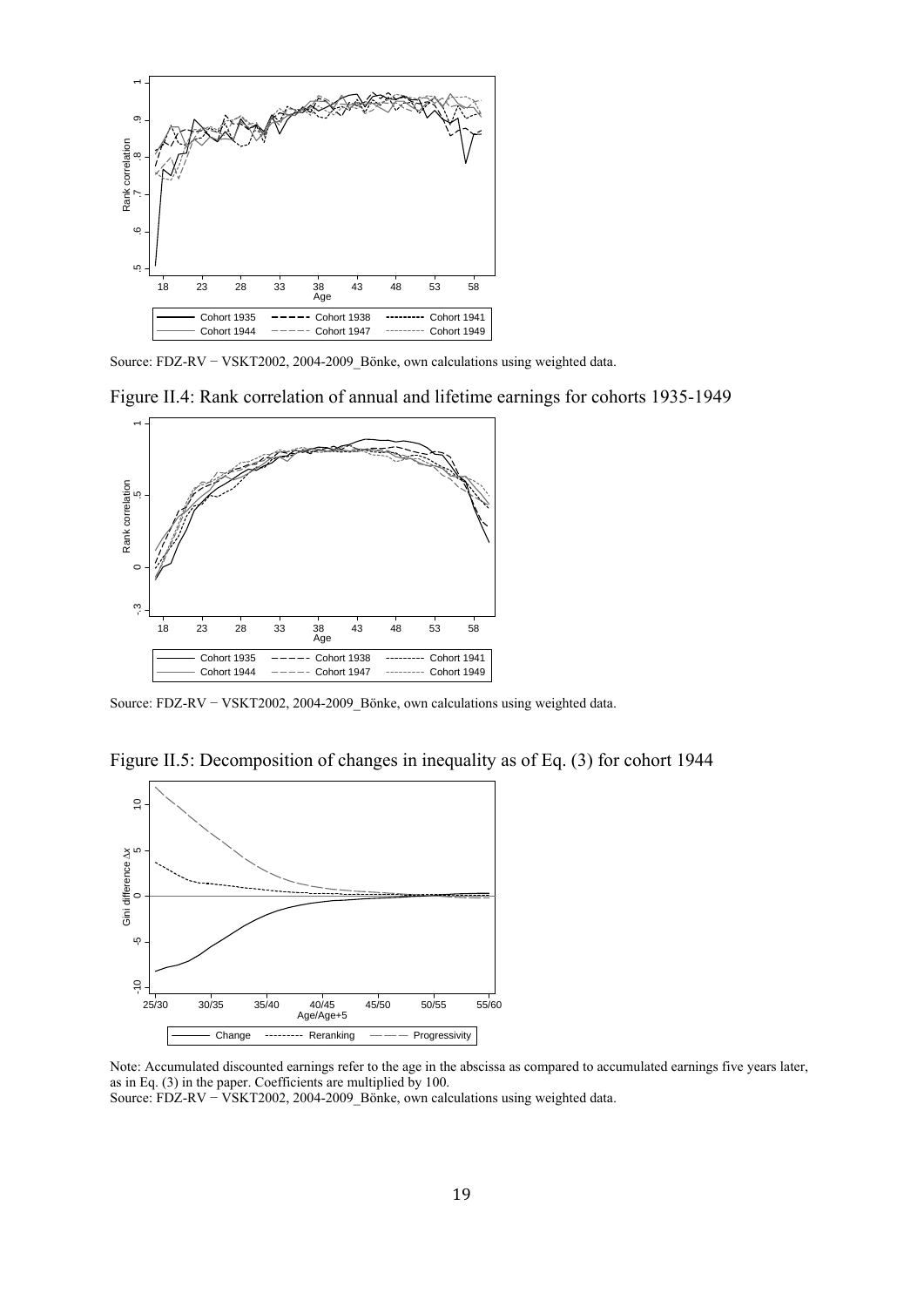Figure II.6: Age-earning-profiles by highest educational attainment for pooled cohorts 1935- 1949



Note: voc. abbreviates vocational training.

Figure II.7: Gini coefficients of UAX for cohorts 1935-1969



Source: FDZ-RV − VSKT2002, 2004-2009\_Bönke, own calculations using weighted data.

Figure II.8:  $85^{th}$  /  $15^{th}$  ratio of UAX- earnings for cohorts 1935-1969



Source: FDZ-RV − VSKT2002, 2004-2009\_Bönke, own calculations using weighted data.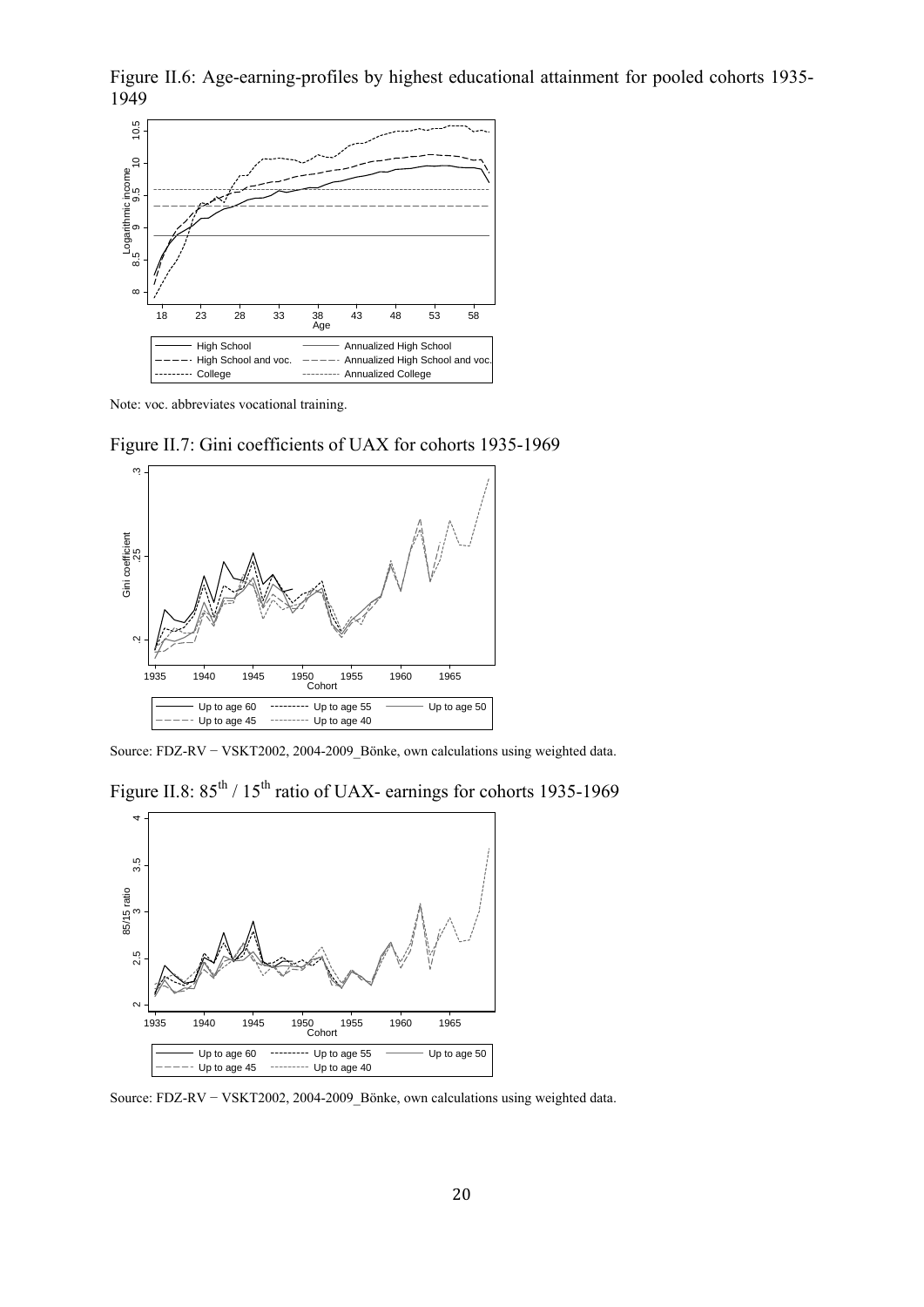

Source: FDZ-RV − VSKT2002, 2004-2009\_Bönke, own calculations using weighted data.



Figure II.10: Rank correlation of UA-40 with selected UAX for cohorts 1935-1969

Source: FDZ-RV − VSKT2002, 2004-2009\_Bönke, own calculations using weighted data.



Figure II.11: Educational attainment and inequality in our sample, women

Note: Within-group Gini coefficients refer to the distributions of UA-40 with federal bond discounting.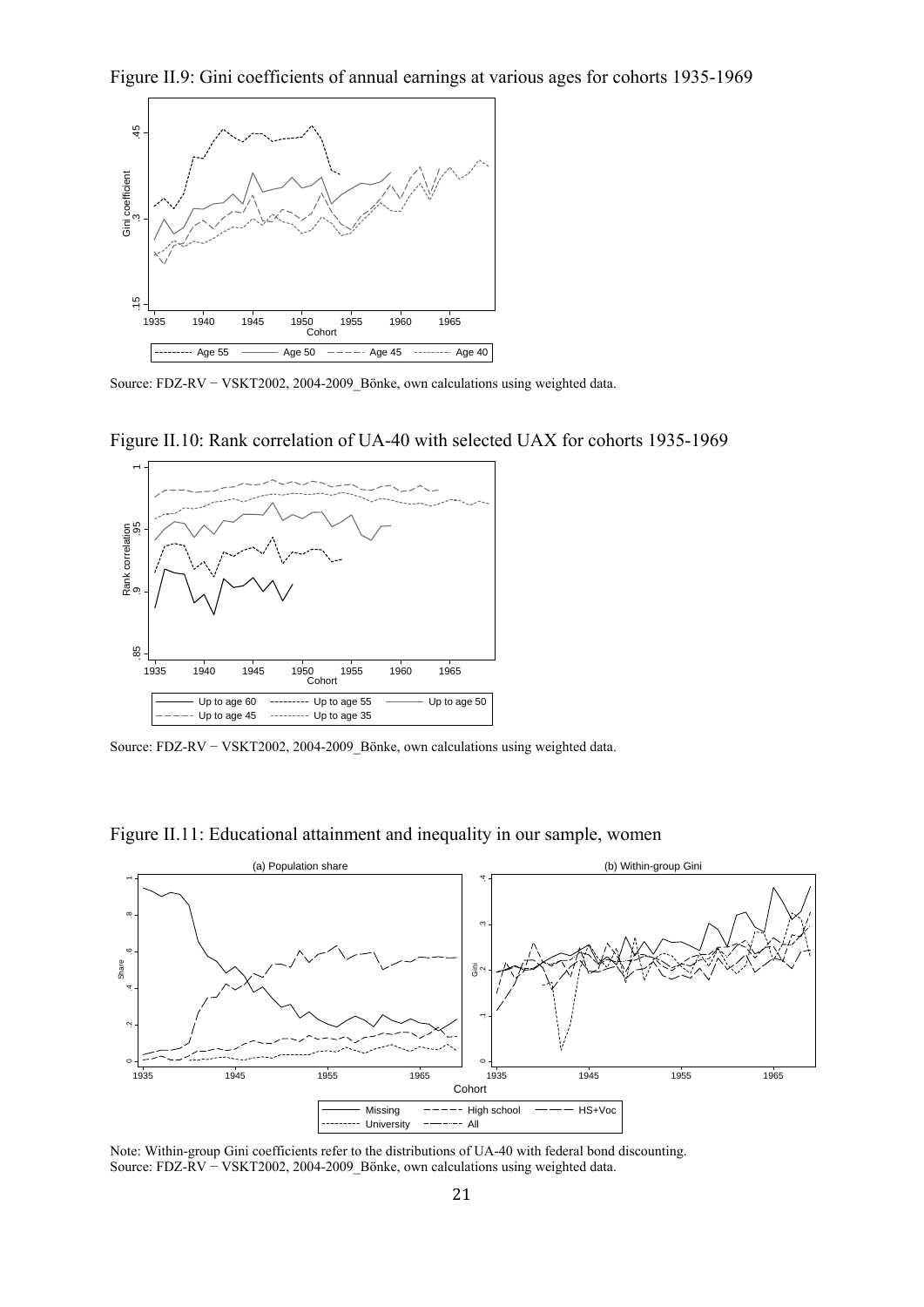Figure II.12: Educational attainment of cohorts of West German women according to the **SOEP** 



Note: The education groups are defined according to the International Standard Classification of Education 1997 (ISCED-97): ISCED 1: Primary education; ISCED 2: Lower secondary education; ISCED 3: Upper secondary education; ISCED 4: Post-secondary non-tertiary education; ISCED 5/6: Tertiary education. All cohorts born after 1944 are analyzed at age 40. Since the SOEP starts in 1984, older cohorts are analyzed at the closest distance to age 40, e.g. age 45 for those born in 1939. Source: SOEP v28, own calculations using weighted data.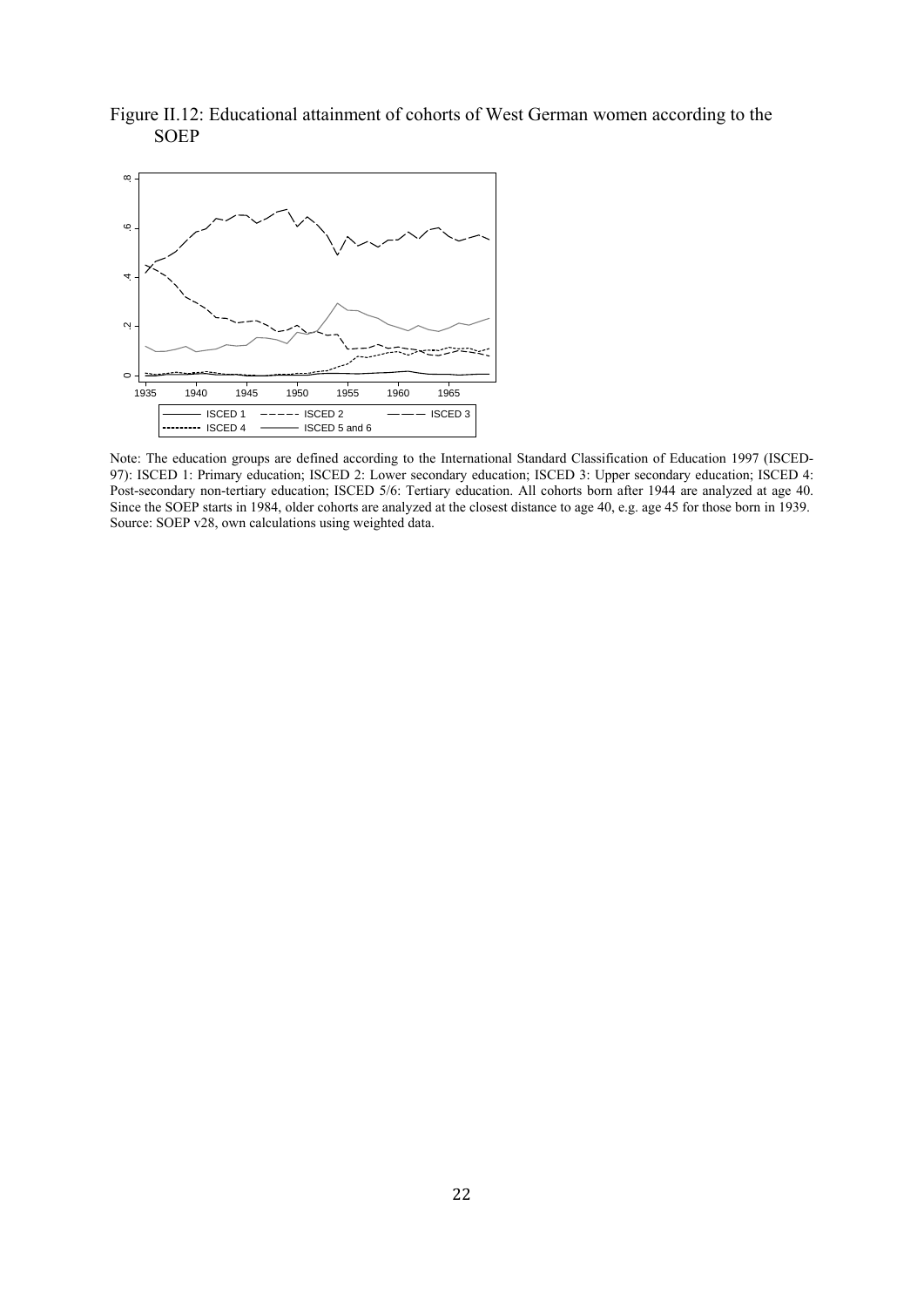# Appendix III: Robustness and supplementary graphics

### III.1 Confidence intervals for UAX-earnings

| Cohort                                                                                                                 | Up to $40$     | Up to $45$     | Up to $50$     | Up to $55$     | Up to $60$     |
|------------------------------------------------------------------------------------------------------------------------|----------------|----------------|----------------|----------------|----------------|
| 1935                                                                                                                   | 0.121          | 0.125          | 0.135          | 0.145          | 0.156          |
|                                                                                                                        | (0.114; 0.128) | (0.119; 0.134) | (0.127; 0.144) | (0.137; 0.155) | (0.145; 0.167) |
| 1940                                                                                                                   | 0.118          | 0.131          | 0.151          | 0.166          | 0.177          |
|                                                                                                                        | (0.111; 0.126) | (0.123; 0.141) | (0.141; 0.164) | (0.155; 0.182) | (0.165; 0.192) |
| 1945                                                                                                                   | 0.138          | 0.159          | 0.172          | 0.185          | 0.196          |
|                                                                                                                        | (0.130; 0.147) | (0.149; 0.172) | (0.160; 0.186) | (0.173; 0.203) | (0.183; 0.214) |
| 1950                                                                                                                   | 0.146          | 0.161          | 0.178          | 0.193          |                |
|                                                                                                                        | (0.138; 0.156) | (0.151; 0.173) | (0.167; 0.196) | (0.179; 0.210) |                |
| 1955                                                                                                                   | 0.183          | 0.194          | 0.204          |                |                |
|                                                                                                                        | (0.173; 0.195) | (0.182; 0.208) | (0.191; 0.220) |                |                |
| 1960                                                                                                                   | 0.204          | 0.218          |                |                |                |
|                                                                                                                        | (0.192; 0.218) | (0.205; 0.234) |                |                |                |
| 1965                                                                                                                   | 0.210          |                |                |                |                |
|                                                                                                                        | (0.200; 0.223) |                |                |                |                |
| 1969                                                                                                                   | 0.227          |                |                |                |                |
|                                                                                                                        | (0.215; 0.239) |                |                |                |                |
| Mater The HAV and head on Calcul Land discounting. Disc computed and coordinated hosteting confidence internals of the |                |                |                |                |                |

Table III.1: UAX Ginis for selected cohorts, men

Note: The UAX are based on federal bond discounting. Bias corrected and accelerated bootstrap confidence intervals at the 95%-level in brackets.

Source: FDZ-RV − VSKT2002, 2004-2009\_Bönke, own calculations using weighted data.

| Cohort | Up to $40$     | Up to $45$     | Up to $50$                    | Up to $55$     | Up to $60$     |
|--------|----------------|----------------|-------------------------------|----------------|----------------|
| 1935   | 0.195          | 0.193          | 0.189                         | 0.194          | 0.194          |
|        | (0.183; 0.210) | (0.180; 0.211) | (0.176; 0.203)                | (0.180; 0.211) | (0.181; 0.212) |
| 1940   | 0.218          | 0.216          | 0.223                         | 0.233          | 0.238          |
|        | (0.203; 0.233) | (0.200; 0.233) | (0.207; 0.241)                | (0.217; 0.248) | (0.221; 0.257) |
| 1945   | 0.234          | 0.232          | 0.237                         | 0.247          | 0.252          |
|        | (0.219; 0.249) | (0.218; 0.246) | (0.223; 0.254)                | (0.233; 0.266) | (0.237; 0.270) |
| 1950   | 0.222          | 0.219          | 0.223                         | 0.227          |                |
|        | (0.208; 0.240) | (0.204; 0.235) | (0.210; 0.238)                | (0.214; 0.244) |                |
| 1955   | 0.214          | 0.210          | 0.212                         |                |                |
|        | (0.200; 0.229) | (0.196; 0.225) | (0.199; 0.228)                |                |                |
| 1960   | 0.229          | 0.229          |                               |                |                |
|        | (0.215; 0.246) | (0.214; 0.248) |                               |                |                |
| 1965   | 0.271          |                |                               |                |                |
|        | (0.254; 0.293) |                |                               |                |                |
| 1969   | 0.297          |                |                               |                |                |
|        | (0.282; 0.313) |                |                               |                |                |
|        |                | $\cdots$       | $\sim$ 1 1 1 $\sim$ 11 $\sim$ |                |                |

Table III.2: UAX Ginis for selected cohorts, women

Note: The UAX are based on federal bond discounting. Bias corrected and accelerated bootstrap confidence intervals at the 95%-level in brackets.

Source: FDZ-RV − VSKT2002, 2004-2009\_Bönke, own calculations using weighted data.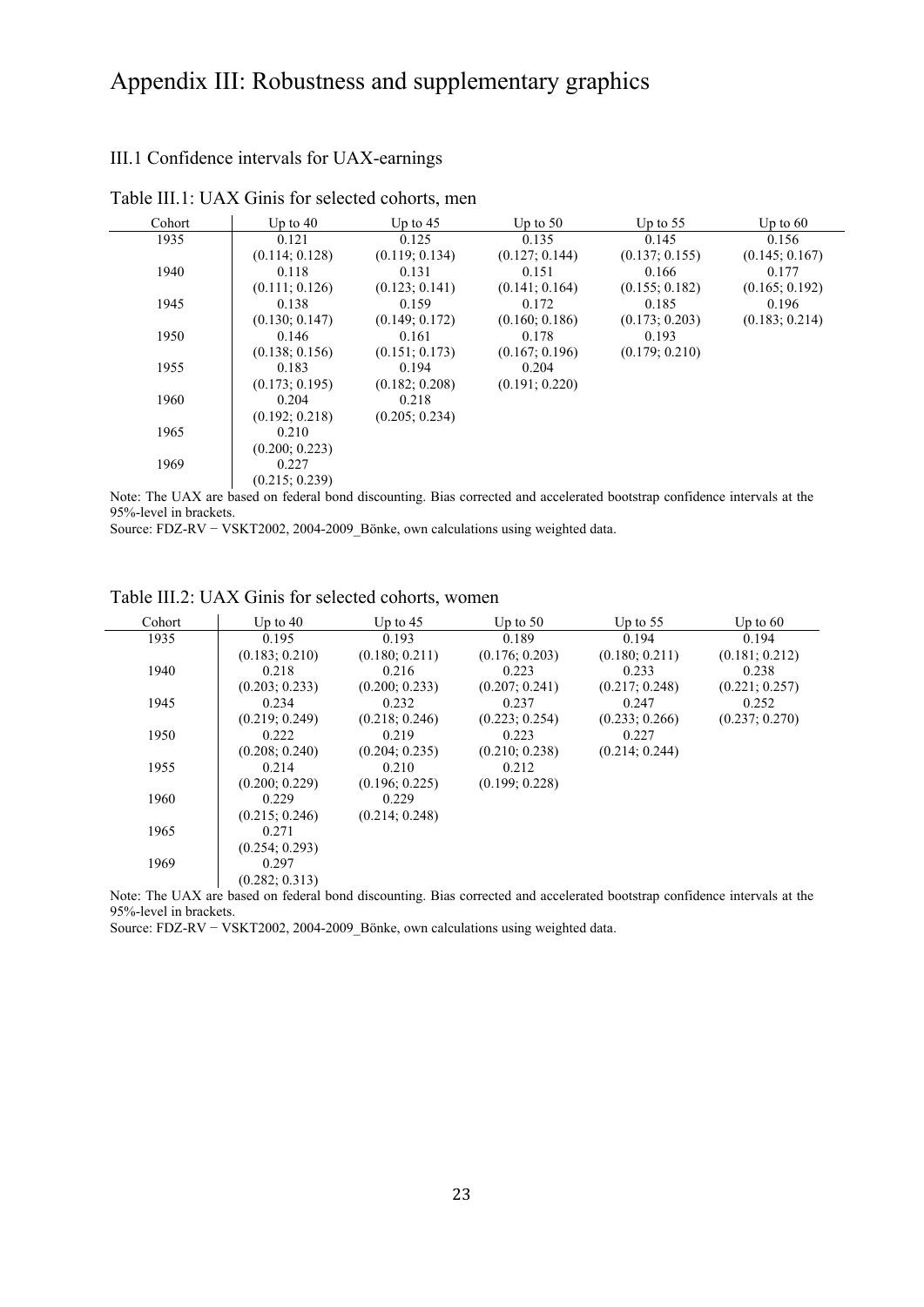### III.2: Alternative earnings concepts

Annotation: The calculations in this section are based on federal bond discounting unless stated otherwise. In order to obtain the earnings concept reported in the paper we apply three changes to the original earnings: the imputation of top coded earnings, the inclusion of the employers' social security contributions and the correction of the structural break. In this section we provide results for four alternative earnings concepts (see Table II.3):

*(a) Original:* Earnings as recorded in the dataset with no changes applied.

*(b) Imputation:* Original earnings with imputation of top coded earnings.

*(c) Imputation, market wage:* Original earnings with imputation of top coded earnings plus employers' social security contributions.

*(d) Imputation, break:* Original earnings with imputation of top coded earnings and correction of structural break.

### Table III.3: Alternative earnings concepts

| Earnings concept            | Imputation of<br>top-coded earnings | Including employers'<br>social security contributions | Correction of the<br>structural break |
|-----------------------------|-------------------------------------|-------------------------------------------------------|---------------------------------------|
| (a) Original                |                                     |                                                       |                                       |
| (b) Imputation              |                                     |                                                       |                                       |
| (c) Imputation, market wage |                                     |                                                       |                                       |
| (d) Imputation, break       | Х                                   |                                                       |                                       |
| Main concept in the paper   |                                     |                                                       |                                       |

Note: X marks if the change is included in the respective earnings concept.



### Figure III.1: Means of annual Gini coefficients and Gini coefficients of lifetime earnings, men

Note: "real" denotes CPI discounting, "federal" denotes federal bond discounting.<br>Source: FDZ-RV – VSKT2002, 2004-2009 Bönke, own calculations using weighted data.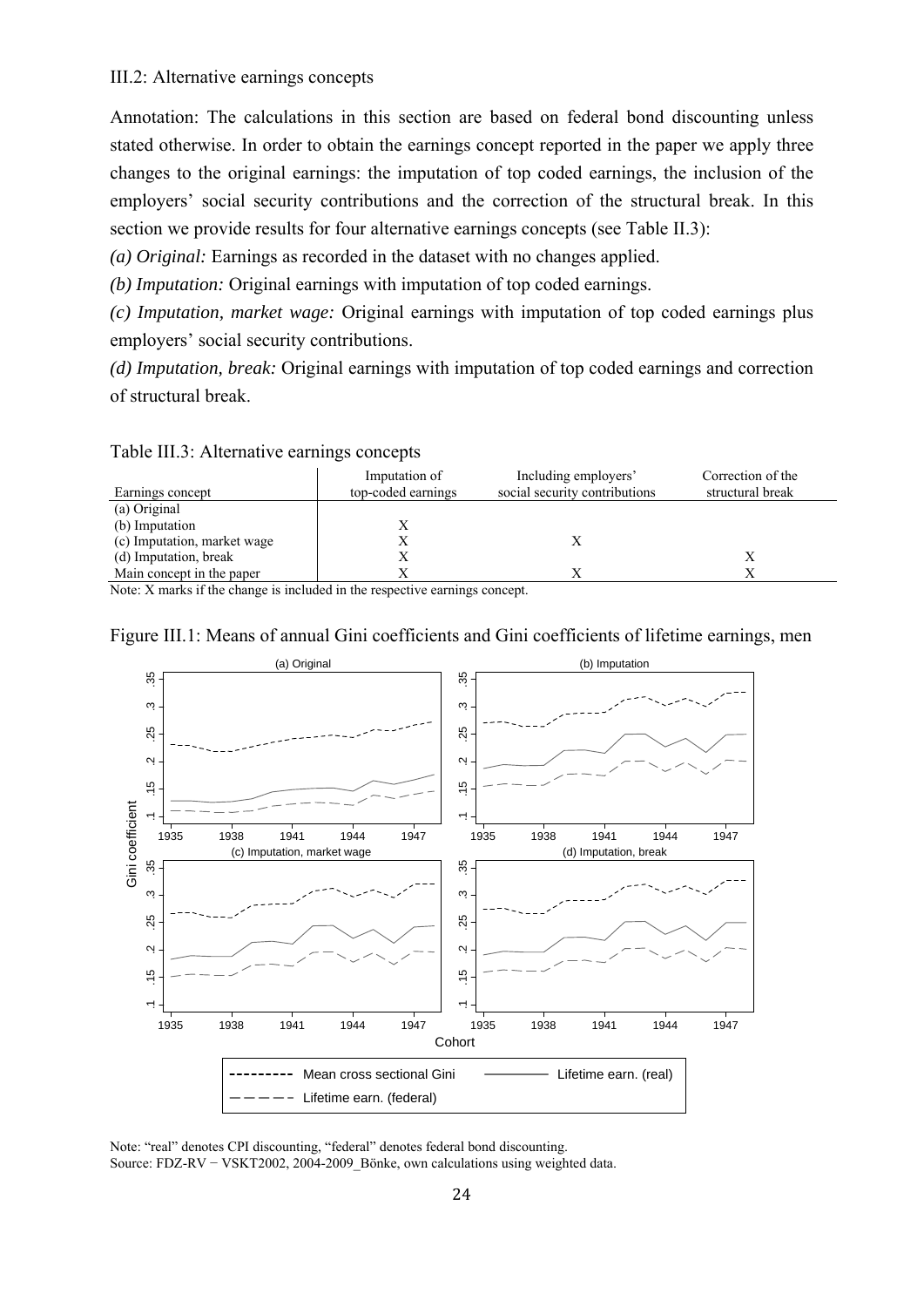1935 1938 1941 1944 1947 (a) Original .2 .25 .3 .35 .4 1935 1938 1941 1944 1947 (b) Imputation .2 .25 .3 .35 .4 1935 1938 1941 1944 1947 (c) Imputation, market wage .2 .25 .3 .35 .4 1935 1938 1941 1944 1947 (d) Imputation, break Gini coefficient **Cohort** 

Figure III.2: Means of annual Gini coefficients and Gini coefficients of lifetime earnings, women

Note: "real" denotes CPI discounting, "federal" denotes federal bond discounting. Source: FDZ-RV − VSKT2002, 2004-2009\_Bönke, own calculations using weighted data.

Lifetime earn. (federal)

Figure III.3: Annual Gini coefficients from age 17 to 60 for cohorts 1935-1949, men

Mean cross sectional Gini Lifetime earn. (real)

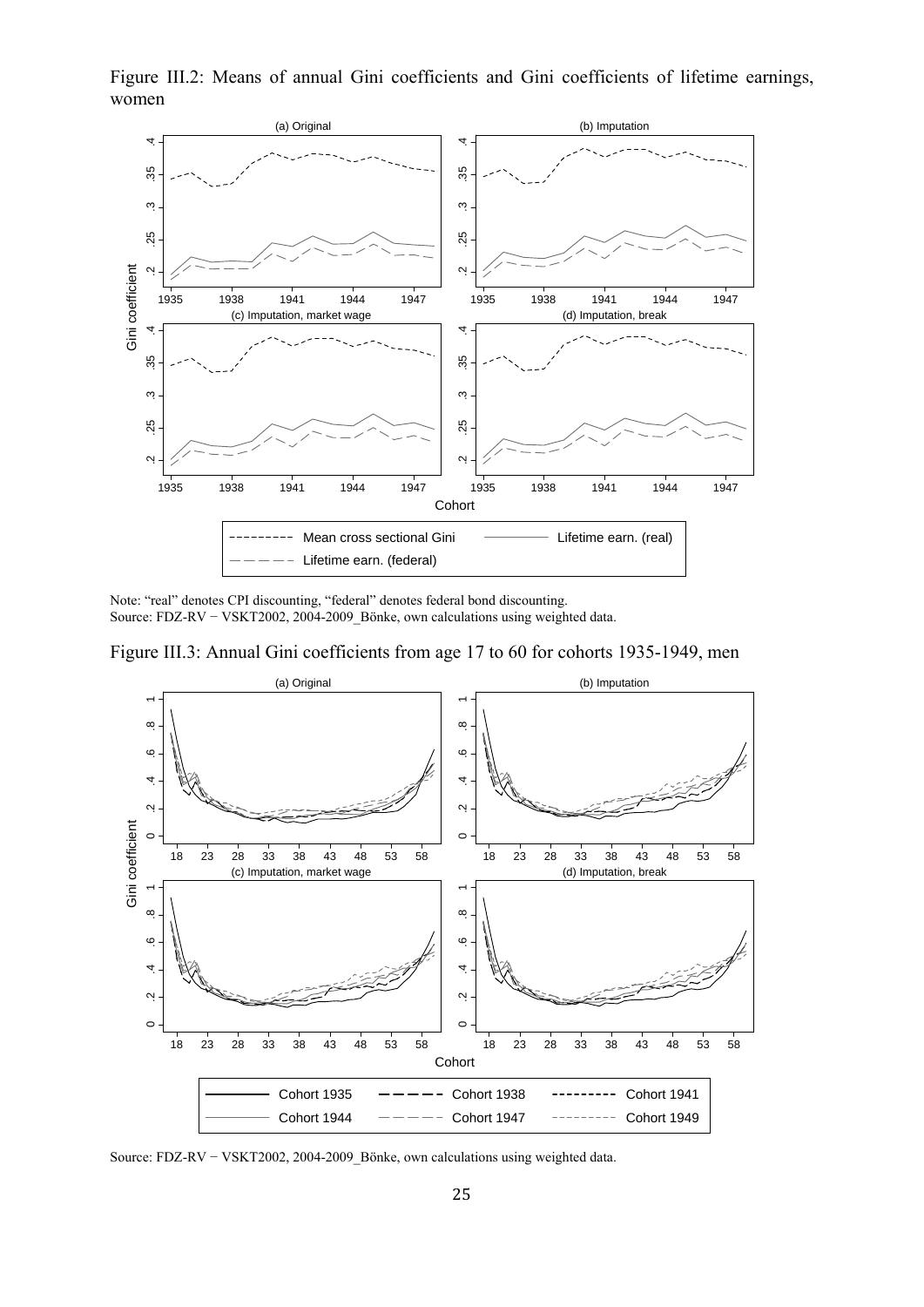



Source: FDZ-RV − VSKT2002, 2004-2009\_Bönke, own calculations using weighted data.

Figure III.5: Earnings rank correlations between consecutive years for cohorts 1935-1949, men

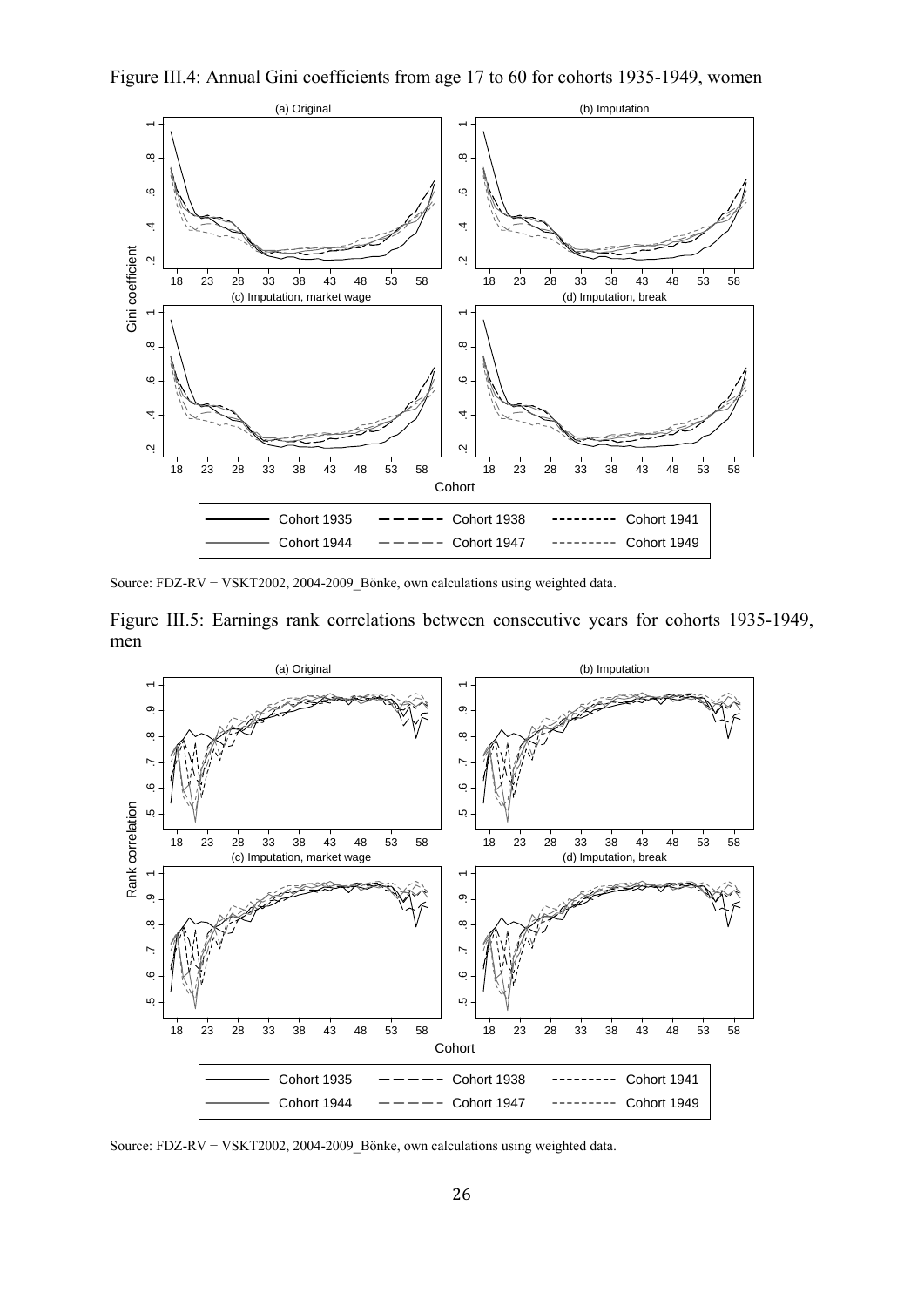Figure III.6: Earnings rank correlations between consecutive years for cohorts 1935-1949, women



Source: FDZ-RV − VSKT2002, 2004-2009\_Bönke, own calculations using weighted data.

Figure III.7: Rank correlation of annual and lifetime earnings for cohorts 1935-1949, men

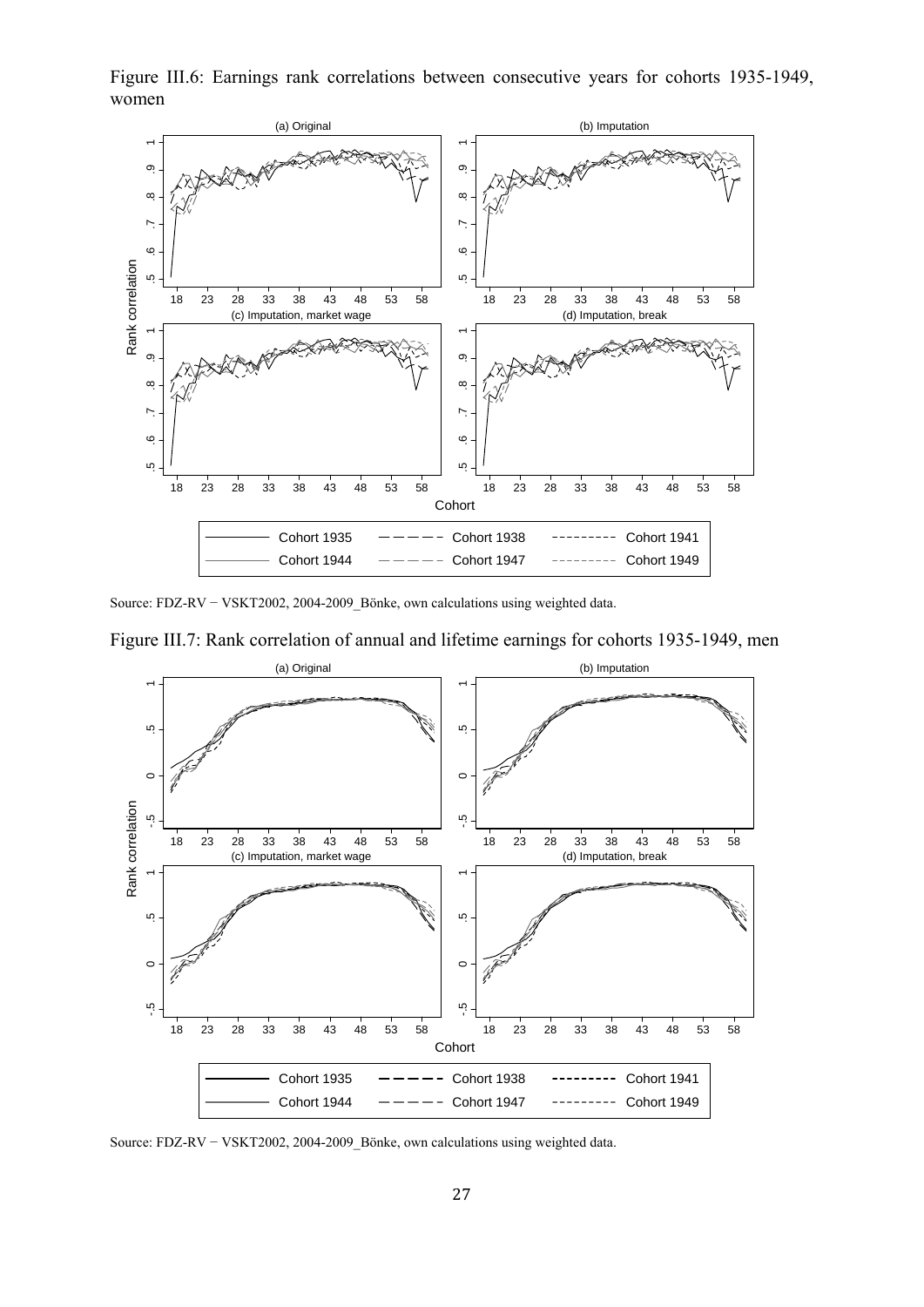

Figure III.8: Rank correlation of annual and lifetime earnings for cohorts 1935-1949, women

Source: FDZ-RV − VSKT2002, 2004-2009\_Bönke, own calculations using weighted data.

Figure III.9: Gini coefficients of UAX for cohorts 1935-1969, men



Source: FDZ-RV − VSKT2002, 2004-2009\_Bönke, own calculations using weighted data.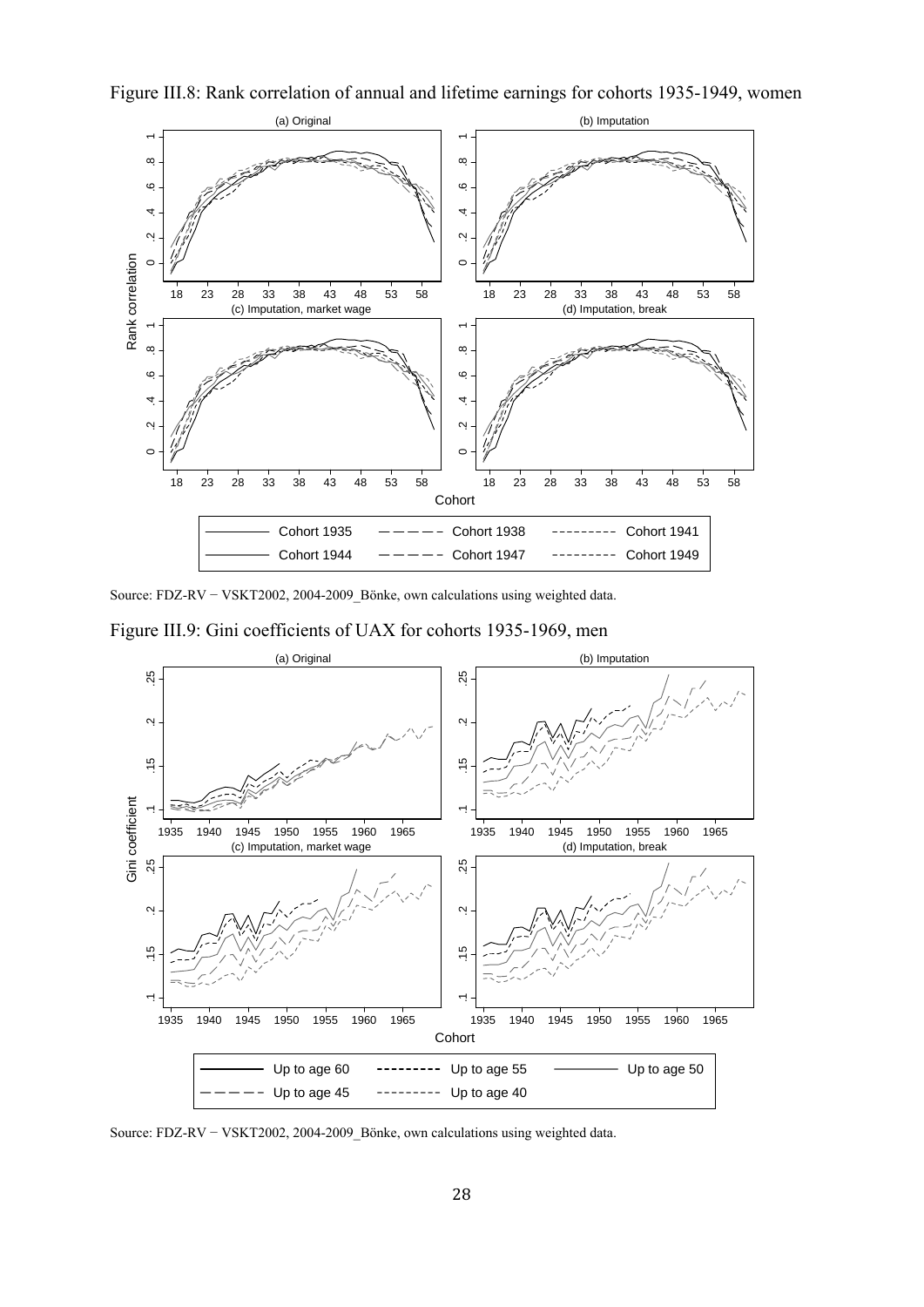



Source: FDZ-RV − VSKT2002, 2004-2009\_Bönke, own calculations using weighted data.

Figure III.11:  $85^{th}$  /  $15^{th}$  ratio of UAX- earnings for cohorts 1935-1969, men

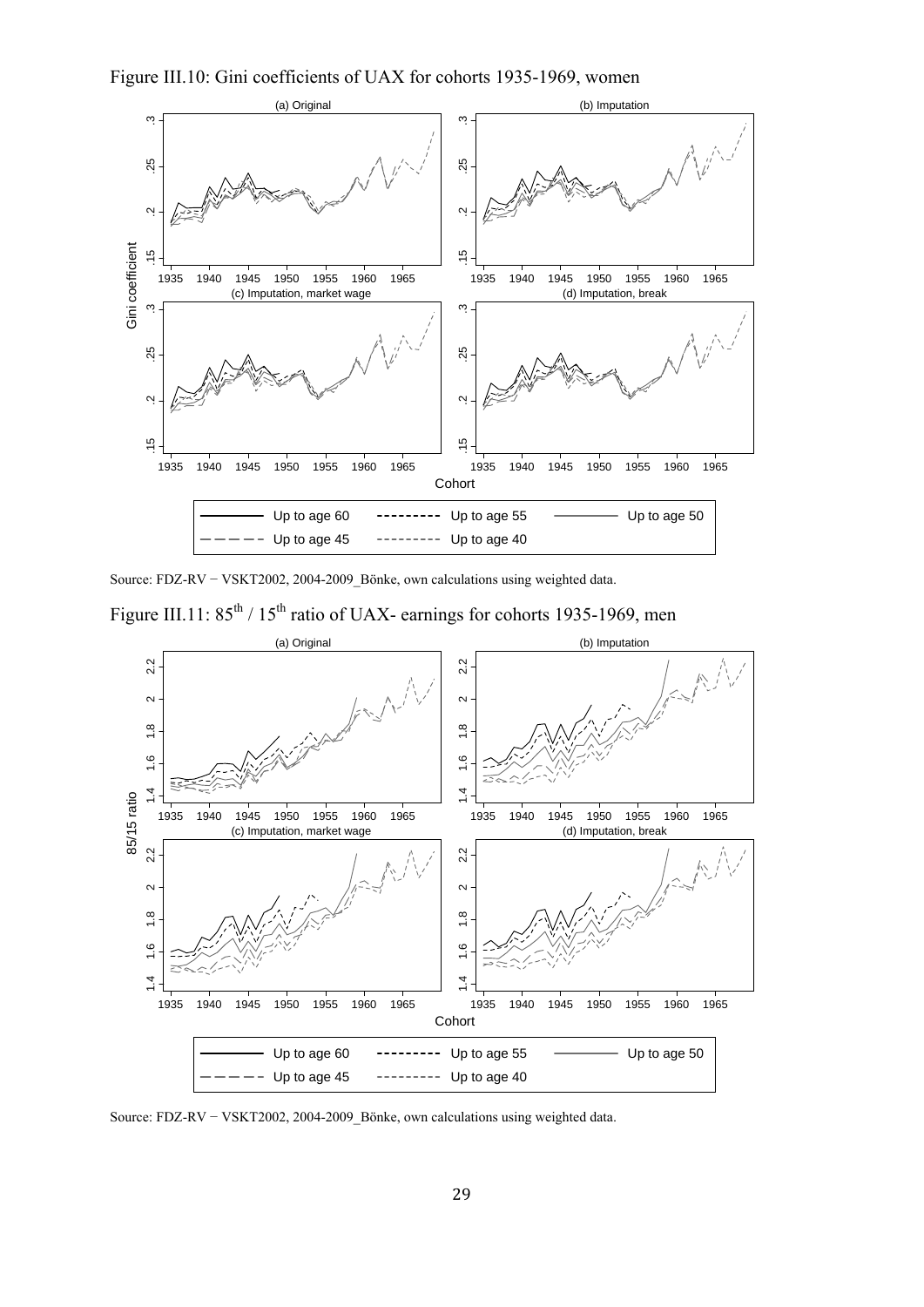Figure III.12:  $85^{th}$  /  $15^{th}$  ratio of UAX- earnings for cohorts 1935-1969, women



Source: FDZ-RV − VSKT2002, 2004-2009\_Bönke, own calculations using weighted data





Source: FDZ-RV − VSKT2002, 2004-2009\_Bönke, own calculations using weighted data.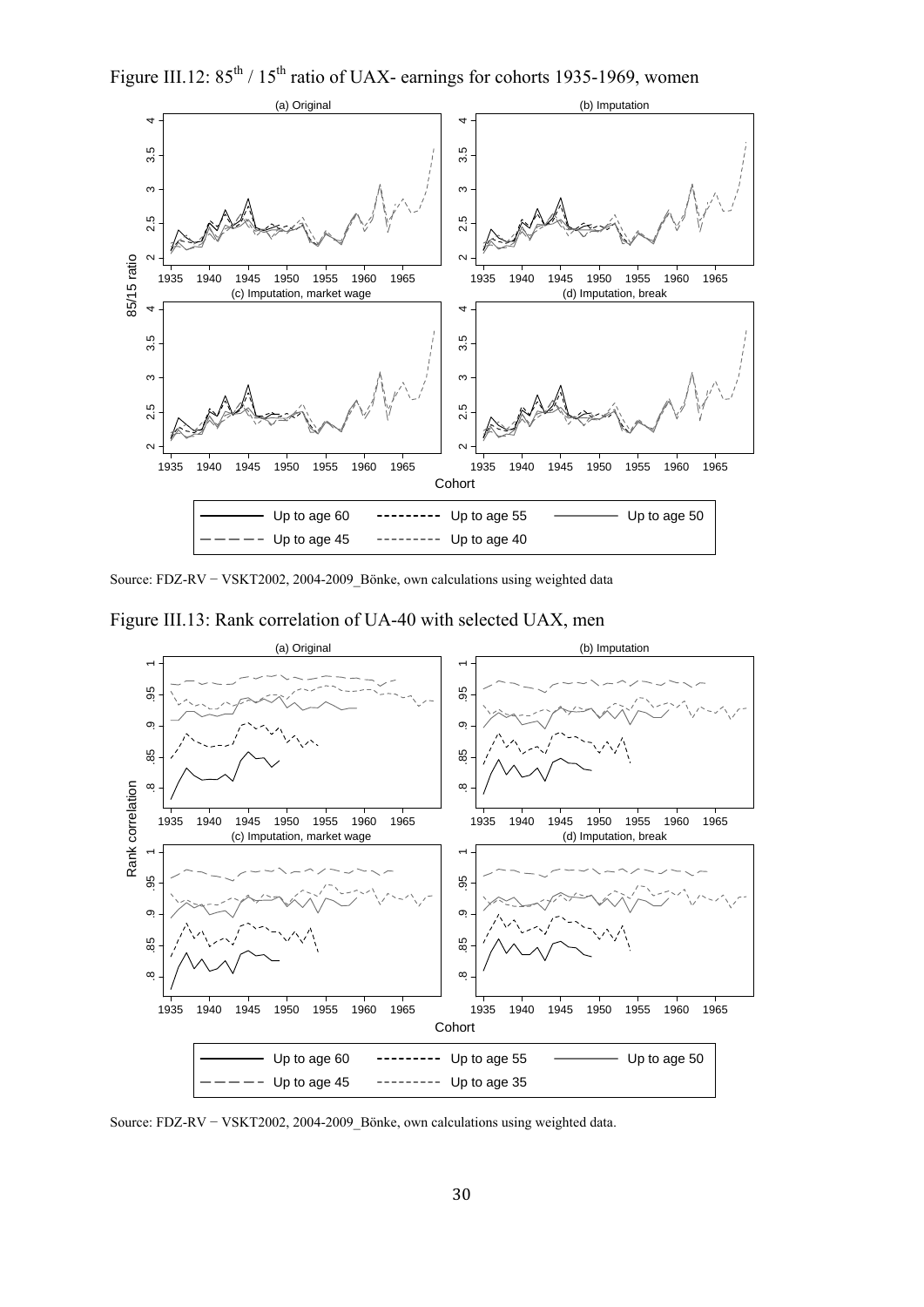Figure III.14: Rank correlation of UA-40 with selected UAX, women



Source: FDZ-RV − VSKT2002, 2004-2009\_Bönke, own calculations using weighted data.



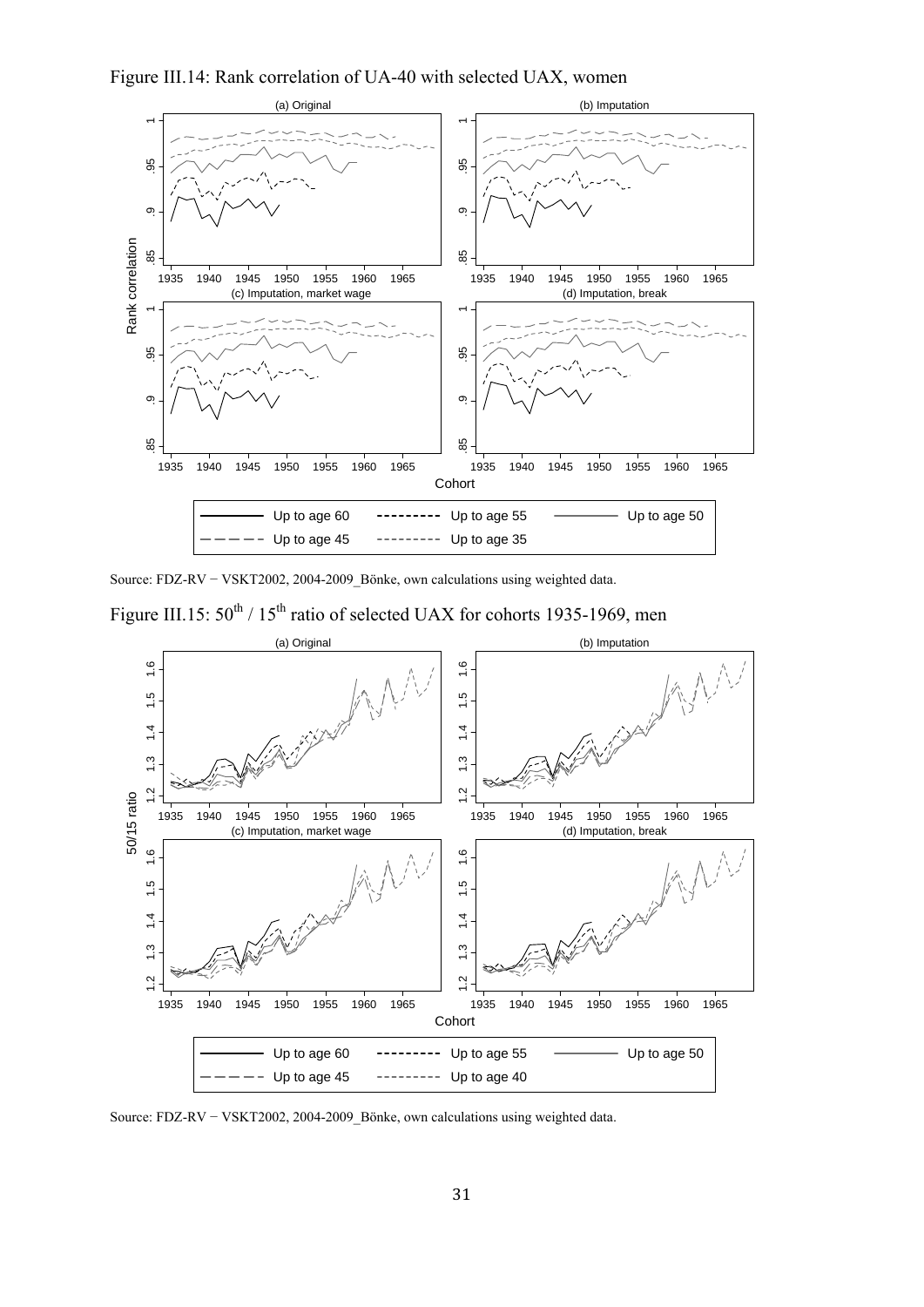Figure III.16:  $50^{th}$  /  $15^{th}$  ratio of selected UAX for cohorts 1935-1969, women



Source: FDZ-RV − VSKT2002, 2004-2009\_Bönke, own calculations using weighted data.



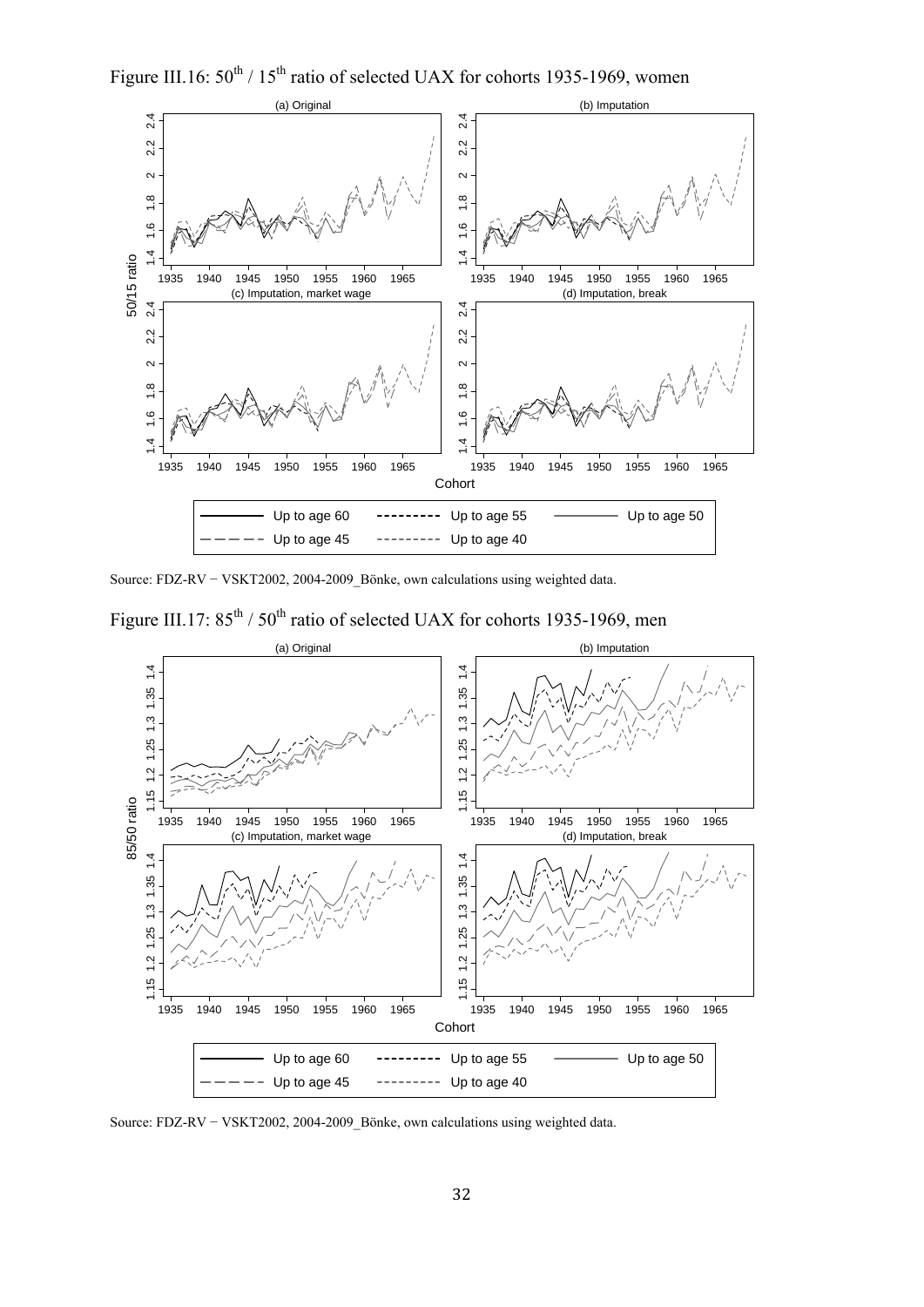Figure III.18:  $85^{th}$  /  $50^{th}$  ratio of selected UAX for cohorts 1935-1969, women



Source: FDZ-RV − VSKT2002, 2004-2009\_Bönke, own calculations using weighted data.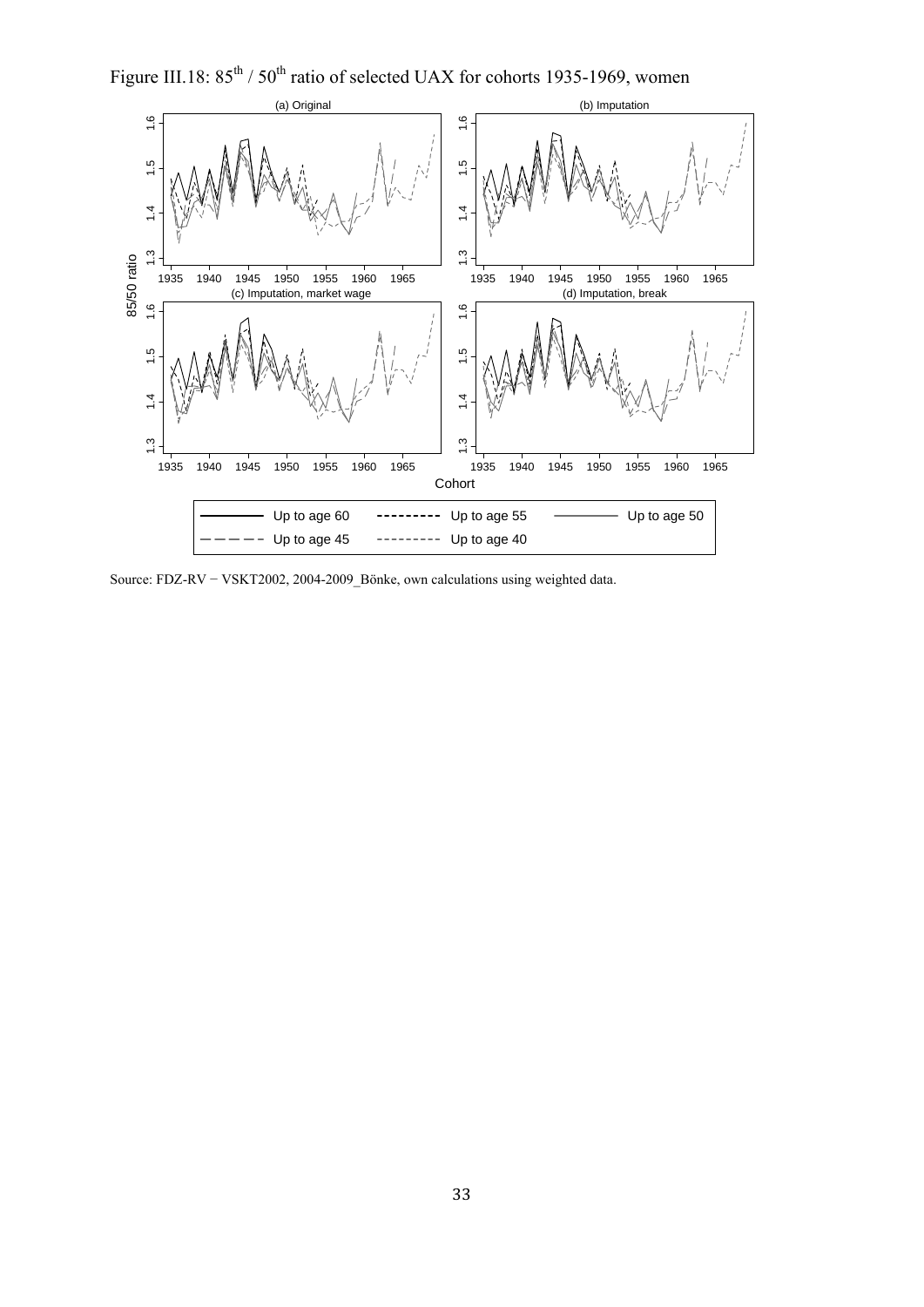### III.3 Alternative imputation assumptions

Annotation: The calculations in this section are based on federal bond discounting unless stated otherwise. Each graph shows three different imputation assumptions as described in Online Appendix I:

*(a) Minimal mobility* depicts our main concept of minimal mobility of the imputed earnings.

*(b) Maximal mobility* depicts perfect mobility of the imputed earnings.

*(c) Mean imputation wage* assigns the average imputed wage to everyone above the contribution ceiling.

Figure III.19: Means of annual Gini coefficients and Gini coefficients of lifetime earnings, men



Note: "real" denotes CPI discounting, "federal" denotes federal bond discounting.

Source: FDZ-RV − VSKT2002, 2004-2009\_Bönke, own calculations using weighted data.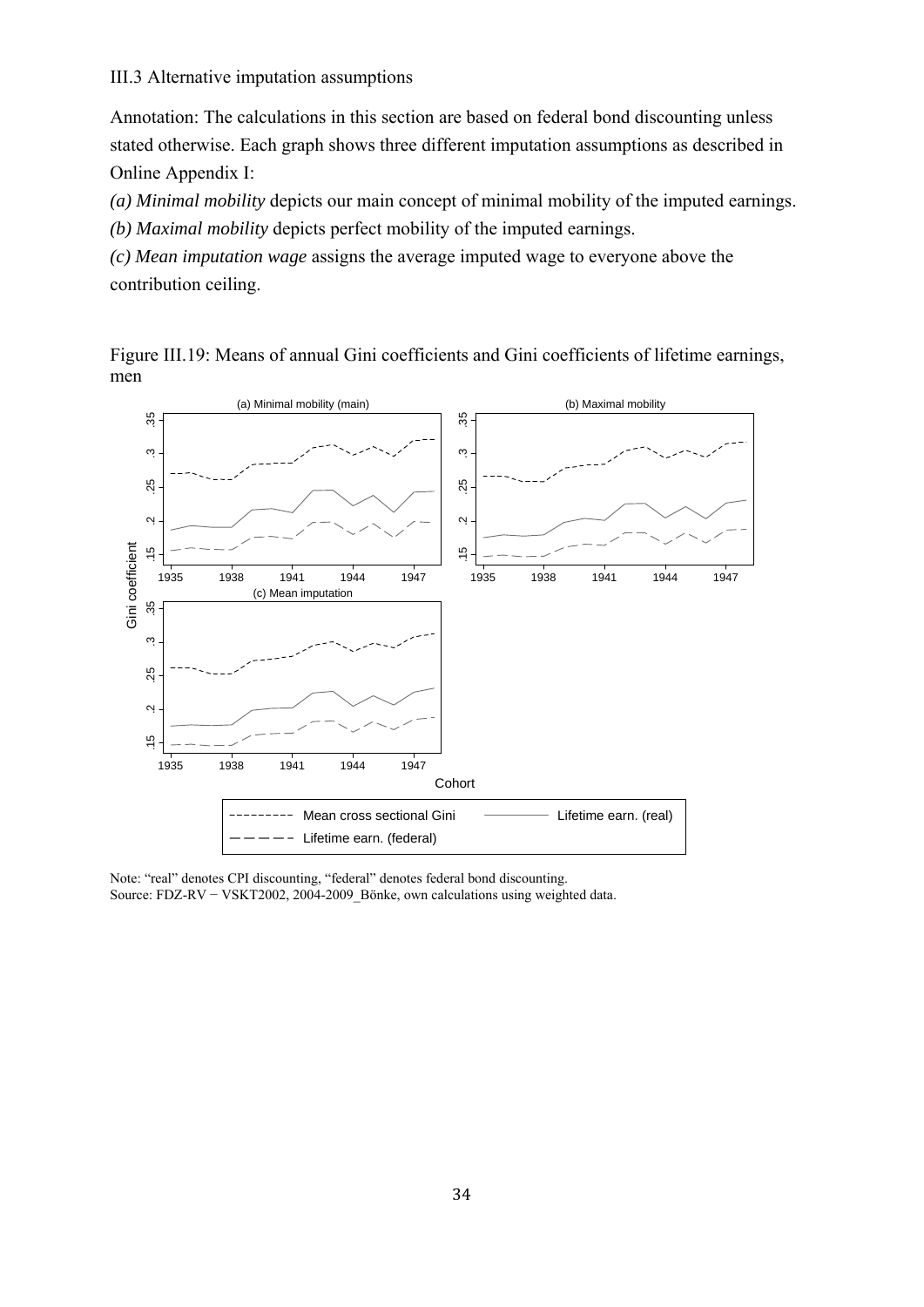Figure III.20: Means of annual Gini coefficients and Gini coefficients of lifetime earnings, women



Note: "real" denotes CPI discounting, "federal" denotes federal bond discounting. Source: FDZ-RV − VSKT2002, 2004-2009\_Bönke, own calculations using weighted data.

Figure III.22: Annual Gini coefficients from age 17 to 60 for cohorts 1935-1949, men



Note: "real" denotes CPI discounting, "federal" denotes federal bond discounting.<br>Source: FDZ-RV – VSKT2002, 2004-2009 Bönke, own calculations using weighted data.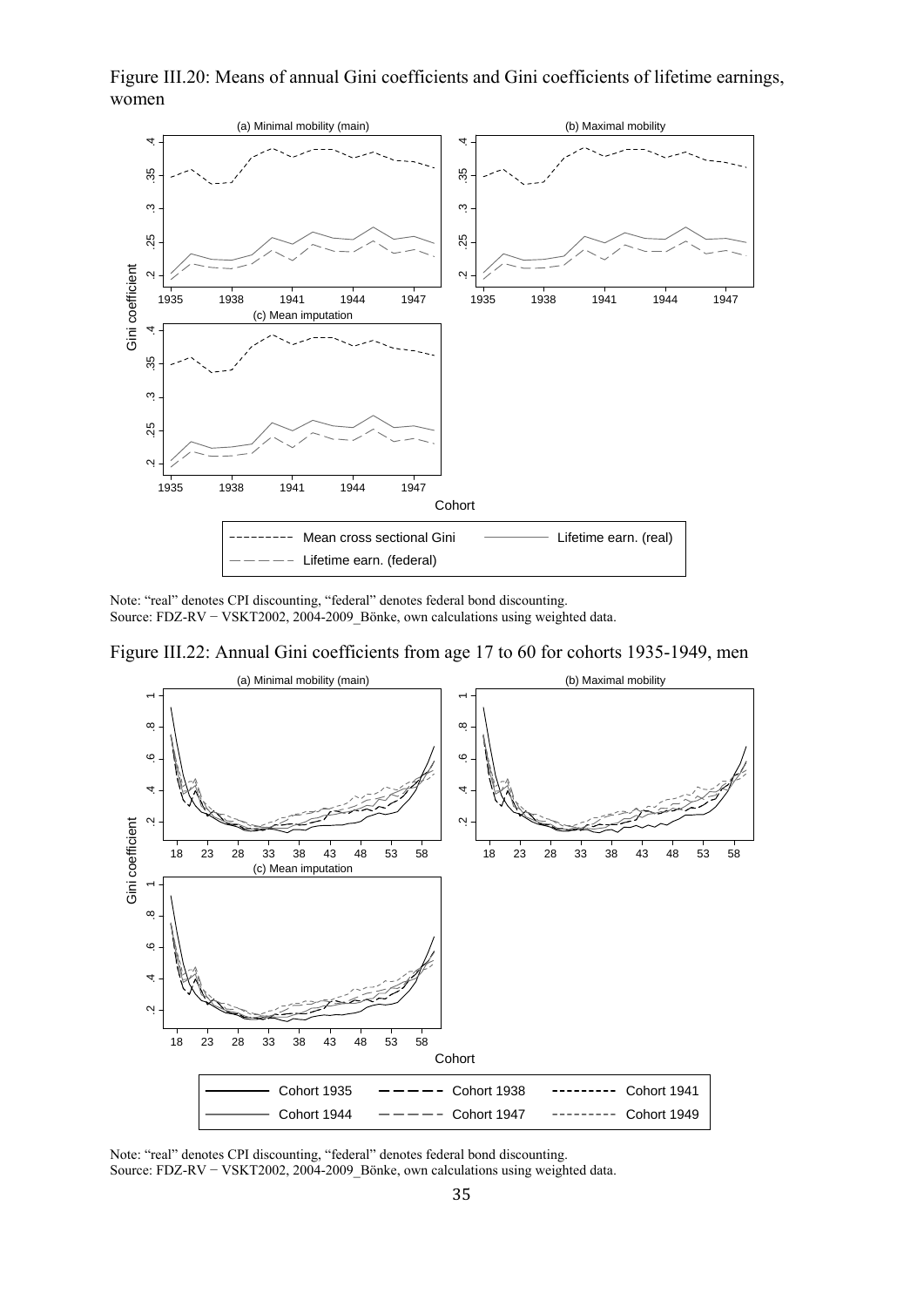



Source: FDZ-RV − VSKT2002, 2004-2009\_Bönke, own calculations using weighted data.

Figure III.24: Earnings rank correlations between consecutive years for cohorts 1935-1949, men

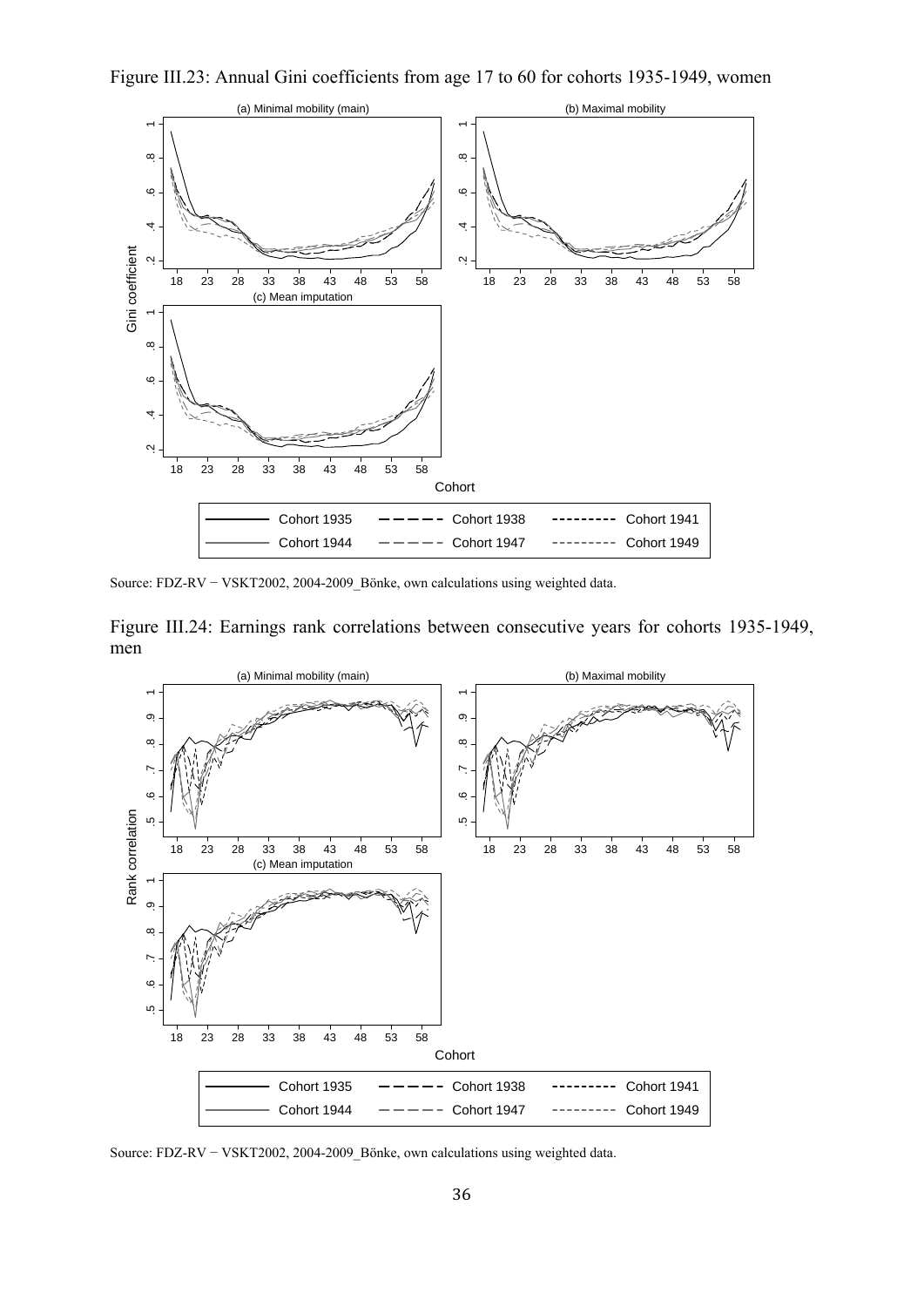Figure III.25: Earnings rank correlations between consecutive years for cohorts 1935-1949, women



Source: FDZ-RV − VSKT2002, 2004-2009\_Bönke, own calculations using weighted data.

Figure III.26: Rank correlation of annual and lifetime earnings for cohorts 1935-1949, men



Source: FDZ-RV − VSKT2002, 2004-2009\_Bönke, own calculations using weighted data.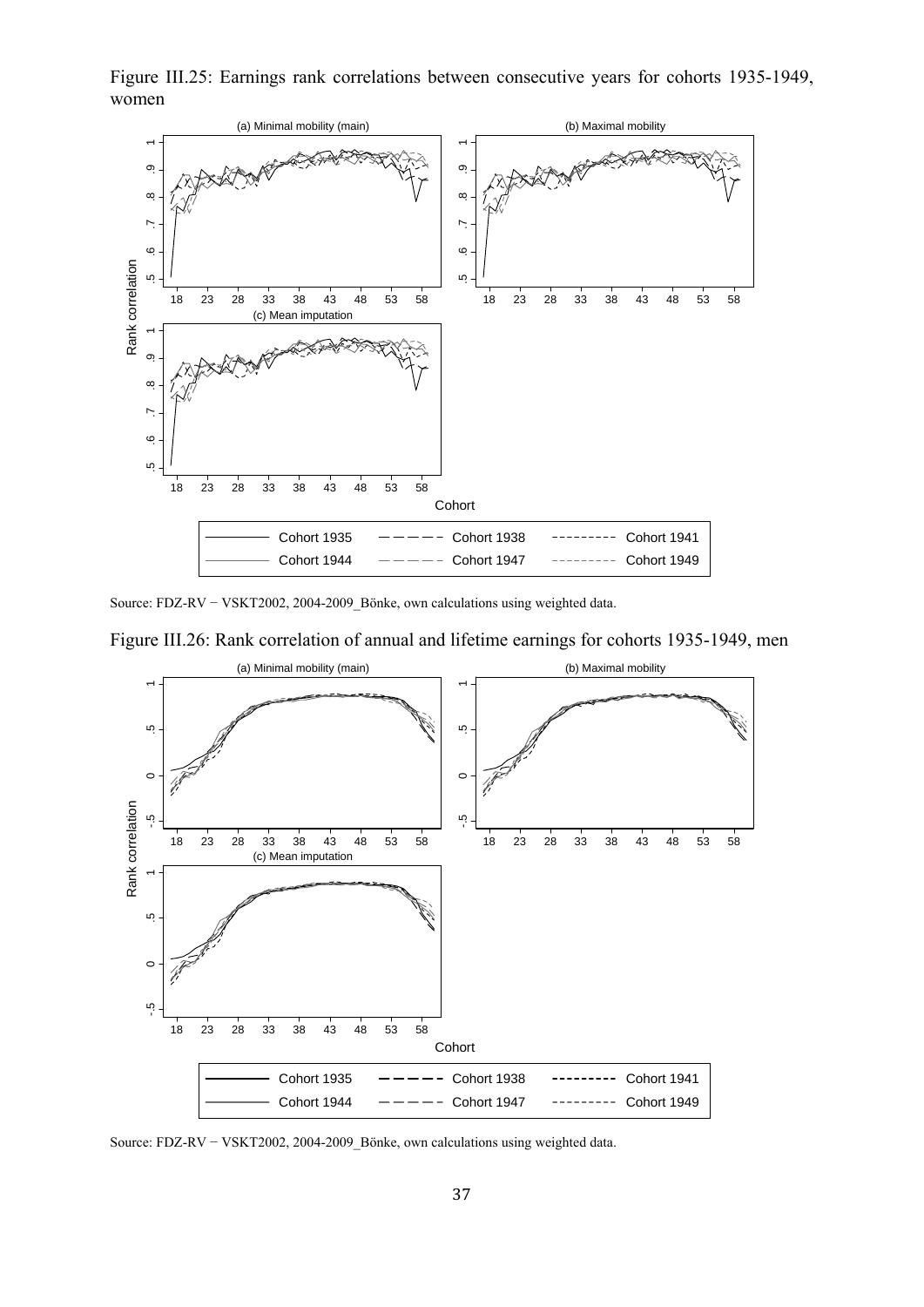



Source: FDZ-RV − VSKT2002, 2004-2009\_Bönke, own calculations using weighted data.





Source: FDZ-RV − VSKT2002, 2004-2009\_Bönke, own calculations using weighted data.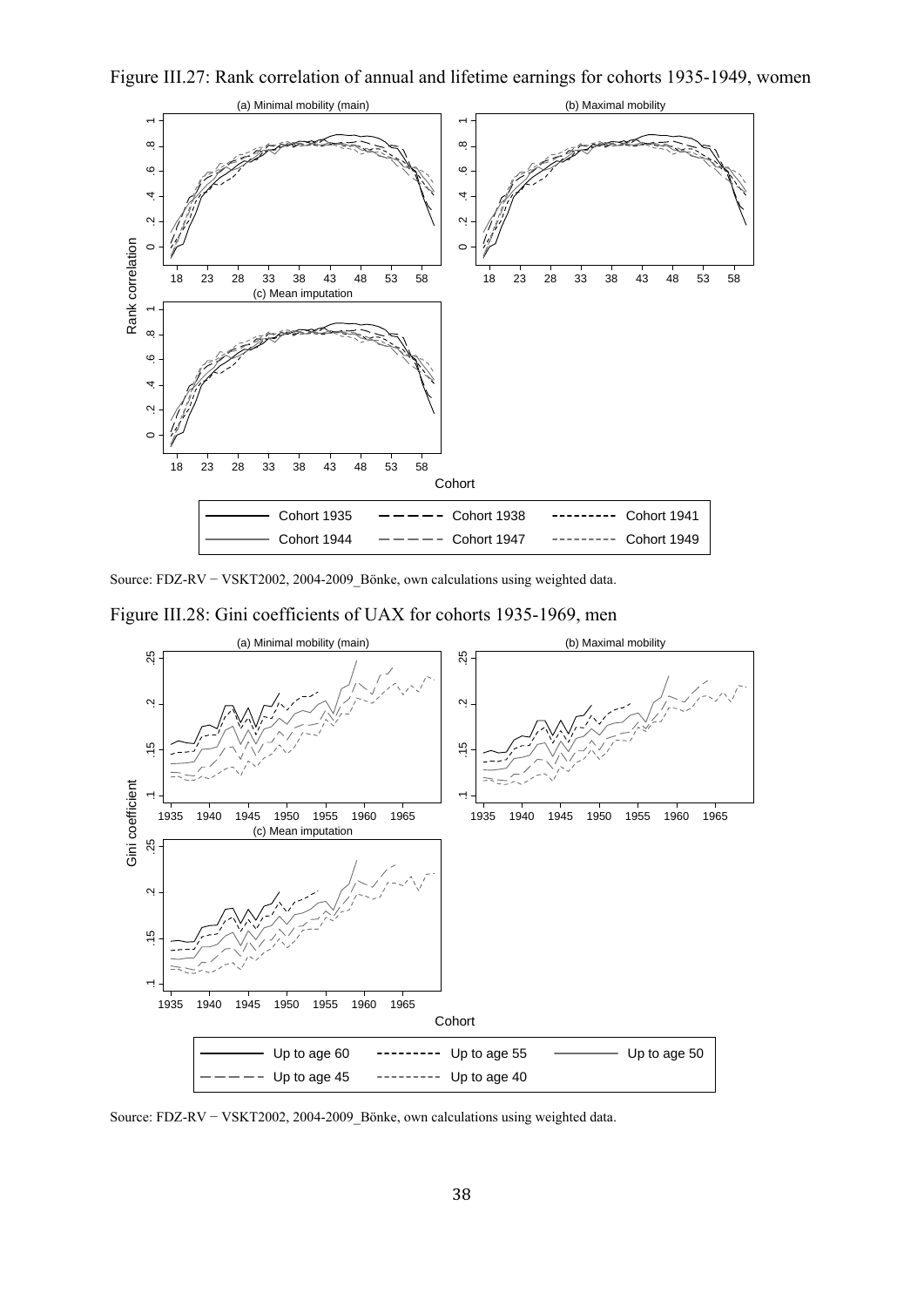Figure III.29: Gini coefficients of UAX for cohorts 1935-1969, women



Source: FDZ-RV − VSKT2002, 2004-2009\_Bönke, own calculations using weighted data.

Figure III.30:  $85^{th}$  /  $15^{th}$  ratio of UAX- earnings for cohorts 1935-1969, men

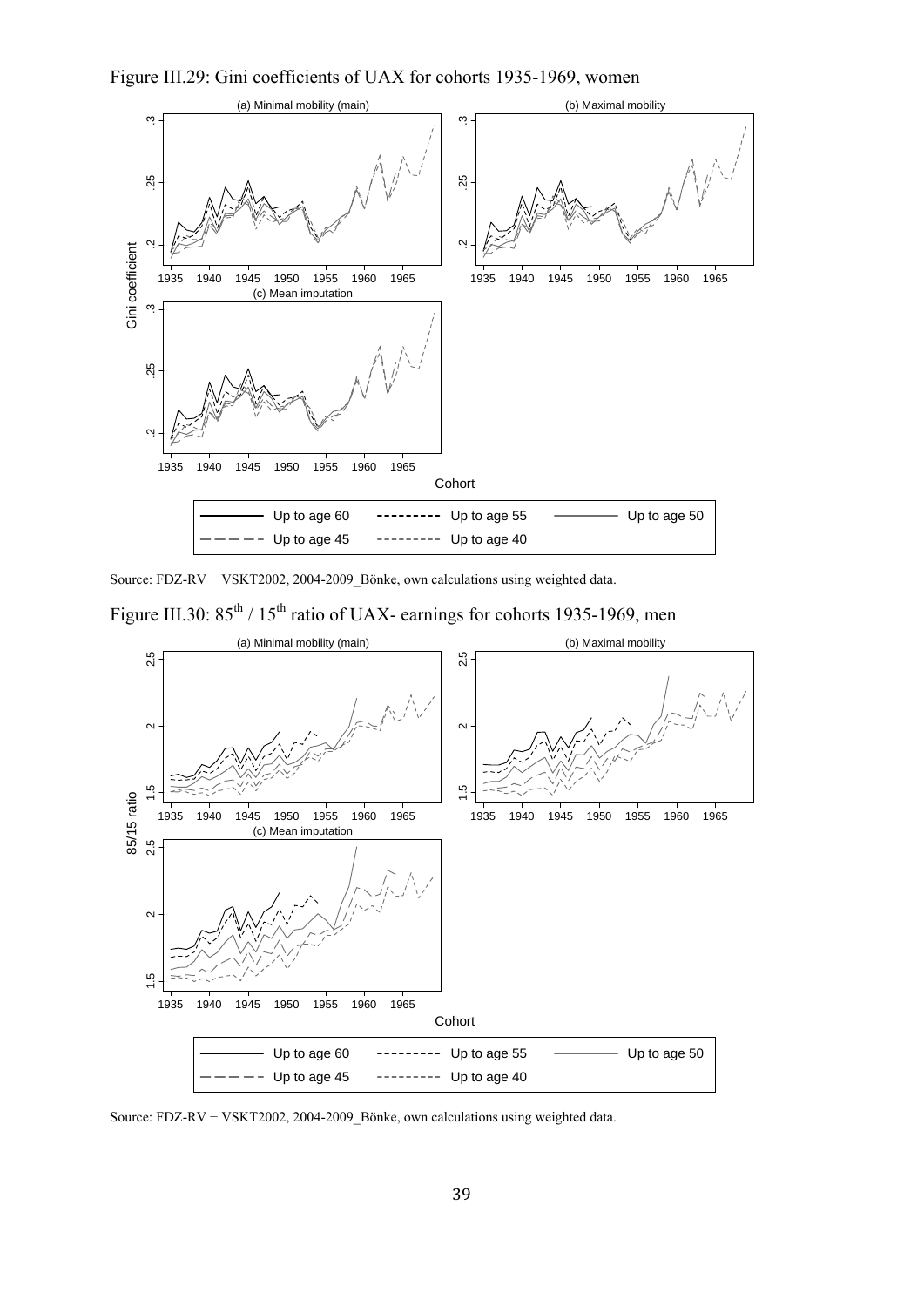Figure III.31:  $85^{th}$  /  $15^{th}$  ratio of UAX- earnings for cohorts 1935-1969, women.



Source: FDZ-RV − VSKT2002, 2004-2009\_Bönke, own calculations using weighted data.





Source: FDZ-RV − VSKT2002, 2004-2009\_Bönke, own calculations using weighted data.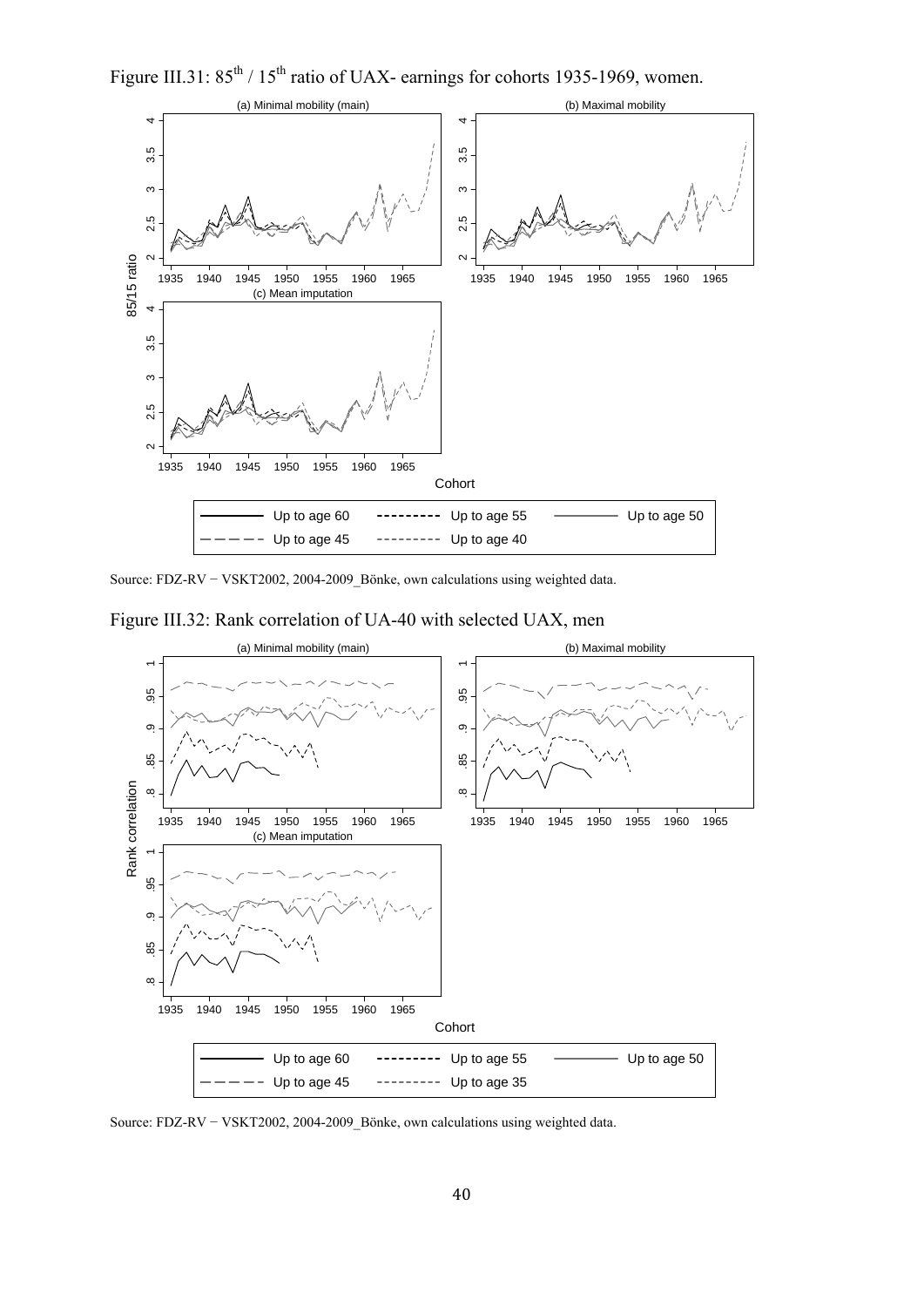Figure III.33: Rank correlation of UA-40 with selected UAX, women



Source: FDZ-RV − VSKT2002, 2004-2009\_Bönke, own calculations using weighted data.



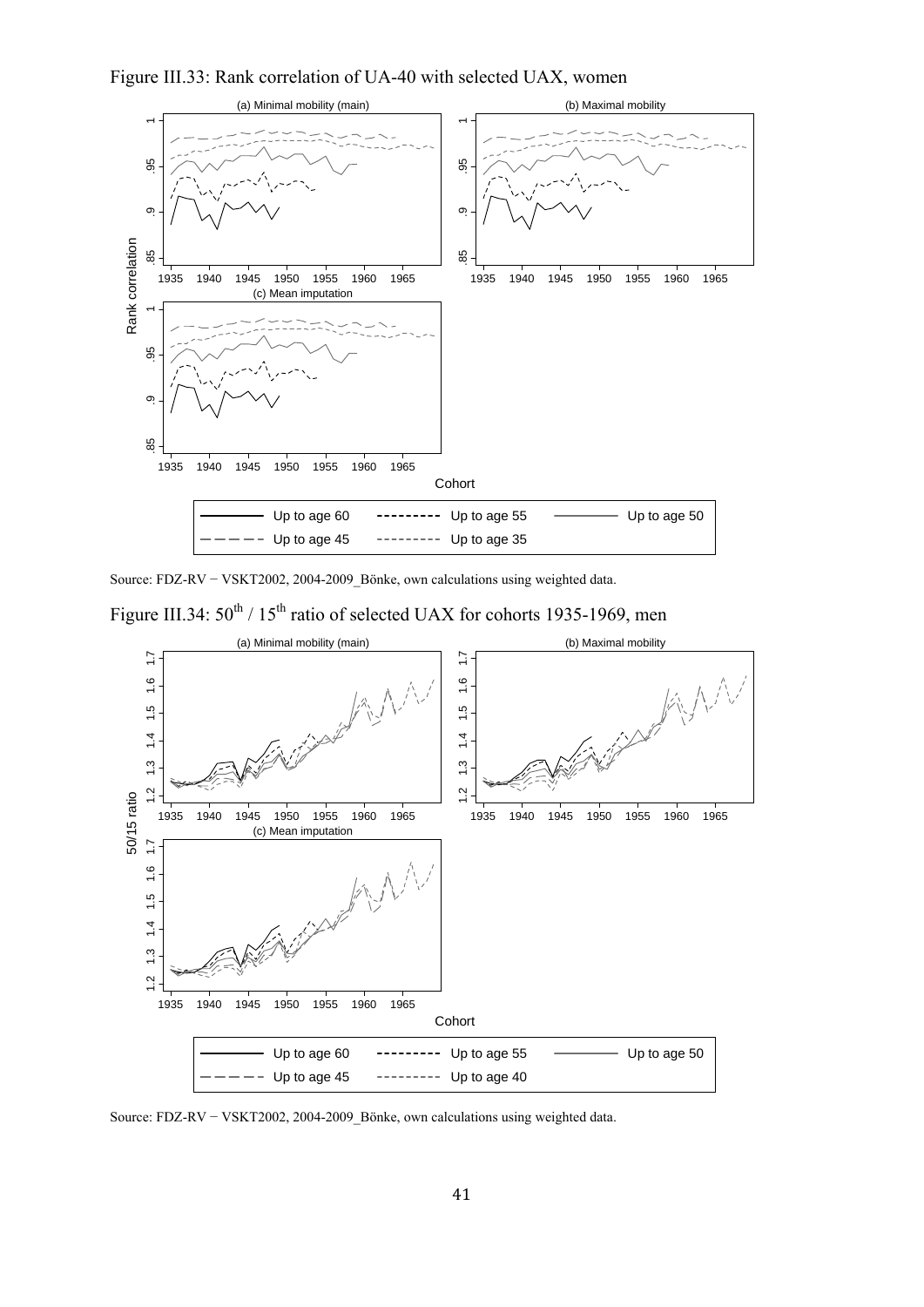Figure III.35:  $50^{th}$  /  $15^{th}$  ratio of selected UAX for cohorts 1935-1969, women



Source: FDZ-RV − VSKT2002, 2004-2009\_Bönke, own calculations using weighted data.



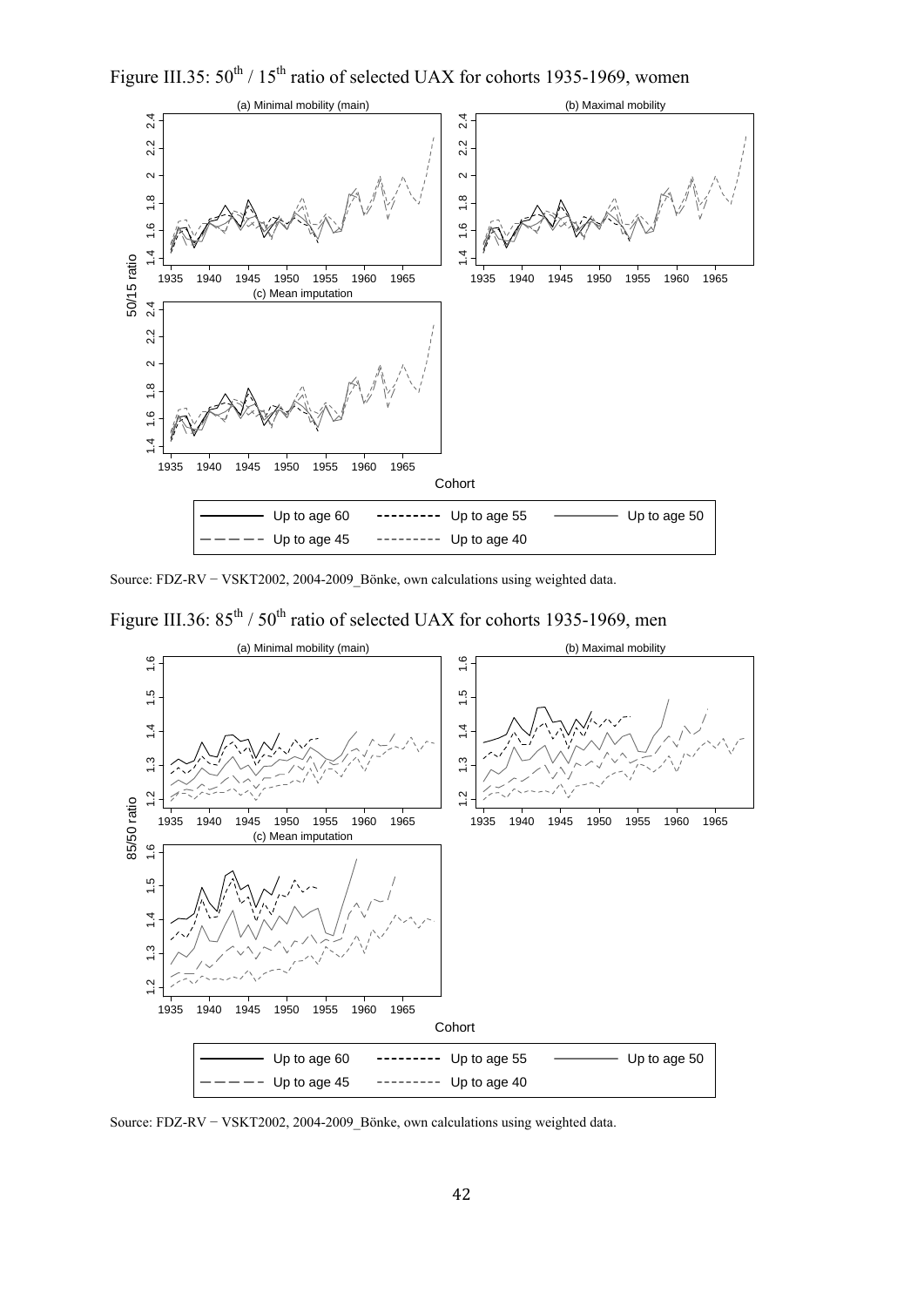Figure III.37:  $85^{th}$  /  $50^{th}$  ratio of selected UAX for cohorts 1935-1969, women



Source: FDZ-RV − VSKT2002, 2004-2009\_Bönke, own calculations using weighted data.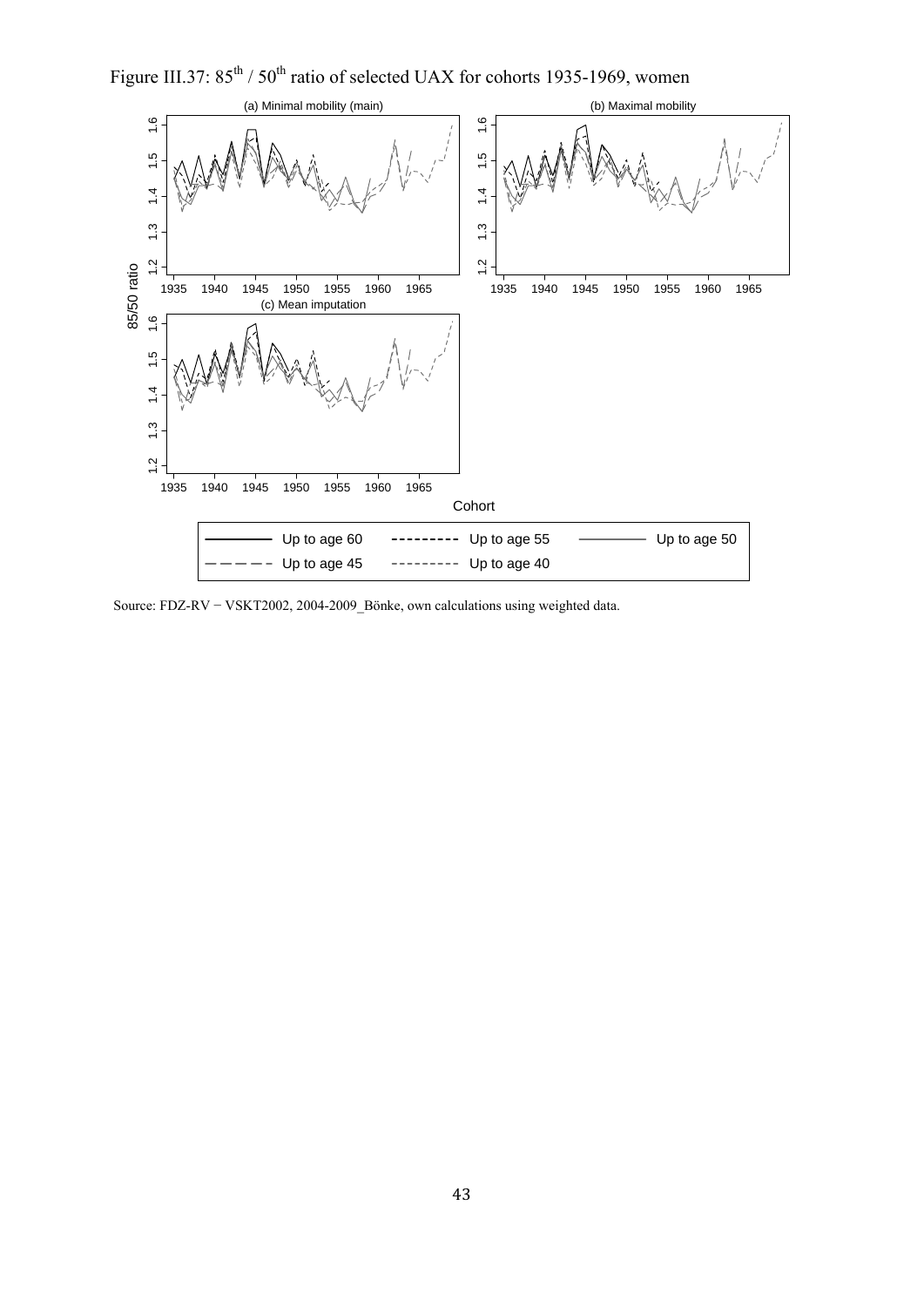### III.4 Alternative discounting method − real earnings

Annotation: Each graph in this section uses real earnings instead of federal bond discounted earnings. The section mimics the relevant graphs in the paper.





Source: FDZ-RV − VSKT2002, 2004-2009\_Bönke, own calculations using weighted data.



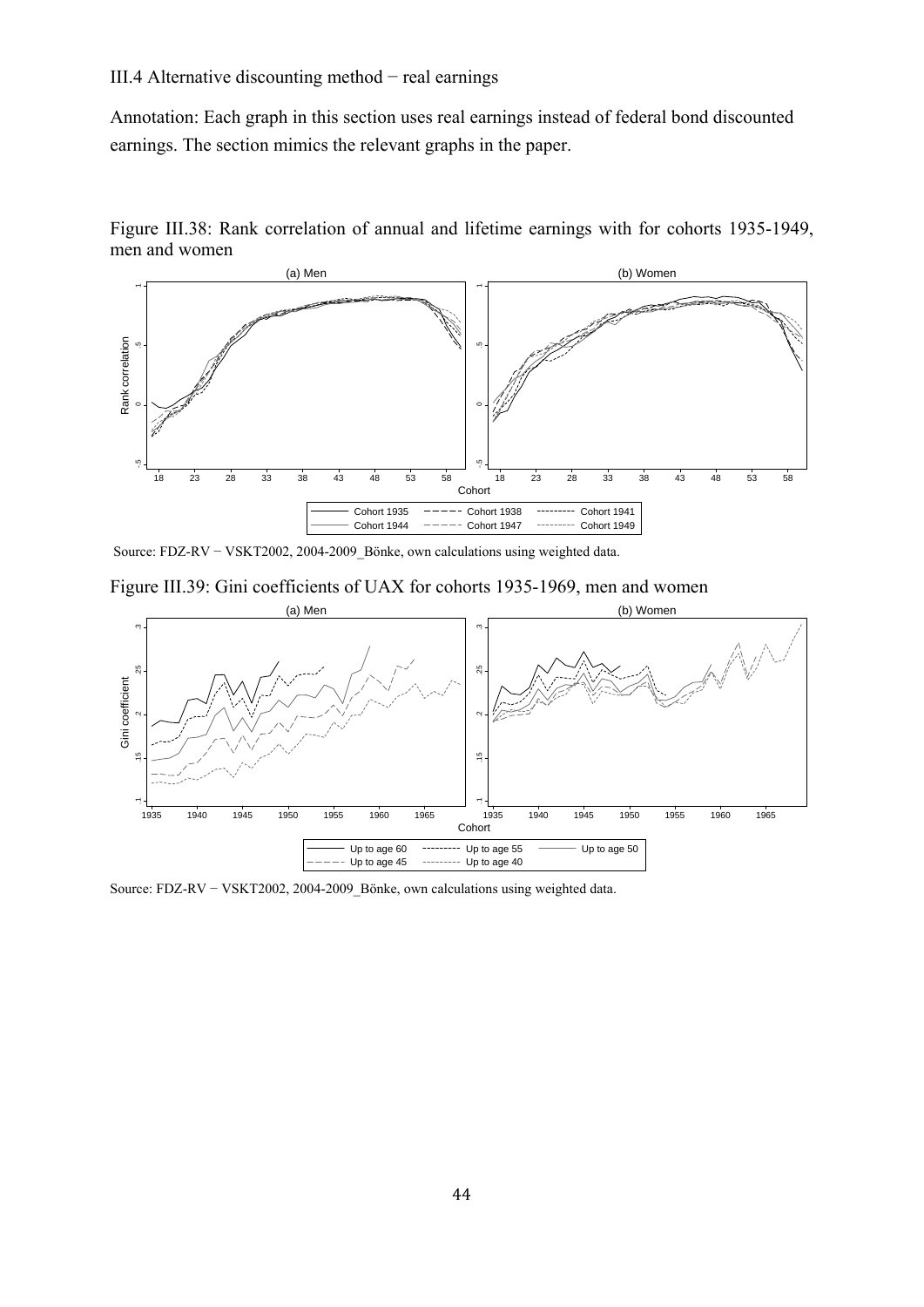Figure III.40:  $85^{th}$  /  $15^{th}$  ratio of UAX- earnings for cohorts 1935-1969, men and women



Source: FDZ-RV − VSKT2002, 2004-2009\_Bönke, own calculations using weighted data.



Figure III.41: Rank correlation of UA-40 with selected UAX, men and women

Source: FDZ-RV − VSKT2002, 2004-2009\_Bönke, own calculations using weighted data.

Figure III.42:  $50^{th}$  /  $15^{th}$  and  $85^{th}$  /  $50^{th}$  ratio of selected UAX, federal bond discounting, men cohorts 1935-1969.



Source: FDZ-RV − VSKT2002, 2004-2009\_Bönke, own calculations using weighted data.

Figure III.43: Gini coefficients of UAX for cohorts 1935-1969 with earnings imputation if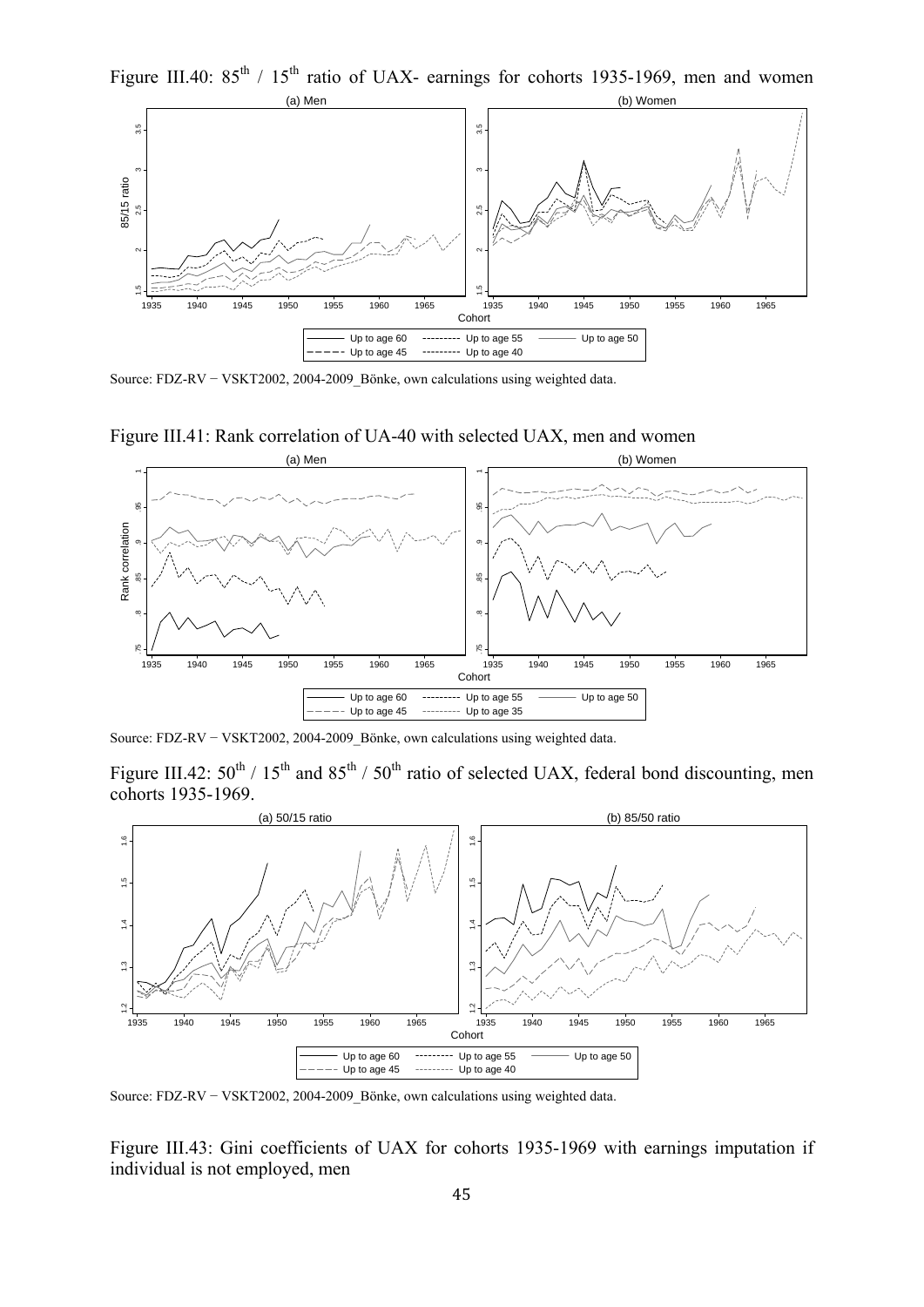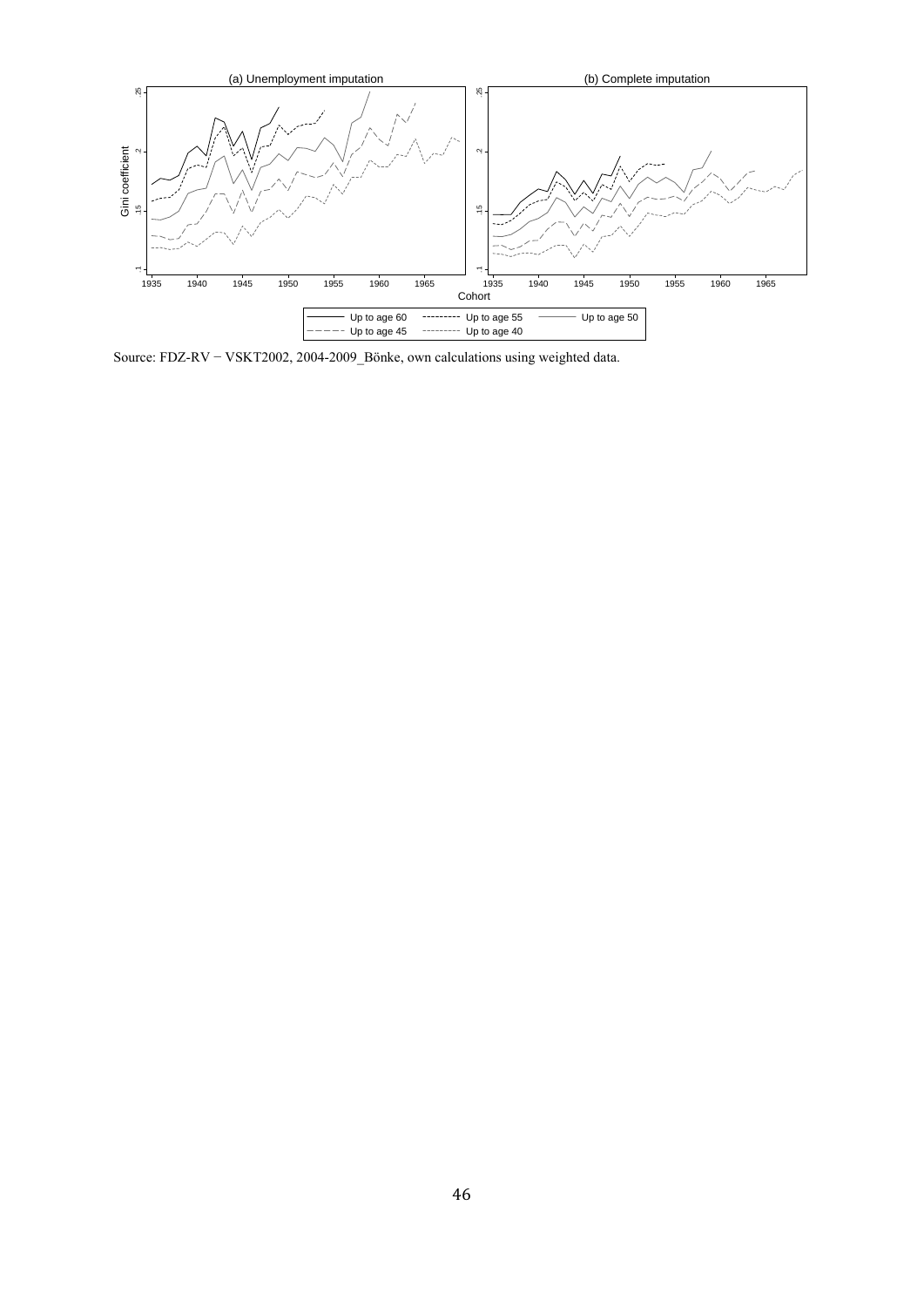III.5 Generalized entropy measures and further results from the Gini-decomposition

Annotation: This sections first depicts the UAX-earnings results for the GE[0], the GE[1] and the GE[2]. Then it shows further results from Gini-decompositions. All graphs in this section are based on federal bond discounting.



Figure III.44: Generalized entropy measures of UAX for cohorts 1935-1969, men

Source: FDZ-RV − VSKT2002, 2004-2009\_Bönke, own calculations using weighted data.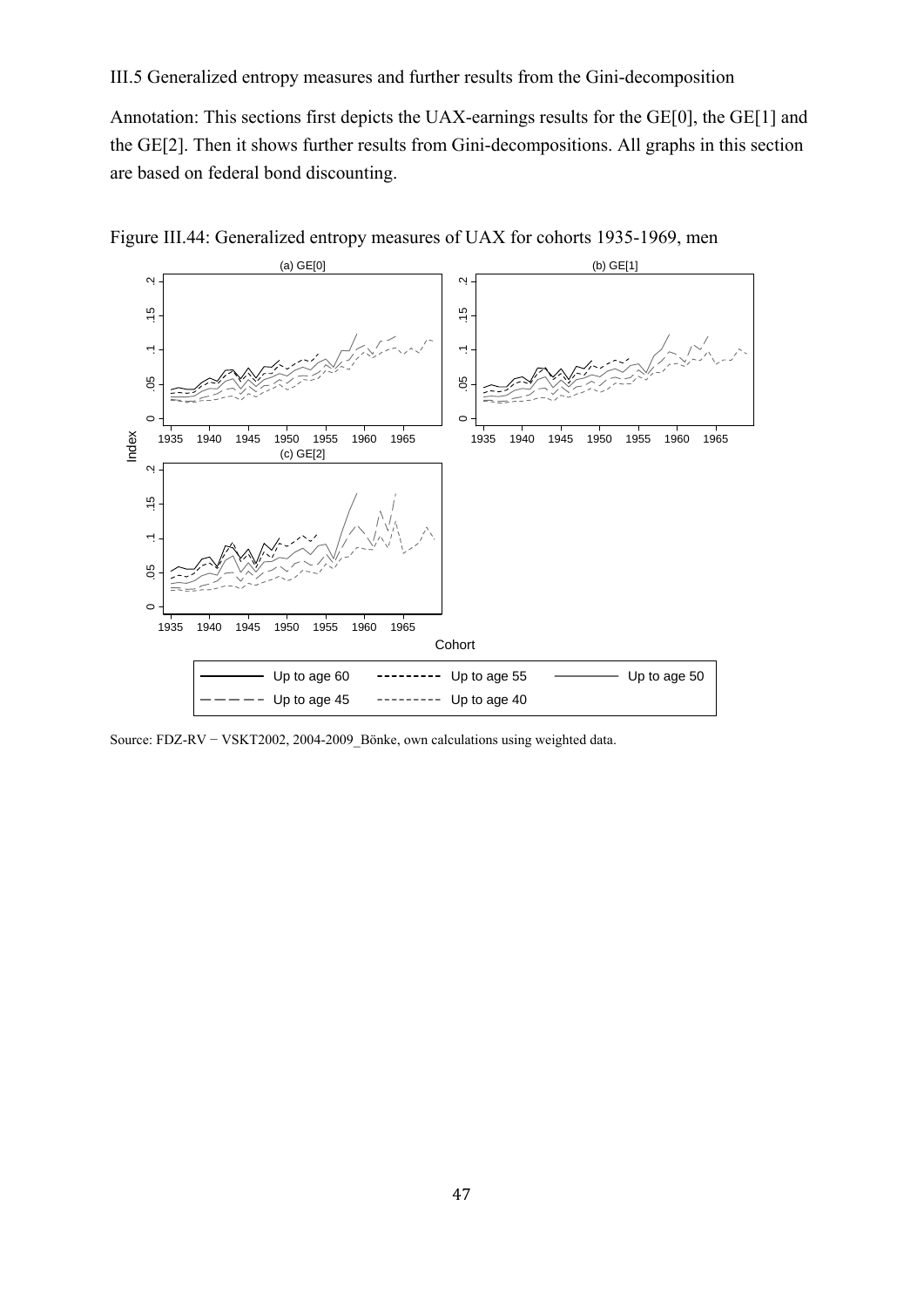



Source: FDZ-RV − VSKT2002, 2004-2009\_Bönke, own calculations using weighted data.

Figure III.46: Decomposition of changes in inequality as of Eq. (3) in the paper for selected cohorts, men

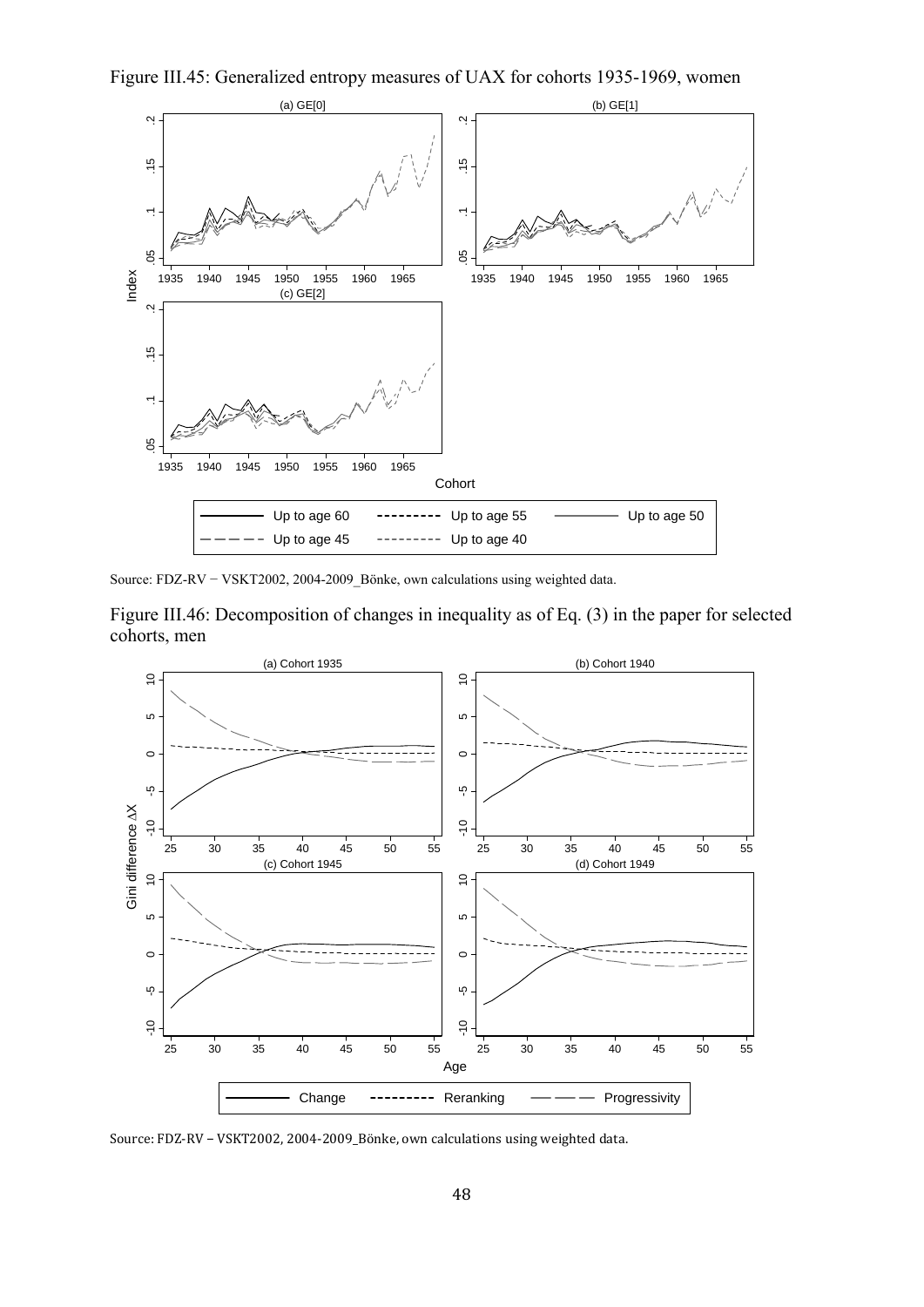Figure III.47: Decomposition of changes in inequality as of Eq. (3) in the paper for changes of lifetime earnings from age 35 to age 40 for cohorts 1935-1969, men



Source: FDZ-RV − VSKT2002, 2004-2009\_Bönke, own calculations using weighted data.

Figure III.48: Decomposition of changes in inequality as of Eq. (3) in the paper for selected cohorts, women

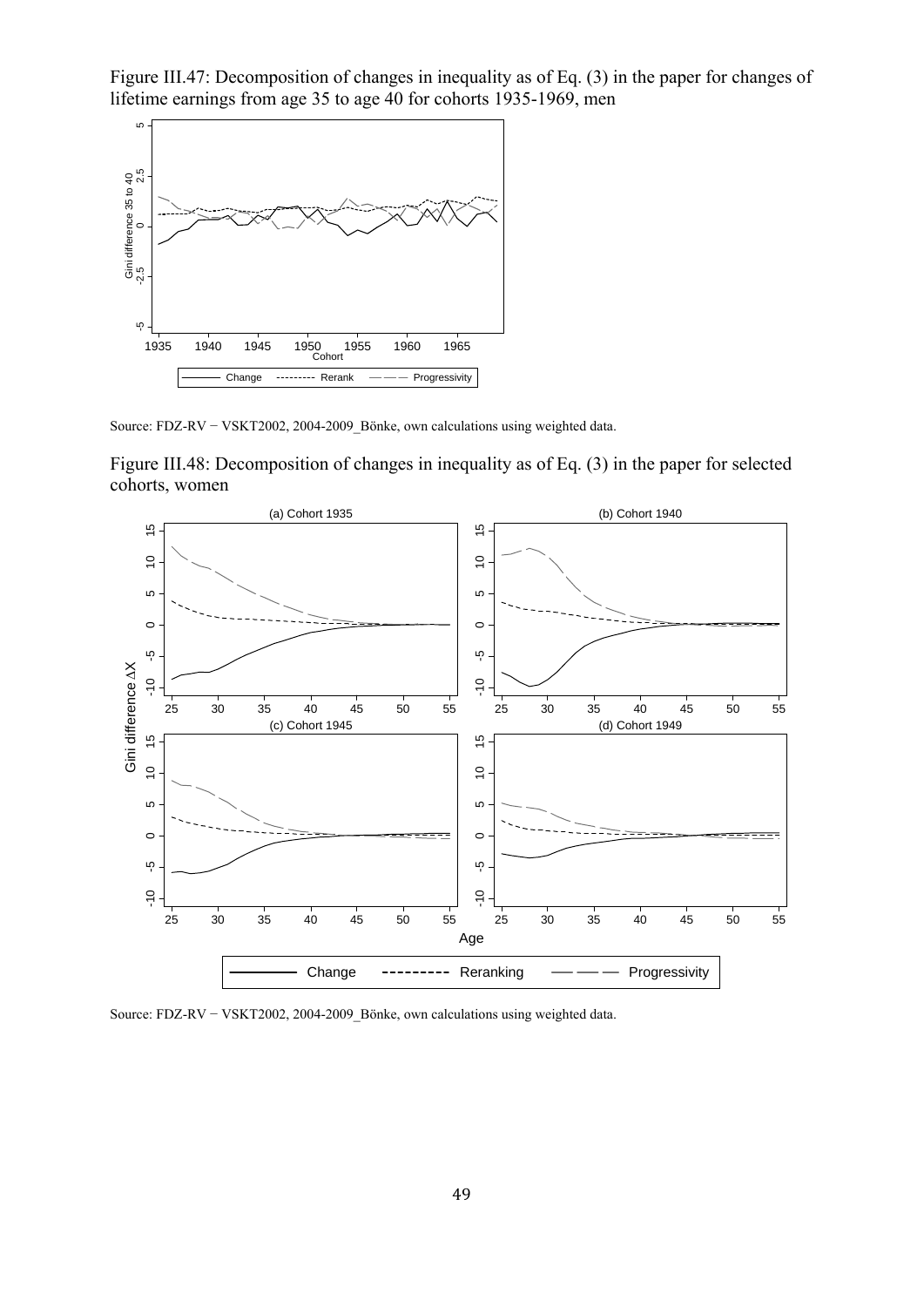All graphs in this section are based on federal bond discounting.



Figure III.49: Gini coefficients of UAX for cohorts 1935-1969, men and women

Note: The NPV is based on annual earnings from age 25 to age *X* instead of age 17 to age *X*. Source: FDZ-RV − VSKT2002, 2004-2009\_Bönke, own calculations using weighted data.

Figure III.50: Months of employment status up to age forty by quartile of UA-40 for cohorts 1935-1969, men



Note: Earnings quartiles based on UA-40 with federal bond discounting. The NPV is based on annual earnings from age 25 to age *X* instead of age 17 to age *X.*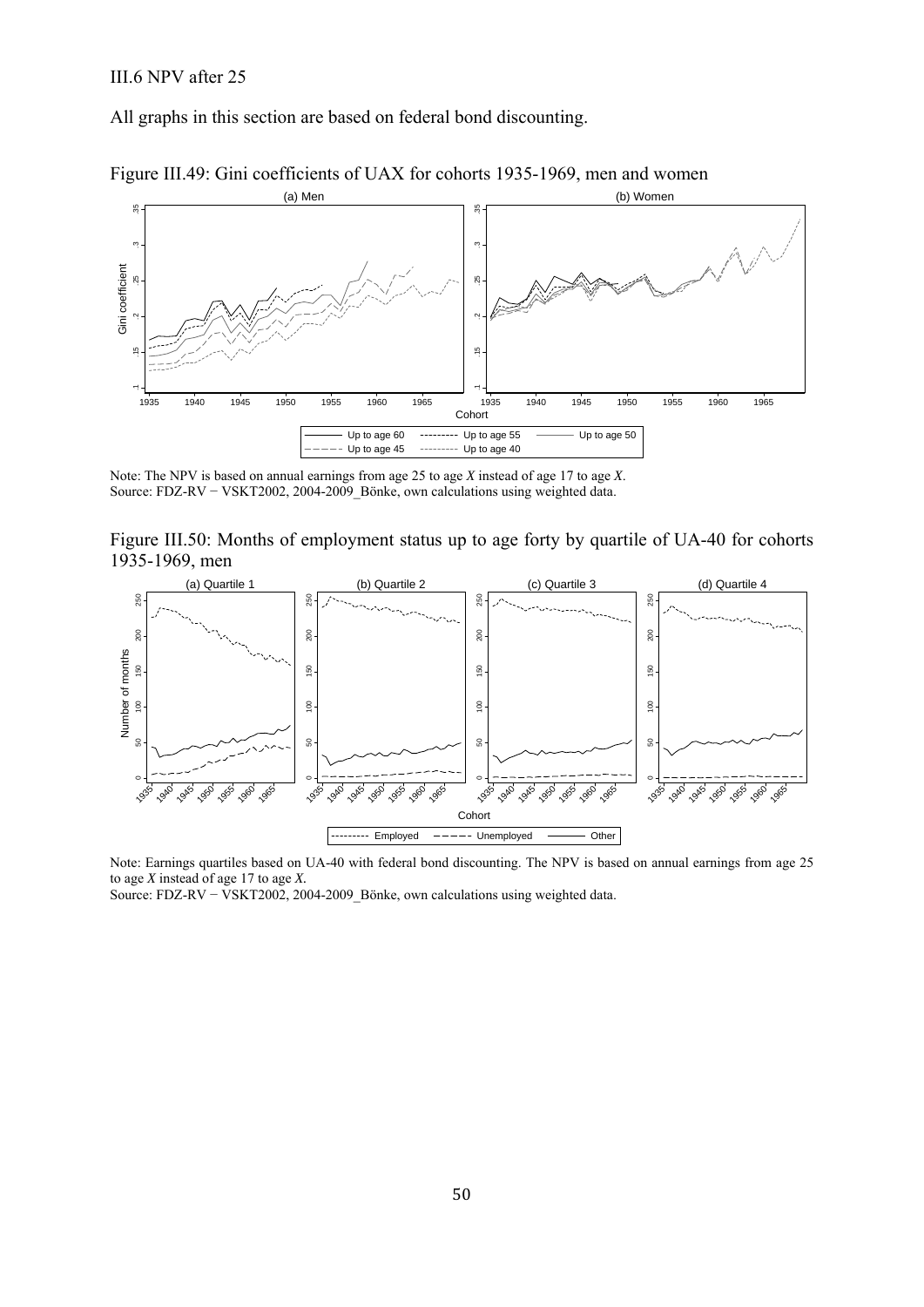### III.7 Marginal employment "minijobs"

All graphs in this section are based on federal bond discounting.





Source: FDZ-RV − VSKT2002, 2004-2009\_Bönke, own calculations using weighted data.





Source: FDZ-RV − VSKT2002, 2004-2009\_Bönke, own calculations using weighted data.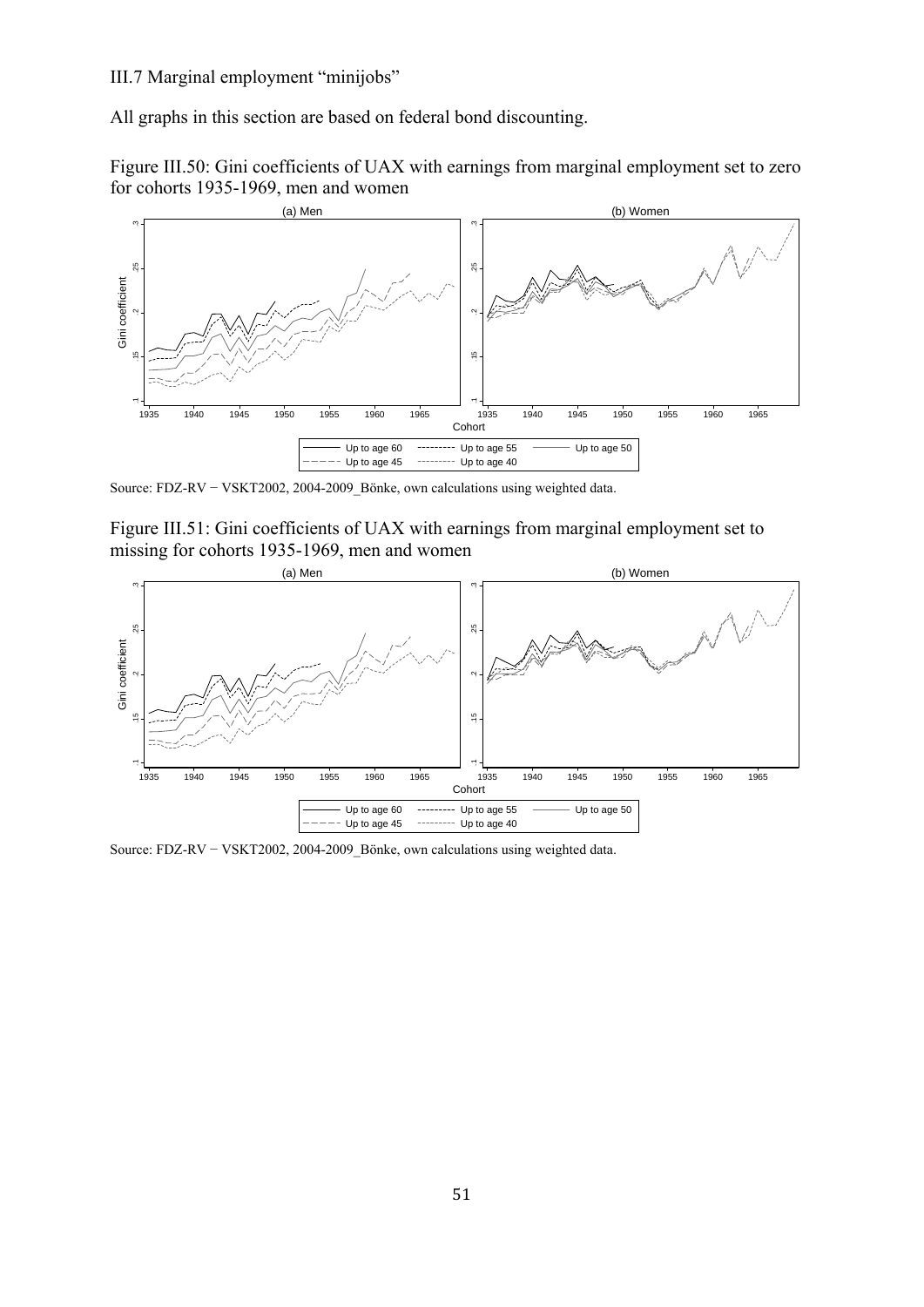### Appendix IV: Decomposing the rise of inequality

We consider two cohorts, "parents" and "children", and the distribution of their UAX at the same  $X$ , e.g. when the cohorts are forty-five. Let  $a$  denote the actually measured Gini coefficient of the UAX-distribution of parents and let A denote that coefficient for the children. The difference

$$
A - a \tag{IV.1}
$$

is to be decomposed into two parts: the increase of inequality due to the rise of unemployment and the increase due to changes in the wage structure.

Let's denote by  $h$  the hypothetical Gini coefficient of the UAX-distribution of parents had they lived under full employment. Empirically, we obtain  $h$  by imputing earnings to parents for the few months when they were unemployed. The ratio of  $a$  to  $h$  captures the inequality increase due to "quasi-full-employment" instead of full employment.

In order to gauge the effect on the inequality increase  $A - a$  due to the rise of unemployment, we have to estimate the hypothetical Gini coefficient of the UAX-distribution of children in case they had lived under the same situation of "quasi-full-employment" as their parents. We do this by computing the hypothetical Gini coefficient of the UAX-distribution of children had they lived under full employment and by assuming that the inequality-increasing effect of having "quasi-full-employment" rather than full employment is symmetric to the effect we found for the parents' cohort.

Let's denote by  $H$  the hypothetical Gini coefficient of the UAX-distribution of children had they lived under full employment. Empirically, we obtain it by imputing earnings to children for the months they were unemployed. The hypothetical Gini coefficient of the UAXdistribution had they lived under the same "quasi-full-employment" as their parents is:

$$
(a/h) \cdot H. \tag{IV.2}
$$

The difference  $(a/h)H - a$  is thus the increase in UAX inequality between the two cohorts that we attribute to changes in the wage structure while  $A - (a/h)H$  is the increase we attribute to the rise of unemployment.

In the main text of the paper we refer to the shares of the inequality increase that can be attributed to the two factors. The share due to changes in the wage structure is:

$$
\frac{(a/h)H - a}{A - a} = \frac{(H - h)/h}{(A - a)/a}.\tag{IV.3}
$$